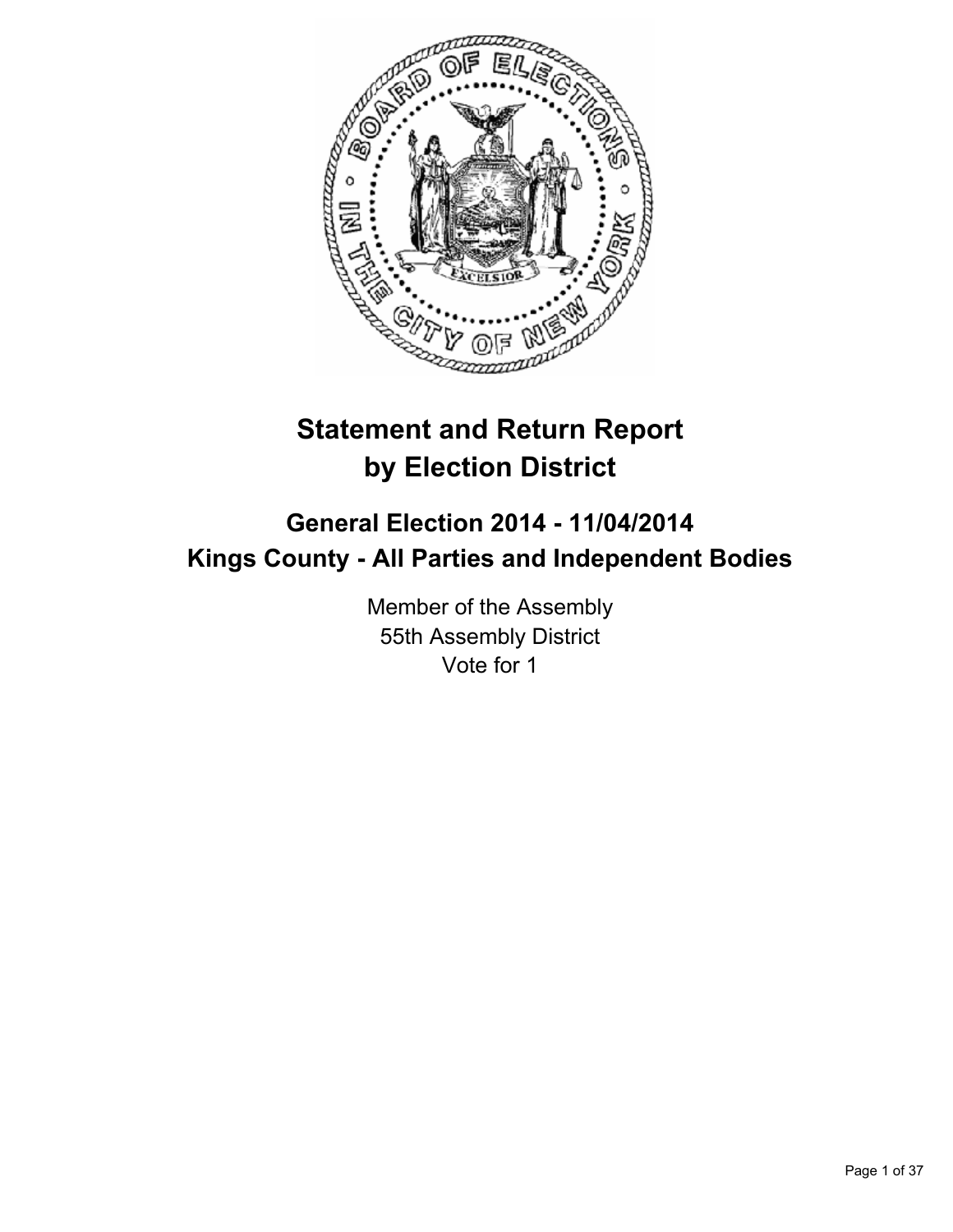

# **001/55 COMBINED into: 003/55**

**002/55** 

| PUBLIC COUNTER                                           | 71  |
|----------------------------------------------------------|-----|
| <b>EMERGENCY</b>                                         | 0   |
| ABSENTEE/MILITARY                                        |     |
| <b>FEDERAL</b>                                           |     |
| <b>SPECIAL PRESIDENTIAL</b>                              | 0   |
| AFFIDAVIT                                                | 0   |
| <b>Total Ballots</b>                                     | 73  |
| Less - Inapplicable Federal/Special Presidential Ballots | (1) |
| <b>Total Applicable Ballots</b>                          | 72  |
| LATRICE MONIQUE WALKER (DEMOCRATIC)                      | 51  |
| BERNEDA JACKSON (REPUBLICAN)                             | 2   |
| LORI A. BOOZER (WORKING FAMILIES)                        | 10  |
| <b>Total Votes</b>                                       | 63  |
| Unrecorded                                               | 9   |

#### **003/55**

| <b>PUBLIC COUNTER</b>                                    | 34 |
|----------------------------------------------------------|----|
| <b>EMERGENCY</b>                                         | 0  |
| ABSENTEE/MILITARY                                        | 0  |
| FEDERAL                                                  | 0  |
| SPECIAL PRESIDENTIAL                                     | 0  |
| <b>AFFIDAVIT</b>                                         | 3  |
| <b>Total Ballots</b>                                     | 37 |
| Less - Inapplicable Federal/Special Presidential Ballots | 0  |
| <b>Total Applicable Ballots</b>                          | 37 |
| LATRICE MONIQUE WALKER (DEMOCRATIC)                      | 30 |
| BERNEDA JACKSON (REPUBLICAN)                             | 0  |
| LORI A. BOOZER (WORKING FAMILIES)                        | 4  |
| <b>Total Votes</b>                                       | 34 |
| Unrecorded                                               | 3  |

| PUBLIC COUNTER                                           | 236 |
|----------------------------------------------------------|-----|
| <b>EMERGENCY</b>                                         | 0   |
| ABSENTEE/MILITARY                                        | 6   |
| <b>FEDERAL</b>                                           | 2   |
| SPECIAL PRESIDENTIAL                                     | 0   |
| AFFIDAVIT                                                | 6   |
| <b>Total Ballots</b>                                     | 250 |
| Less - Inapplicable Federal/Special Presidential Ballots | (2) |
| <b>Total Applicable Ballots</b>                          | 248 |
| LATRICE MONIQUE WALKER (DEMOCRATIC)                      | 193 |
| BERNEDA JACKSON (REPUBLICAN)                             | 8   |
| LORI A. BOOZER (WORKING FAMILIES)                        | 23  |
| <b>Total Votes</b>                                       | 224 |
| Unrecorded                                               | 24  |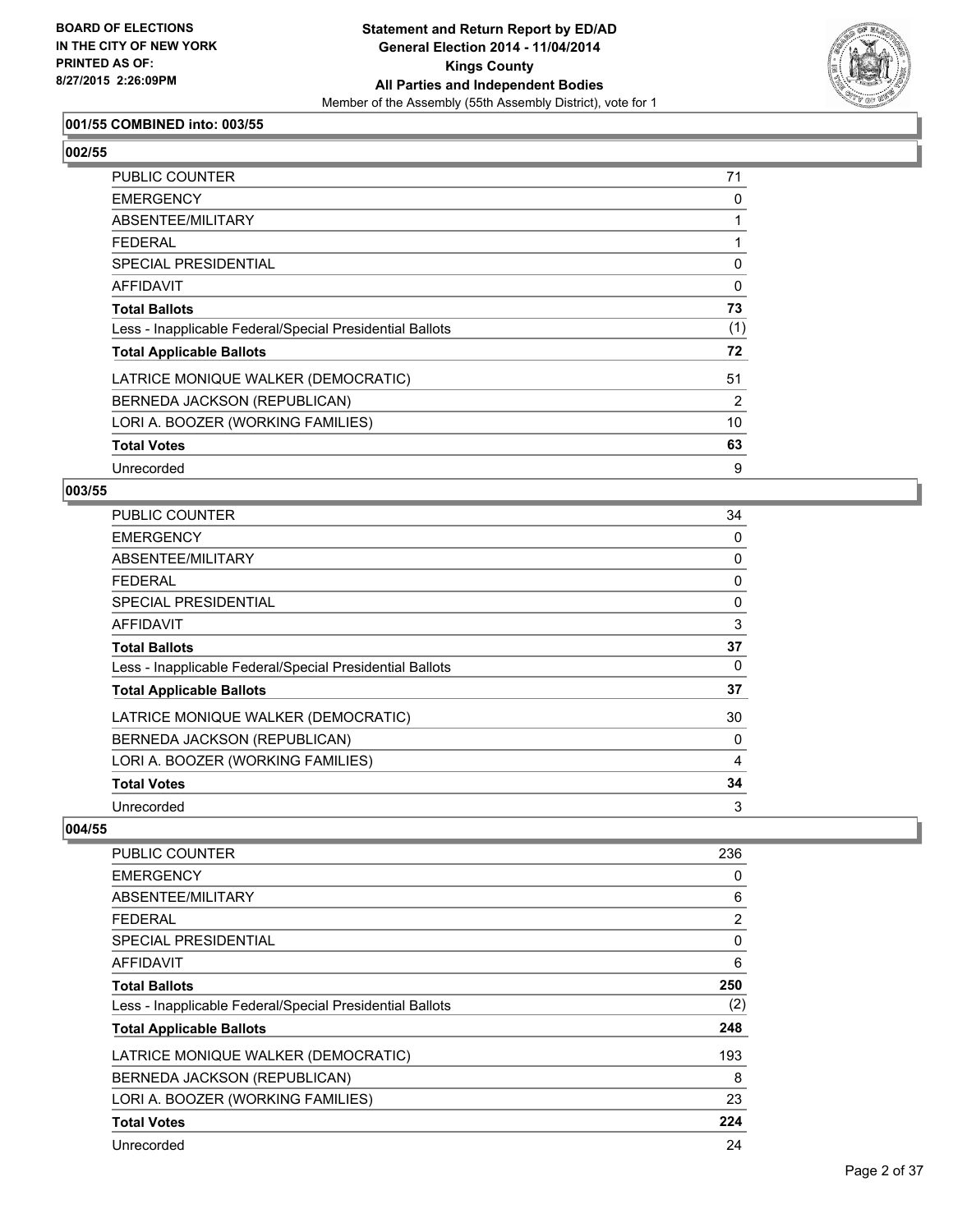

| <b>PUBLIC COUNTER</b>                                    | 21 |
|----------------------------------------------------------|----|
| <b>EMERGENCY</b>                                         | 0  |
| ABSENTEE/MILITARY                                        | 0  |
| <b>FEDERAL</b>                                           | 0  |
| <b>SPECIAL PRESIDENTIAL</b>                              | 0  |
| <b>AFFIDAVIT</b>                                         | 0  |
| <b>Total Ballots</b>                                     | 21 |
| Less - Inapplicable Federal/Special Presidential Ballots | 0  |
| <b>Total Applicable Ballots</b>                          | 21 |
| LATRICE MONIQUE WALKER (DEMOCRATIC)                      | 20 |
| BERNEDA JACKSON (REPUBLICAN)                             | 0  |
| LORI A. BOOZER (WORKING FAMILIES)                        | 0  |
| <b>Total Votes</b>                                       | 20 |
| Unrecorded                                               | 1  |

# **006/55**

| <b>PUBLIC COUNTER</b>                                    | 138 |
|----------------------------------------------------------|-----|
| <b>EMERGENCY</b>                                         | 0   |
| ABSENTEE/MILITARY                                        |     |
| <b>FEDERAL</b>                                           | 0   |
| SPECIAL PRESIDENTIAL                                     | 0   |
| <b>AFFIDAVIT</b>                                         | 1   |
| <b>Total Ballots</b>                                     | 140 |
| Less - Inapplicable Federal/Special Presidential Ballots | 0   |
| <b>Total Applicable Ballots</b>                          | 140 |
| LATRICE MONIQUE WALKER (DEMOCRATIC)                      | 126 |
| BERNEDA JACKSON (REPUBLICAN)                             | 2   |
| LORI A. BOOZER (WORKING FAMILIES)                        | 6   |
| <b>Total Votes</b>                                       | 134 |
| Unrecorded                                               | 6   |

| <b>PUBLIC COUNTER</b>                                    | 142 |
|----------------------------------------------------------|-----|
| <b>EMERGENCY</b>                                         | 0   |
| ABSENTEE/MILITARY                                        | 0   |
| <b>FEDERAL</b>                                           | 0   |
| SPECIAL PRESIDENTIAL                                     | 0   |
| AFFIDAVIT                                                | 4   |
| <b>Total Ballots</b>                                     | 146 |
| Less - Inapplicable Federal/Special Presidential Ballots | 0   |
| <b>Total Applicable Ballots</b>                          | 146 |
| LATRICE MONIQUE WALKER (DEMOCRATIC)                      | 123 |
| BERNEDA JACKSON (REPUBLICAN)                             | 9   |
| LORI A. BOOZER (WORKING FAMILIES)                        | 9   |
| <b>Total Votes</b>                                       | 141 |
| Unrecorded                                               | 5   |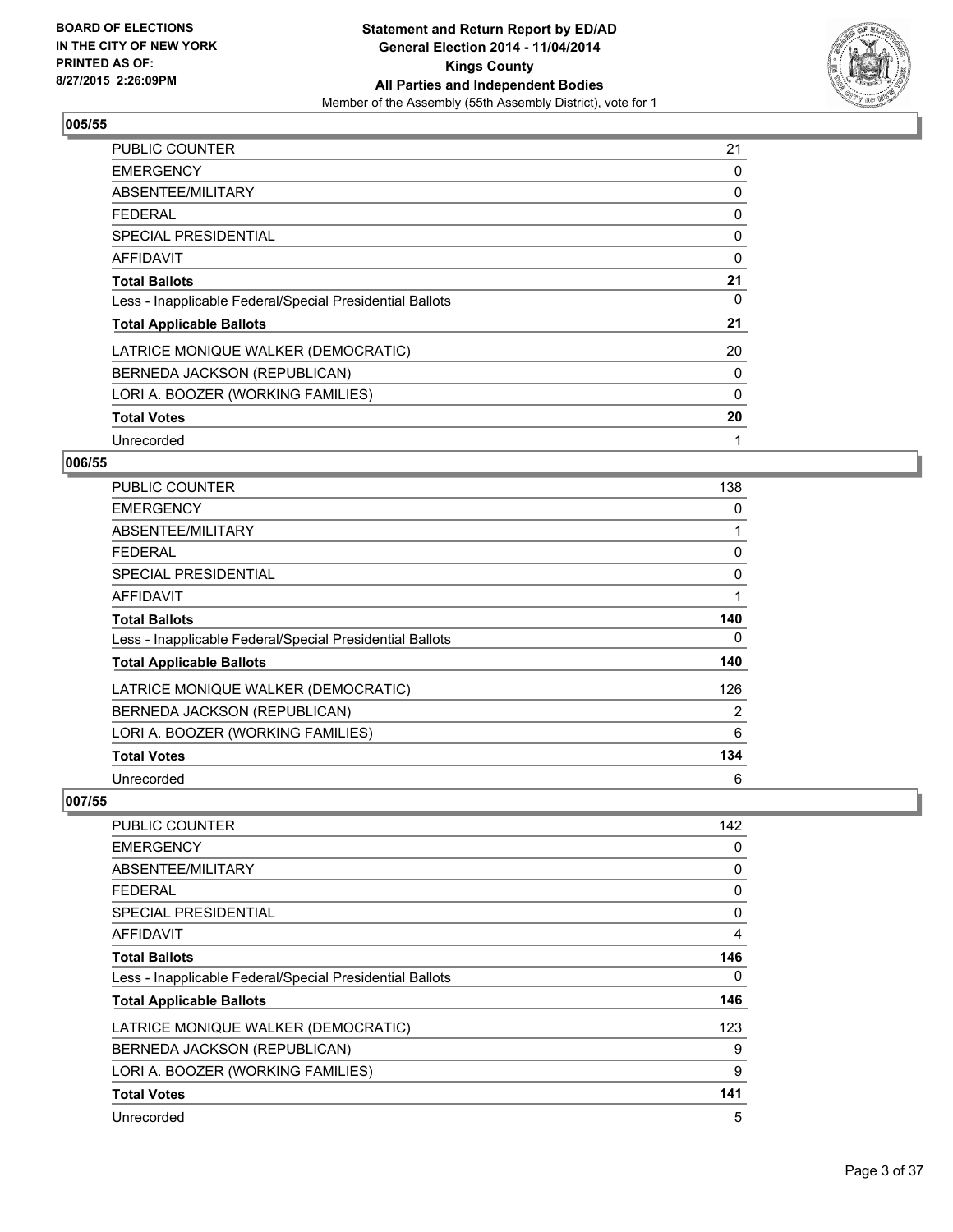

| <b>PUBLIC COUNTER</b>                                    | 37 |
|----------------------------------------------------------|----|
| <b>EMERGENCY</b>                                         | 0  |
| ABSENTEE/MILITARY                                        | 0  |
| <b>FEDERAL</b>                                           | 0  |
| SPECIAL PRESIDENTIAL                                     | 0  |
| <b>AFFIDAVIT</b>                                         | 1  |
| <b>Total Ballots</b>                                     | 38 |
| Less - Inapplicable Federal/Special Presidential Ballots | 0  |
| <b>Total Applicable Ballots</b>                          | 38 |
| LATRICE MONIQUE WALKER (DEMOCRATIC)                      | 29 |
| BERNEDA JACKSON (REPUBLICAN)                             | 0  |
| LORI A. BOOZER (WORKING FAMILIES)                        | 5  |
| <b>Total Votes</b>                                       | 34 |
| Unrecorded                                               | 4  |

# **009/55**

| PUBLIC COUNTER                                           | 144 |
|----------------------------------------------------------|-----|
| <b>EMERGENCY</b>                                         | 0   |
| ABSENTEE/MILITARY                                        | 3   |
| <b>FEDERAL</b>                                           | 0   |
| SPECIAL PRESIDENTIAL                                     | 0   |
| AFFIDAVIT                                                | 0   |
| <b>Total Ballots</b>                                     | 147 |
| Less - Inapplicable Federal/Special Presidential Ballots | 0   |
| <b>Total Applicable Ballots</b>                          | 147 |
| LATRICE MONIQUE WALKER (DEMOCRATIC)                      | 128 |
| BERNEDA JACKSON (REPUBLICAN)                             | 6   |
| LORI A. BOOZER (WORKING FAMILIES)                        | 4   |
| <b>Total Votes</b>                                       | 138 |
| Unrecorded                                               | 9   |

| <b>PUBLIC COUNTER</b>                                    | 189 |
|----------------------------------------------------------|-----|
| <b>EMERGENCY</b>                                         | 0   |
| ABSENTEE/MILITARY                                        | 5   |
| <b>FEDERAL</b>                                           |     |
| SPECIAL PRESIDENTIAL                                     | 0   |
| AFFIDAVIT                                                | 2   |
| <b>Total Ballots</b>                                     | 197 |
| Less - Inapplicable Federal/Special Presidential Ballots | (1) |
| <b>Total Applicable Ballots</b>                          | 196 |
| LATRICE MONIQUE WALKER (DEMOCRATIC)                      | 165 |
| BERNEDA JACKSON (REPUBLICAN)                             | 5   |
| LORI A. BOOZER (WORKING FAMILIES)                        | 13  |
| <b>Total Votes</b>                                       | 183 |
| Unrecorded                                               | 13  |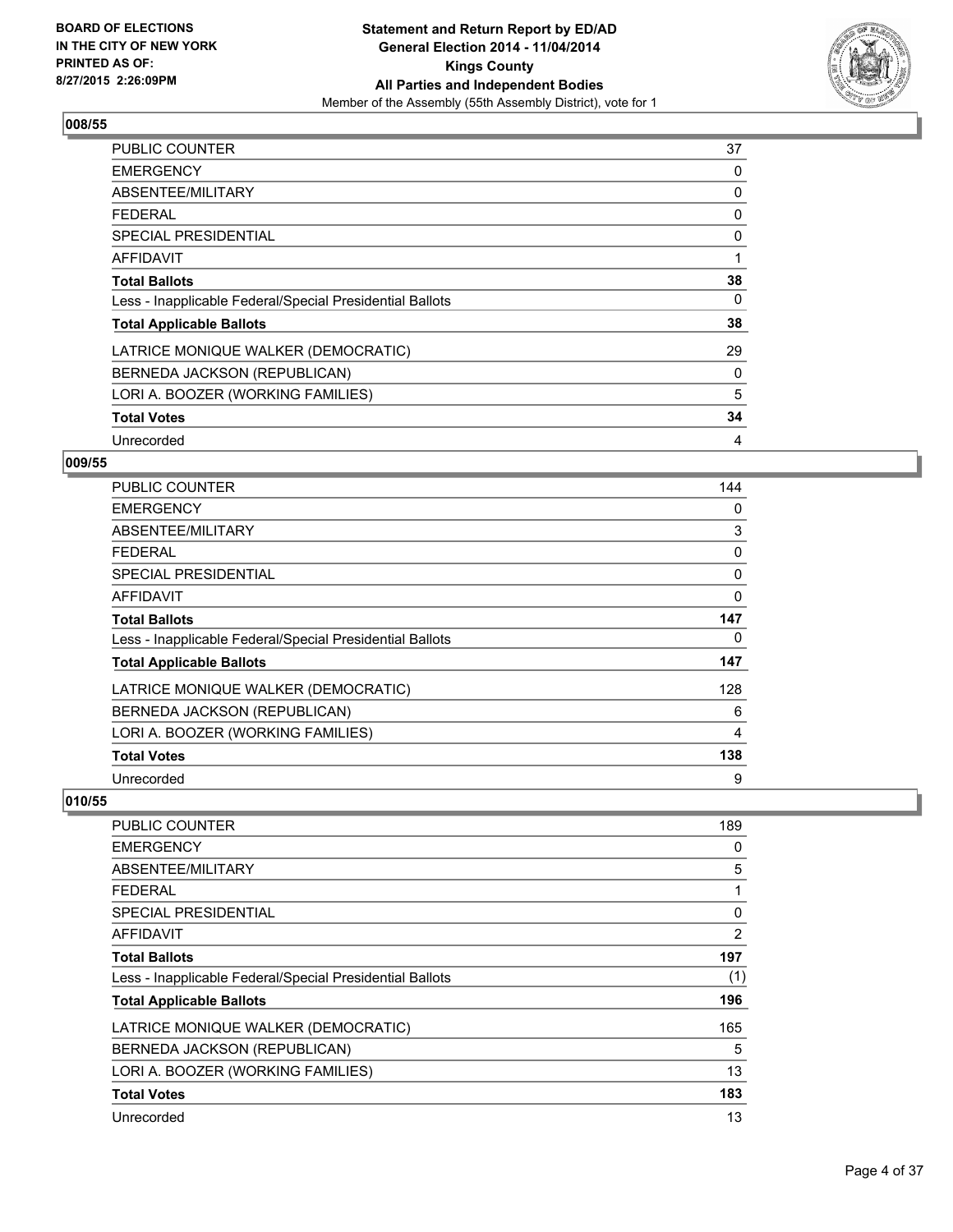

| <b>PUBLIC COUNTER</b>                                    | 185 |
|----------------------------------------------------------|-----|
| <b>EMERGENCY</b>                                         | 0   |
| ABSENTEE/MILITARY                                        | 3   |
| <b>FEDERAL</b>                                           | 0   |
| <b>SPECIAL PRESIDENTIAL</b>                              | 0   |
| <b>AFFIDAVIT</b>                                         | 6   |
| <b>Total Ballots</b>                                     | 194 |
| Less - Inapplicable Federal/Special Presidential Ballots | 0   |
| <b>Total Applicable Ballots</b>                          | 194 |
| LATRICE MONIQUE WALKER (DEMOCRATIC)                      | 161 |
| BERNEDA JACKSON (REPUBLICAN)                             | 3   |
| LORI A. BOOZER (WORKING FAMILIES)                        | 16  |
| <b>Total Votes</b>                                       | 180 |
| Unrecorded                                               | 14  |

# **012/55**

| PUBLIC COUNTER                                           | 218 |
|----------------------------------------------------------|-----|
| <b>EMERGENCY</b>                                         | 0   |
| ABSENTEE/MILITARY                                        | 5   |
| <b>FEDERAL</b>                                           | 0   |
| <b>SPECIAL PRESIDENTIAL</b>                              | 0   |
| <b>AFFIDAVIT</b>                                         | 1   |
| <b>Total Ballots</b>                                     | 224 |
| Less - Inapplicable Federal/Special Presidential Ballots | 0   |
| <b>Total Applicable Ballots</b>                          | 224 |
| LATRICE MONIQUE WALKER (DEMOCRATIC)                      | 172 |
| BERNEDA JACKSON (REPUBLICAN)                             | 5   |
| LORI A. BOOZER (WORKING FAMILIES)                        | 20  |
| <b>Total Votes</b>                                       | 197 |
| Unrecorded                                               | 27  |

| 8<br>0<br>0<br>0<br>0<br>0<br>8 |
|---------------------------------|
|                                 |
|                                 |
|                                 |
|                                 |
|                                 |
|                                 |
|                                 |
| 0                               |
| 8                               |
| 7                               |
| 0                               |
| $\Omega$                        |
| 7                               |
| 1                               |
|                                 |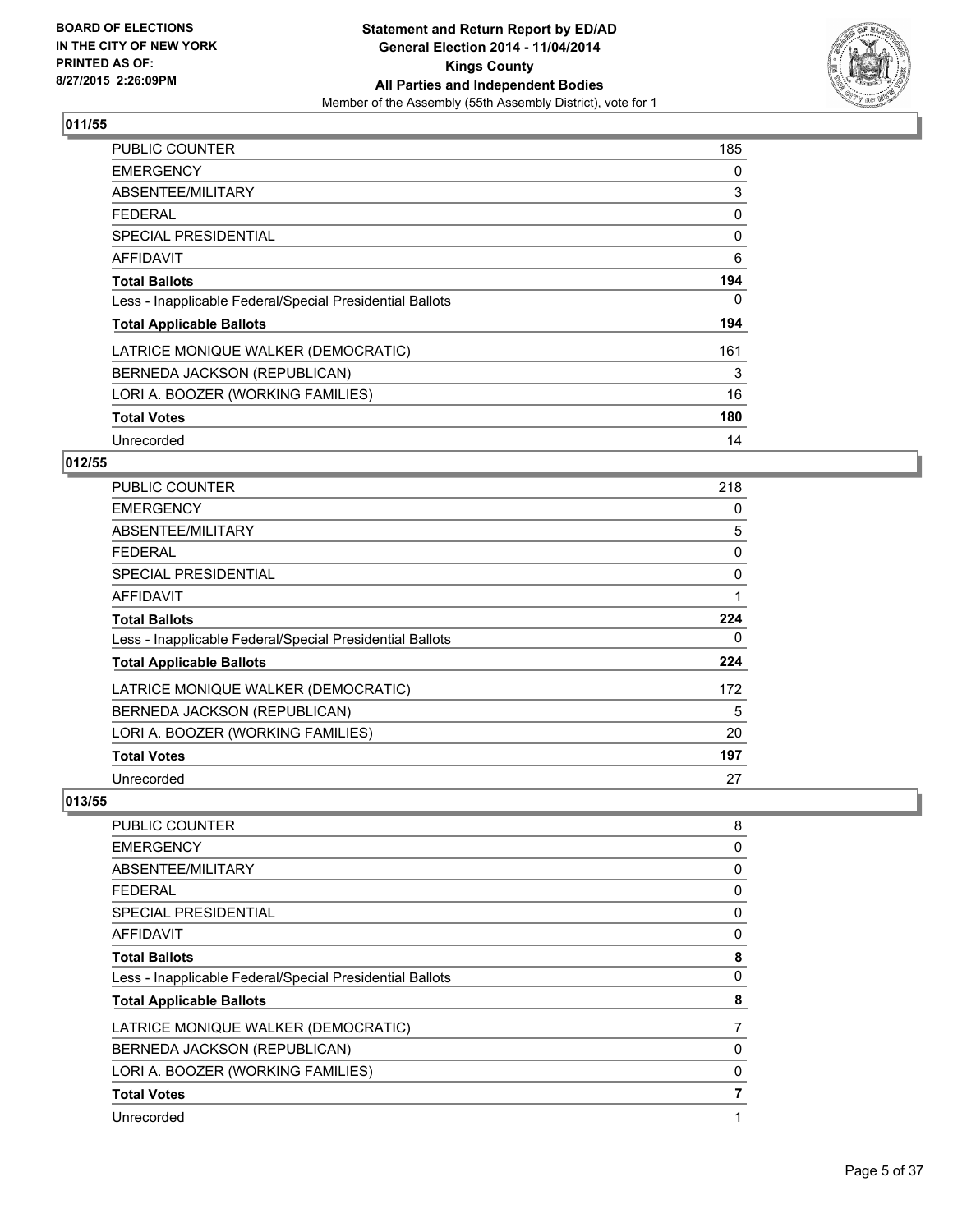

| <b>PUBLIC COUNTER</b>                                    | 181 |
|----------------------------------------------------------|-----|
| <b>EMERGENCY</b>                                         | 0   |
| ABSENTEE/MILITARY                                        |     |
| <b>FEDERAL</b>                                           |     |
| SPECIAL PRESIDENTIAL                                     | 0   |
| <b>AFFIDAVIT</b>                                         | 3   |
| <b>Total Ballots</b>                                     | 186 |
| Less - Inapplicable Federal/Special Presidential Ballots | (1) |
| <b>Total Applicable Ballots</b>                          | 185 |
| LATRICE MONIQUE WALKER (DEMOCRATIC)                      | 145 |
| BERNEDA JACKSON (REPUBLICAN)                             | 7   |
| LORI A. BOOZER (WORKING FAMILIES)                        | 22  |
| <b>Total Votes</b>                                       | 174 |
| Unrecorded                                               | 11  |

#### **015/55**

| <b>PUBLIC COUNTER</b>                                    | 4 |
|----------------------------------------------------------|---|
| <b>EMERGENCY</b>                                         | 0 |
| ABSENTEE/MILITARY                                        | 0 |
| <b>FEDERAL</b>                                           | 0 |
| SPECIAL PRESIDENTIAL                                     | 0 |
| <b>AFFIDAVIT</b>                                         | 0 |
| <b>Total Ballots</b>                                     | 4 |
| Less - Inapplicable Federal/Special Presidential Ballots | 0 |
| <b>Total Applicable Ballots</b>                          | 4 |
| LATRICE MONIQUE WALKER (DEMOCRATIC)                      | 4 |
| BERNEDA JACKSON (REPUBLICAN)                             | 0 |
| LORI A. BOOZER (WORKING FAMILIES)                        | 0 |
| <b>Total Votes</b>                                       | 4 |

| <b>PUBLIC COUNTER</b>                                    | 196 |
|----------------------------------------------------------|-----|
| <b>EMERGENCY</b>                                         | 0   |
| ABSENTEE/MILITARY                                        | 3   |
| <b>FEDERAL</b>                                           | 0   |
| SPECIAL PRESIDENTIAL                                     | 0   |
| AFFIDAVIT                                                | 2   |
| <b>Total Ballots</b>                                     | 201 |
| Less - Inapplicable Federal/Special Presidential Ballots | 0   |
| <b>Total Applicable Ballots</b>                          | 201 |
| LATRICE MONIQUE WALKER (DEMOCRATIC)                      | 156 |
| BERNEDA JACKSON (REPUBLICAN)                             | 8   |
| LORI A. BOOZER (WORKING FAMILIES)                        | 14  |
| JOHN P OSTRAN (WRITE-IN)                                 | 1   |
| <b>Total Votes</b>                                       | 179 |
| Unrecorded                                               | 22  |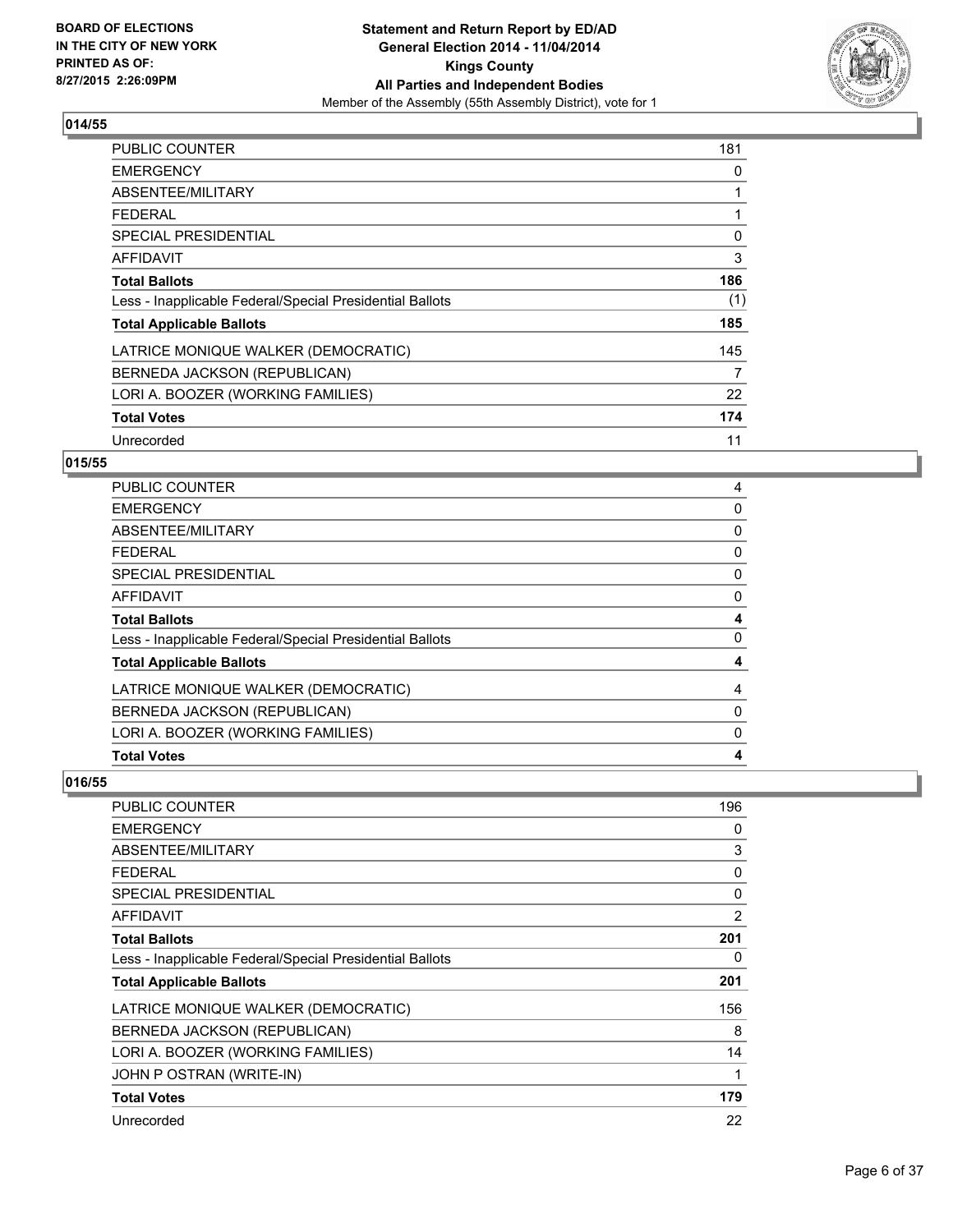

| <b>PUBLIC COUNTER</b>                                    | 93  |
|----------------------------------------------------------|-----|
| <b>EMERGENCY</b>                                         | 0   |
| ABSENTEE/MILITARY                                        | 1   |
| <b>FEDERAL</b>                                           | 2   |
| SPECIAL PRESIDENTIAL                                     | 0   |
| AFFIDAVIT                                                | 1   |
| <b>Total Ballots</b>                                     | 97  |
| Less - Inapplicable Federal/Special Presidential Ballots | (2) |
| <b>Total Applicable Ballots</b>                          | 95  |
| LATRICE MONIQUE WALKER (DEMOCRATIC)                      | 77  |
| BERNEDA JACKSON (REPUBLICAN)                             | 3   |
| LORI A. BOOZER (WORKING FAMILIES)                        | 2   |
| <b>Total Votes</b>                                       | 82  |
| Unrecorded                                               | 13  |

# **018/55**

| PUBLIC COUNTER                                           | 255      |
|----------------------------------------------------------|----------|
| <b>EMERGENCY</b>                                         | 0        |
| ABSENTEE/MILITARY                                        |          |
| <b>FEDERAL</b>                                           | 3        |
| <b>SPECIAL PRESIDENTIAL</b>                              | $\Omega$ |
| <b>AFFIDAVIT</b>                                         | 4        |
| <b>Total Ballots</b>                                     | 263      |
| Less - Inapplicable Federal/Special Presidential Ballots | (3)      |
| <b>Total Applicable Ballots</b>                          | 260      |
| LATRICE MONIQUE WALKER (DEMOCRATIC)                      | 224      |
| BERNEDA JACKSON (REPUBLICAN)                             | 8        |
| LORI A. BOOZER (WORKING FAMILIES)                        | 17       |
| <b>Total Votes</b>                                       | 249      |
| Unrecorded                                               | 11       |

| <b>PUBLIC COUNTER</b>                                    | 254 |
|----------------------------------------------------------|-----|
| <b>EMERGENCY</b>                                         | 0   |
| ABSENTEE/MILITARY                                        | 2   |
| FEDERAL                                                  | 0   |
| SPECIAL PRESIDENTIAL                                     | 0   |
| AFFIDAVIT                                                | 2   |
| <b>Total Ballots</b>                                     | 258 |
| Less - Inapplicable Federal/Special Presidential Ballots | 0   |
| <b>Total Applicable Ballots</b>                          | 258 |
| LATRICE MONIQUE WALKER (DEMOCRATIC)                      | 200 |
| BERNEDA JACKSON (REPUBLICAN)                             | 24  |
| LORI A. BOOZER (WORKING FAMILIES)                        | 15  |
| <b>Total Votes</b>                                       | 239 |
| Unrecorded                                               | 19  |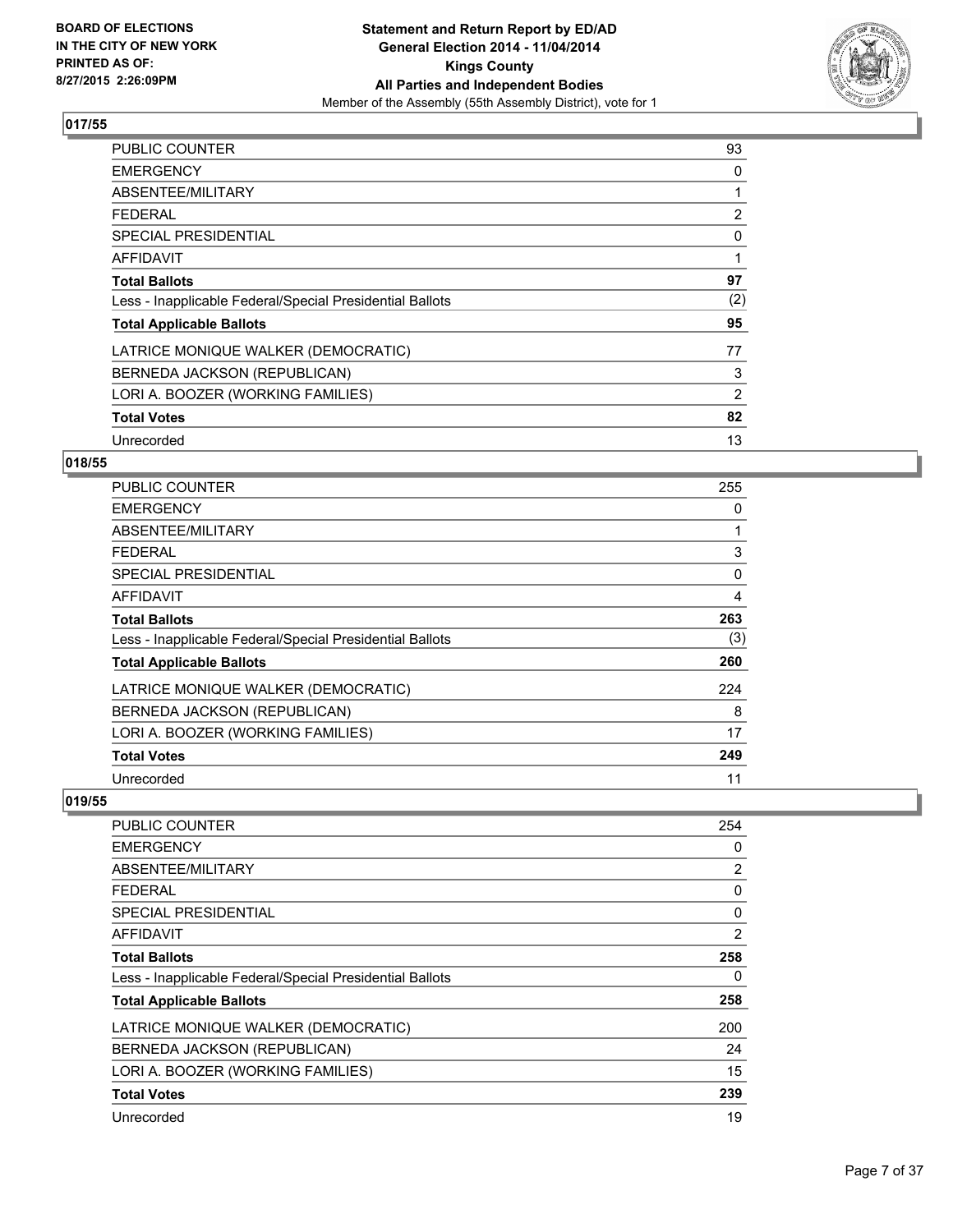

| PUBLIC COUNTER                                           | 161 |
|----------------------------------------------------------|-----|
| <b>EMERGENCY</b>                                         | 0   |
| ABSENTEE/MILITARY                                        | 2   |
| <b>FEDERAL</b>                                           | 0   |
| <b>SPECIAL PRESIDENTIAL</b>                              | 0   |
| <b>AFFIDAVIT</b>                                         | 4   |
| <b>Total Ballots</b>                                     | 167 |
| Less - Inapplicable Federal/Special Presidential Ballots | 0   |
| <b>Total Applicable Ballots</b>                          | 167 |
| LATRICE MONIQUE WALKER (DEMOCRATIC)                      | 156 |
| BERNEDA JACKSON (REPUBLICAN)                             | 2   |
| LORI A. BOOZER (WORKING FAMILIES)                        | 5   |
| MARK SCOTT (WRITE-IN)                                    | 1   |
| <b>Total Votes</b>                                       | 164 |
| Unrecorded                                               | 3   |

# **021/55**

| PUBLIC COUNTER                                           | 128 |
|----------------------------------------------------------|-----|
| <b>EMERGENCY</b>                                         | 0   |
| ABSENTEE/MILITARY                                        | 0   |
| <b>FEDERAL</b>                                           | 0   |
| <b>SPECIAL PRESIDENTIAL</b>                              | 0   |
| <b>AFFIDAVIT</b>                                         | 3   |
| <b>Total Ballots</b>                                     | 131 |
| Less - Inapplicable Federal/Special Presidential Ballots | 0   |
| <b>Total Applicable Ballots</b>                          | 131 |
| LATRICE MONIQUE WALKER (DEMOCRATIC)                      | 110 |
| BERNEDA JACKSON (REPUBLICAN)                             | 3   |
| LORI A. BOOZER (WORKING FAMILIES)                        | 8   |
| <b>Total Votes</b>                                       | 121 |
| Unrecorded                                               | 10  |

| <b>PUBLIC COUNTER</b>                                    | 126          |
|----------------------------------------------------------|--------------|
| <b>EMERGENCY</b>                                         | 0            |
| ABSENTEE/MILITARY                                        | 4            |
| <b>FEDERAL</b>                                           | 0            |
| SPECIAL PRESIDENTIAL                                     | 0            |
| AFFIDAVIT                                                | $\mathbf{0}$ |
| <b>Total Ballots</b>                                     | 130          |
| Less - Inapplicable Federal/Special Presidential Ballots | 0            |
| <b>Total Applicable Ballots</b>                          | 130          |
| LATRICE MONIQUE WALKER (DEMOCRATIC)                      | 112          |
| BERNEDA JACKSON (REPUBLICAN)                             |              |
| LORI A. BOOZER (WORKING FAMILIES)                        | 4            |
| <b>Total Votes</b>                                       | 117          |
| Unrecorded                                               | 13           |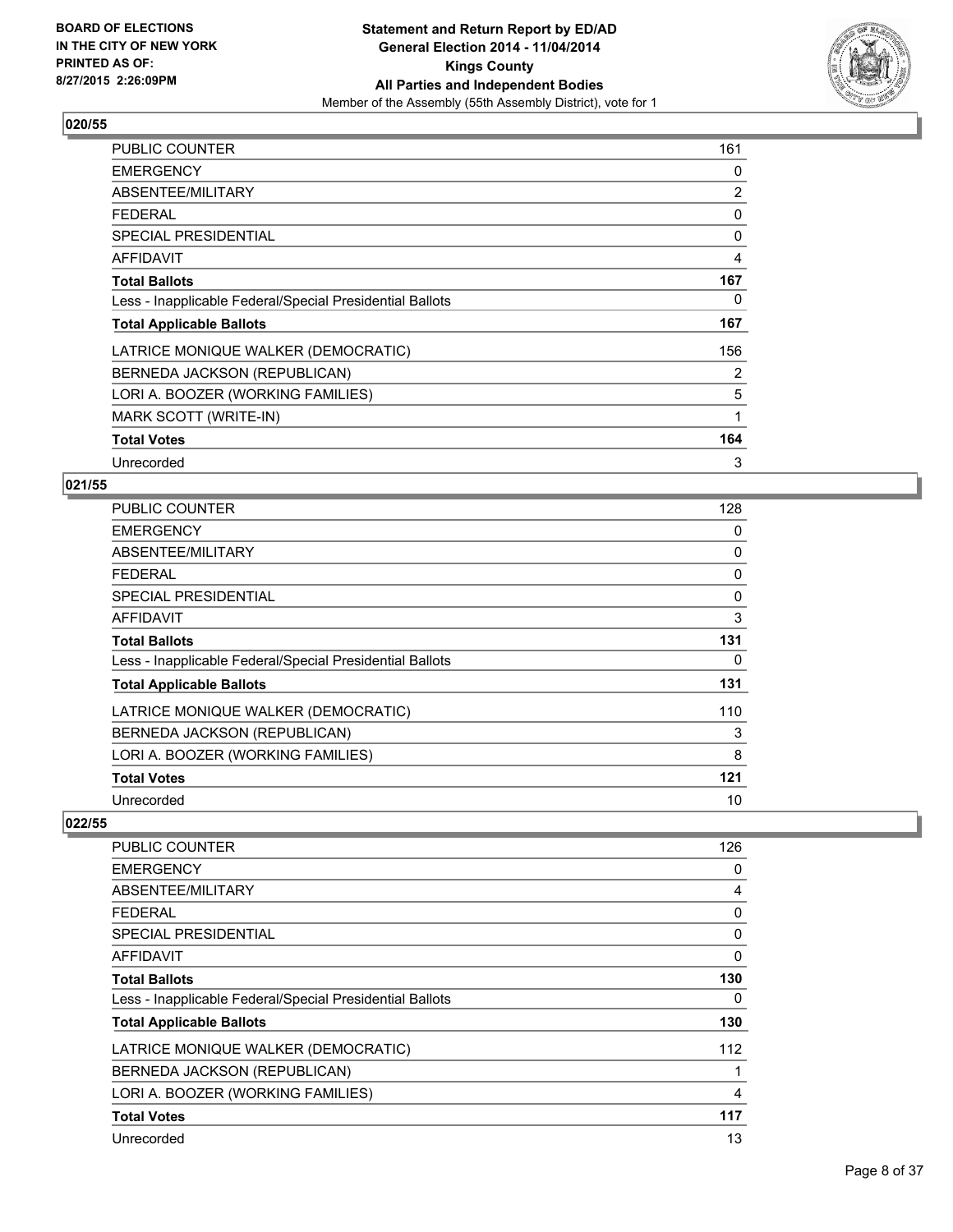

| <b>PUBLIC COUNTER</b>                                    | 198            |
|----------------------------------------------------------|----------------|
| <b>EMERGENCY</b>                                         | 0              |
| ABSENTEE/MILITARY                                        | 0              |
| FFDFRAI                                                  | 0              |
| SPECIAL PRESIDENTIAL                                     | 0              |
| <b>AFFIDAVIT</b>                                         | $\overline{4}$ |
| <b>Total Ballots</b>                                     | 202            |
| Less - Inapplicable Federal/Special Presidential Ballots | 0              |
| <b>Total Applicable Ballots</b>                          | 202            |
| LATRICE MONIQUE WALKER (DEMOCRATIC)                      | 171            |
| BERNEDA JACKSON (REPUBLICAN)                             | 4              |
| LORI A. BOOZER (WORKING FAMILIES)                        | 17             |
| <b>Total Votes</b>                                       | 192            |
| Unrecorded                                               | 10             |

# **024/55**

| PUBLIC COUNTER                                           | 140      |
|----------------------------------------------------------|----------|
| <b>EMERGENCY</b>                                         | 0        |
| ABSENTEE/MILITARY                                        |          |
| <b>FEDERAL</b>                                           | 0        |
| <b>SPECIAL PRESIDENTIAL</b>                              | 0        |
| <b>AFFIDAVIT</b>                                         | 3        |
| <b>Total Ballots</b>                                     | 144      |
| Less - Inapplicable Federal/Special Presidential Ballots | $\Omega$ |
| <b>Total Applicable Ballots</b>                          | 144      |
| LATRICE MONIQUE WALKER (DEMOCRATIC)                      | 131      |
| BERNEDA JACKSON (REPUBLICAN)                             | 0        |
| LORI A. BOOZER (WORKING FAMILIES)                        | 2        |
| <b>Total Votes</b>                                       | 133      |
| Unrecorded                                               | 11       |

| <b>PUBLIC COUNTER</b>                                    | 172      |
|----------------------------------------------------------|----------|
| <b>EMERGENCY</b>                                         | 0        |
| ABSENTEE/MILITARY                                        | 0        |
| FEDERAL                                                  | 0        |
| SPECIAL PRESIDENTIAL                                     | $\Omega$ |
| AFFIDAVIT                                                | 2        |
| <b>Total Ballots</b>                                     | 174      |
| Less - Inapplicable Federal/Special Presidential Ballots | 0        |
| <b>Total Applicable Ballots</b>                          | 174      |
| LATRICE MONIQUE WALKER (DEMOCRATIC)                      | 149      |
| BERNEDA JACKSON (REPUBLICAN)                             | 5        |
| LORI A. BOOZER (WORKING FAMILIES)                        | 5        |
| <b>Total Votes</b>                                       | 159      |
| Unrecorded                                               | 15       |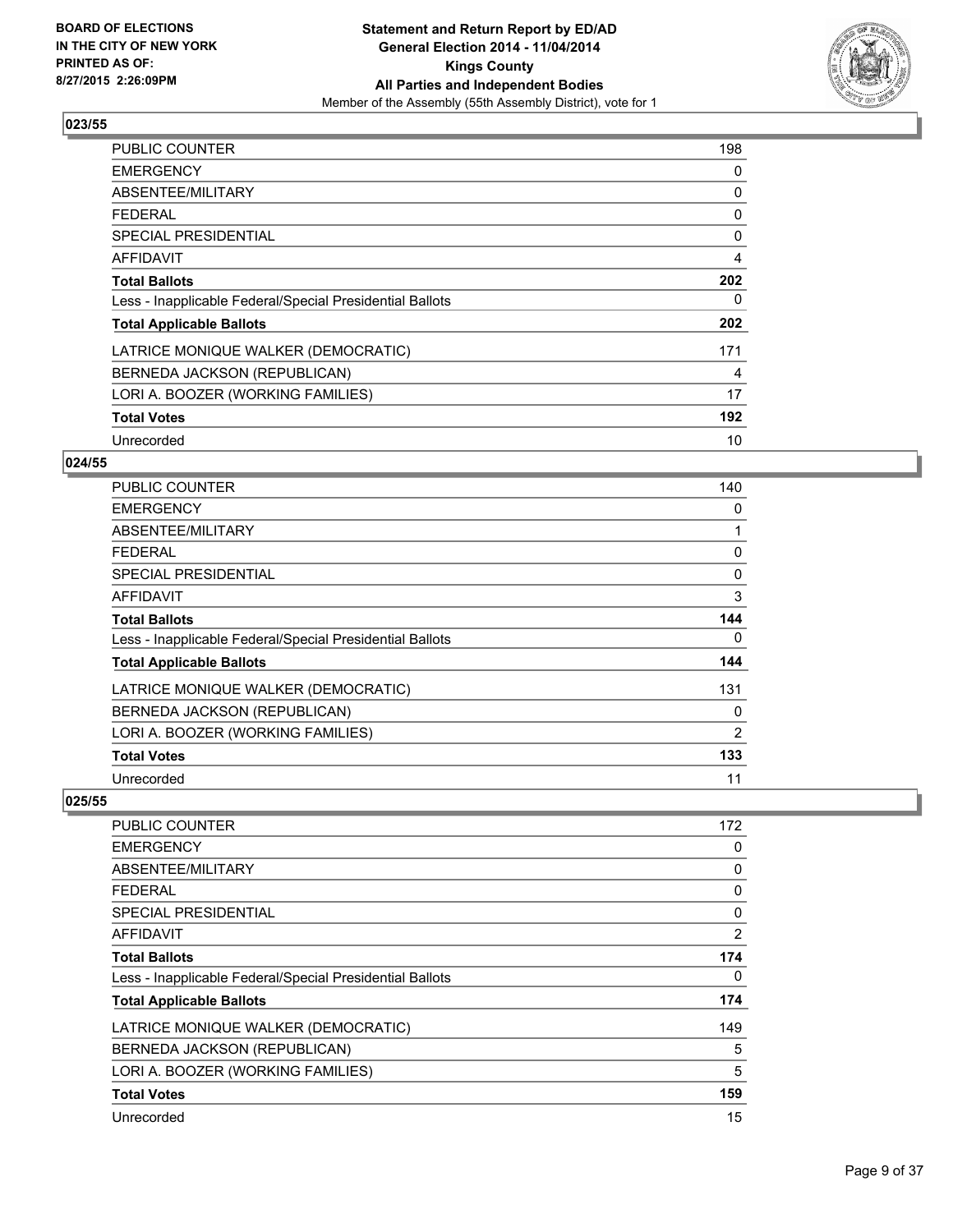

| <b>PUBLIC COUNTER</b>                                    | 38       |
|----------------------------------------------------------|----------|
| <b>EMERGENCY</b>                                         | 0        |
| ABSENTEE/MILITARY                                        | 0        |
| <b>FEDERAL</b>                                           | 0        |
| SPECIAL PRESIDENTIAL                                     | 0        |
| AFFIDAVIT                                                | $\Omega$ |
| <b>Total Ballots</b>                                     | 38       |
| Less - Inapplicable Federal/Special Presidential Ballots | 0        |
| <b>Total Applicable Ballots</b>                          | 38       |
| LATRICE MONIQUE WALKER (DEMOCRATIC)                      | 28       |
| BERNEDA JACKSON (REPUBLICAN)                             | 6        |
| LORI A. BOOZER (WORKING FAMILIES)                        | 2        |
| <b>Total Votes</b>                                       | 36       |
| Unrecorded                                               | 2        |

# **027/55**

| <b>PUBLIC COUNTER</b>                                    | 105 |
|----------------------------------------------------------|-----|
| <b>EMERGENCY</b>                                         | 0   |
| ABSENTEE/MILITARY                                        | 0   |
| <b>FEDERAL</b>                                           | 0   |
| <b>SPECIAL PRESIDENTIAL</b>                              | 0   |
| <b>AFFIDAVIT</b>                                         | 4   |
| <b>Total Ballots</b>                                     | 109 |
| Less - Inapplicable Federal/Special Presidential Ballots | 0   |
| <b>Total Applicable Ballots</b>                          | 109 |
| LATRICE MONIQUE WALKER (DEMOCRATIC)                      | 88  |
| BERNEDA JACKSON (REPUBLICAN)                             | 4   |
| LORI A. BOOZER (WORKING FAMILIES)                        | 6   |
| <b>Total Votes</b>                                       | 98  |
| Unrecorded                                               | 11  |

| <b>PUBLIC COUNTER</b>                                    | 71 |
|----------------------------------------------------------|----|
| <b>EMERGENCY</b>                                         | 0  |
| ABSENTEE/MILITARY                                        | 0  |
| FEDERAL                                                  | 0  |
| <b>SPECIAL PRESIDENTIAL</b>                              | 0  |
| AFFIDAVIT                                                | 1  |
| <b>Total Ballots</b>                                     | 72 |
| Less - Inapplicable Federal/Special Presidential Ballots | 0  |
| <b>Total Applicable Ballots</b>                          | 72 |
| LATRICE MONIQUE WALKER (DEMOCRATIC)                      | 63 |
| BERNEDA JACKSON (REPUBLICAN)                             | 1  |
| LORI A. BOOZER (WORKING FAMILIES)                        | 0  |
| <b>Total Votes</b>                                       | 64 |
| Unrecorded                                               | 8  |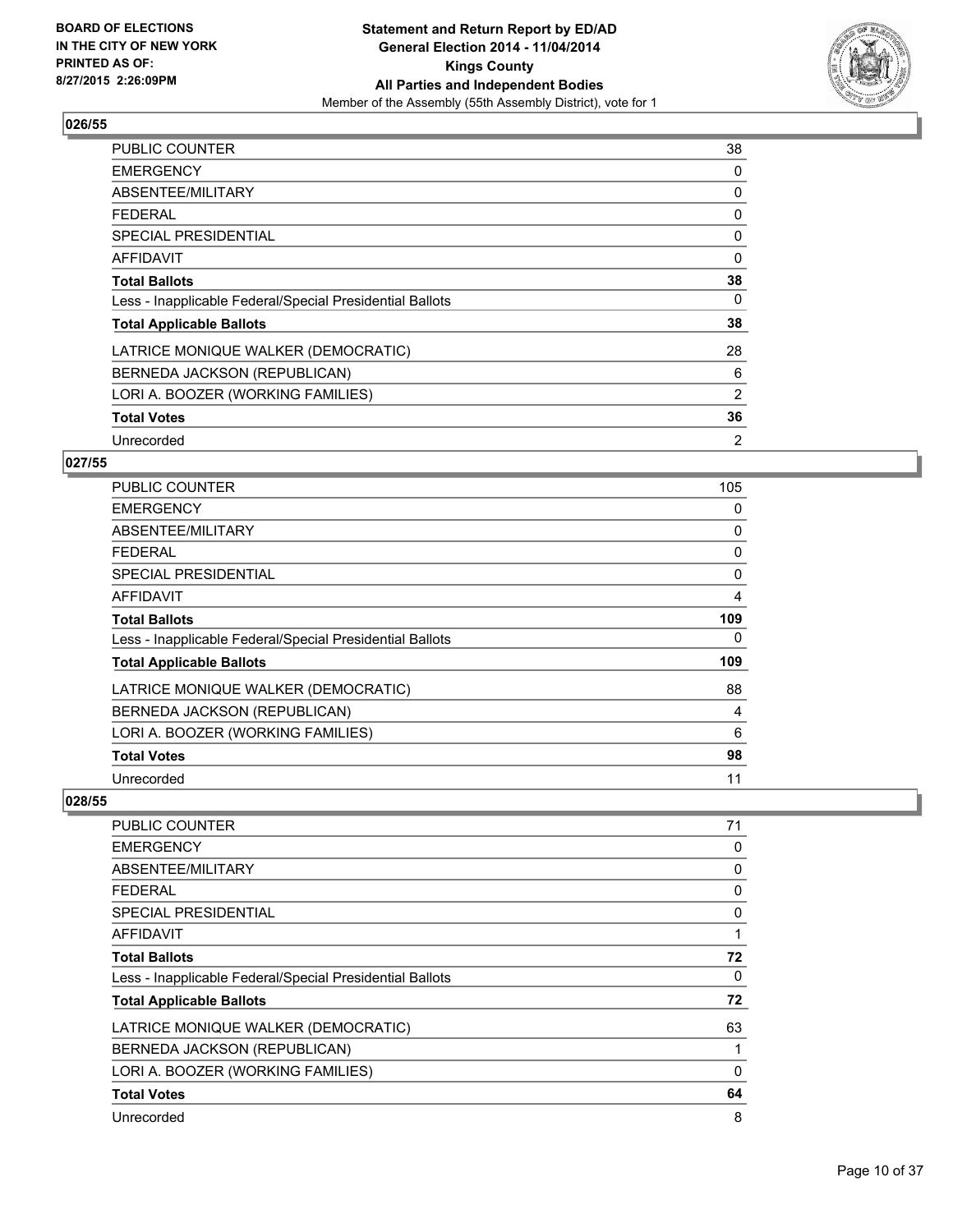

| <b>PUBLIC COUNTER</b>                                    | 58 |
|----------------------------------------------------------|----|
| <b>EMERGENCY</b>                                         | 0  |
| ABSENTEE/MILITARY                                        | 0  |
| <b>FEDERAL</b>                                           | 0  |
| SPECIAL PRESIDENTIAL                                     | 0  |
| <b>AFFIDAVIT</b>                                         | 4  |
| <b>Total Ballots</b>                                     | 62 |
| Less - Inapplicable Federal/Special Presidential Ballots | 0  |
| <b>Total Applicable Ballots</b>                          | 62 |
| LATRICE MONIQUE WALKER (DEMOCRATIC)                      | 56 |
| BERNEDA JACKSON (REPUBLICAN)                             | 0  |
| LORI A. BOOZER (WORKING FAMILIES)                        | 2  |
| <b>Total Votes</b>                                       | 58 |
| Unrecorded                                               | 4  |

# **030/55**

| <b>PUBLIC COUNTER</b>                                    | 60 |
|----------------------------------------------------------|----|
| <b>EMERGENCY</b>                                         | 0  |
| ABSENTEE/MILITARY                                        | 4  |
| <b>FEDERAL</b>                                           | 0  |
| SPECIAL PRESIDENTIAL                                     | 0  |
| <b>AFFIDAVIT</b>                                         | 1  |
| <b>Total Ballots</b>                                     | 65 |
| Less - Inapplicable Federal/Special Presidential Ballots | 0  |
| <b>Total Applicable Ballots</b>                          | 65 |
| LATRICE MONIQUE WALKER (DEMOCRATIC)                      | 58 |
| BERNEDA JACKSON (REPUBLICAN)                             | 0  |
| LORI A. BOOZER (WORKING FAMILIES)                        | 3  |
| <b>Total Votes</b>                                       | 61 |
| Unrecorded                                               | 4  |

| <b>PUBLIC COUNTER</b>                                    | 413 |
|----------------------------------------------------------|-----|
| <b>EMERGENCY</b>                                         | 0   |
| ABSENTEE/MILITARY                                        | 3   |
| FEDERAL                                                  | 0   |
| SPECIAL PRESIDENTIAL                                     | 0   |
| AFFIDAVIT                                                | 0   |
| <b>Total Ballots</b>                                     | 416 |
| Less - Inapplicable Federal/Special Presidential Ballots | 0   |
| <b>Total Applicable Ballots</b>                          | 416 |
| LATRICE MONIQUE WALKER (DEMOCRATIC)                      | 376 |
| BERNEDA JACKSON (REPUBLICAN)                             | 6   |
| LORI A. BOOZER (WORKING FAMILIES)                        | 15  |
| <b>Total Votes</b>                                       | 397 |
| Unrecorded                                               | 19  |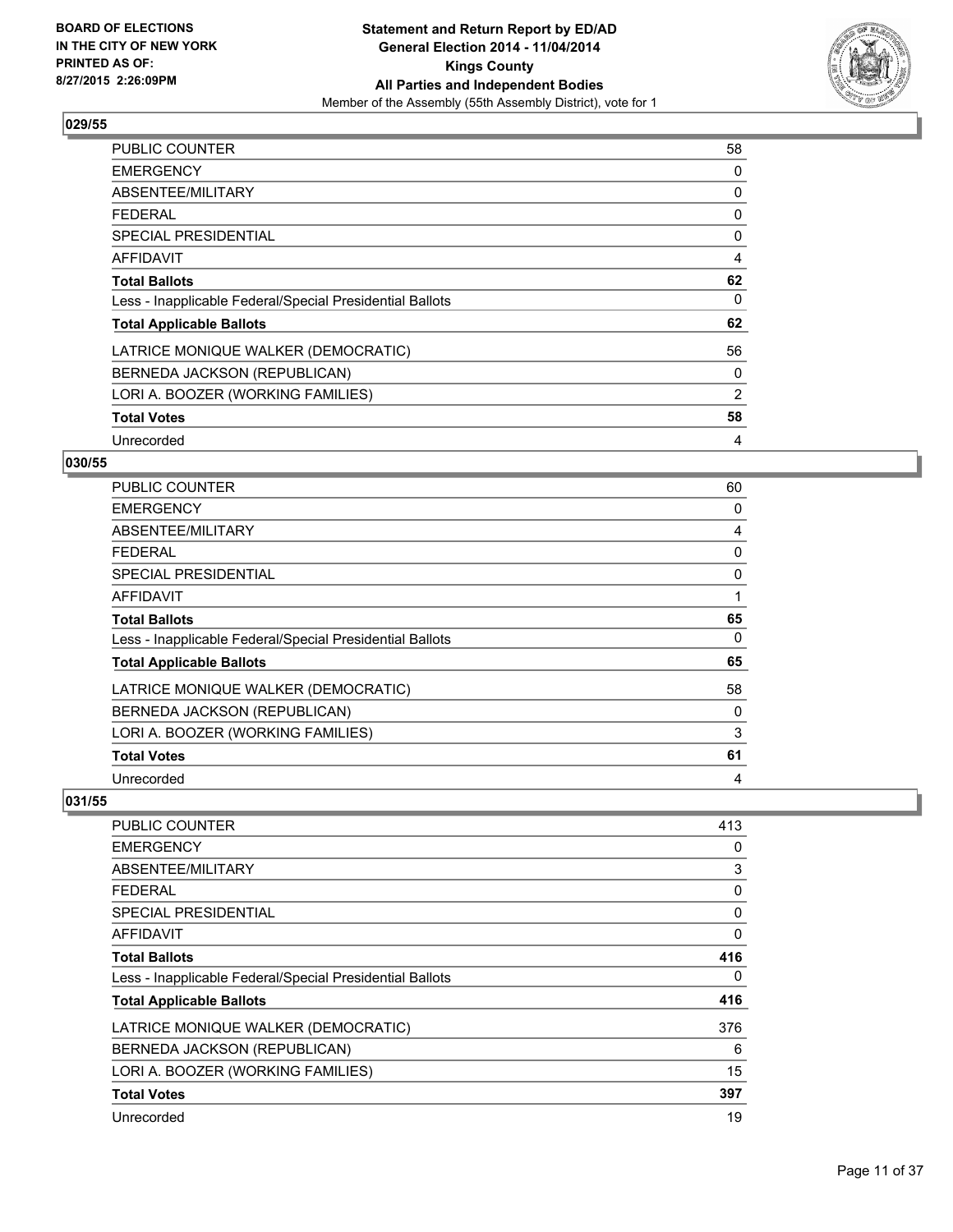

| <b>PUBLIC COUNTER</b>                                    | 86 |
|----------------------------------------------------------|----|
| <b>EMERGENCY</b>                                         | 0  |
| ABSENTEE/MILITARY                                        | 0  |
| FFDFRAI                                                  | 0  |
| SPECIAL PRESIDENTIAL                                     | 0  |
| <b>AFFIDAVIT</b>                                         | 2  |
| <b>Total Ballots</b>                                     | 88 |
| Less - Inapplicable Federal/Special Presidential Ballots | 0  |
| <b>Total Applicable Ballots</b>                          | 88 |
| LATRICE MONIQUE WALKER (DEMOCRATIC)                      | 76 |
| BERNEDA JACKSON (REPUBLICAN)                             |    |
| LORI A. BOOZER (WORKING FAMILIES)                        | 4  |
| <b>Total Votes</b>                                       | 81 |
| Unrecorded                                               | 7  |

# **033/55**

| PUBLIC COUNTER                                           | 177 |
|----------------------------------------------------------|-----|
| <b>EMERGENCY</b>                                         | 5   |
| ABSENTEE/MILITARY                                        | 1   |
| <b>FEDERAL</b>                                           | 0   |
| <b>SPECIAL PRESIDENTIAL</b>                              | 0   |
| AFFIDAVIT                                                | 0   |
| <b>Total Ballots</b>                                     | 183 |
| Less - Inapplicable Federal/Special Presidential Ballots | 0   |
| <b>Total Applicable Ballots</b>                          | 183 |
| LATRICE MONIQUE WALKER (DEMOCRATIC)                      | 133 |
| BERNEDA JACKSON (REPUBLICAN)                             | 5   |
| LORI A. BOOZER (WORKING FAMILIES)                        | 13  |
| <b>Total Votes</b>                                       | 151 |
| Unrecorded                                               | 32  |

| <b>PUBLIC COUNTER</b>                                    | 209 |
|----------------------------------------------------------|-----|
| <b>EMERGENCY</b>                                         |     |
| ABSENTEE/MILITARY                                        | 3   |
| <b>FEDERAL</b>                                           | 0   |
| SPECIAL PRESIDENTIAL                                     | 0   |
| AFFIDAVIT                                                | 7   |
| <b>Total Ballots</b>                                     | 220 |
| Less - Inapplicable Federal/Special Presidential Ballots | 0   |
| <b>Total Applicable Ballots</b>                          | 220 |
| LATRICE MONIQUE WALKER (DEMOCRATIC)                      | 189 |
| BERNEDA JACKSON (REPUBLICAN)                             | 0   |
| LORI A. BOOZER (WORKING FAMILIES)                        | 6   |
| <b>Total Votes</b>                                       | 195 |
| Unrecorded                                               | 25  |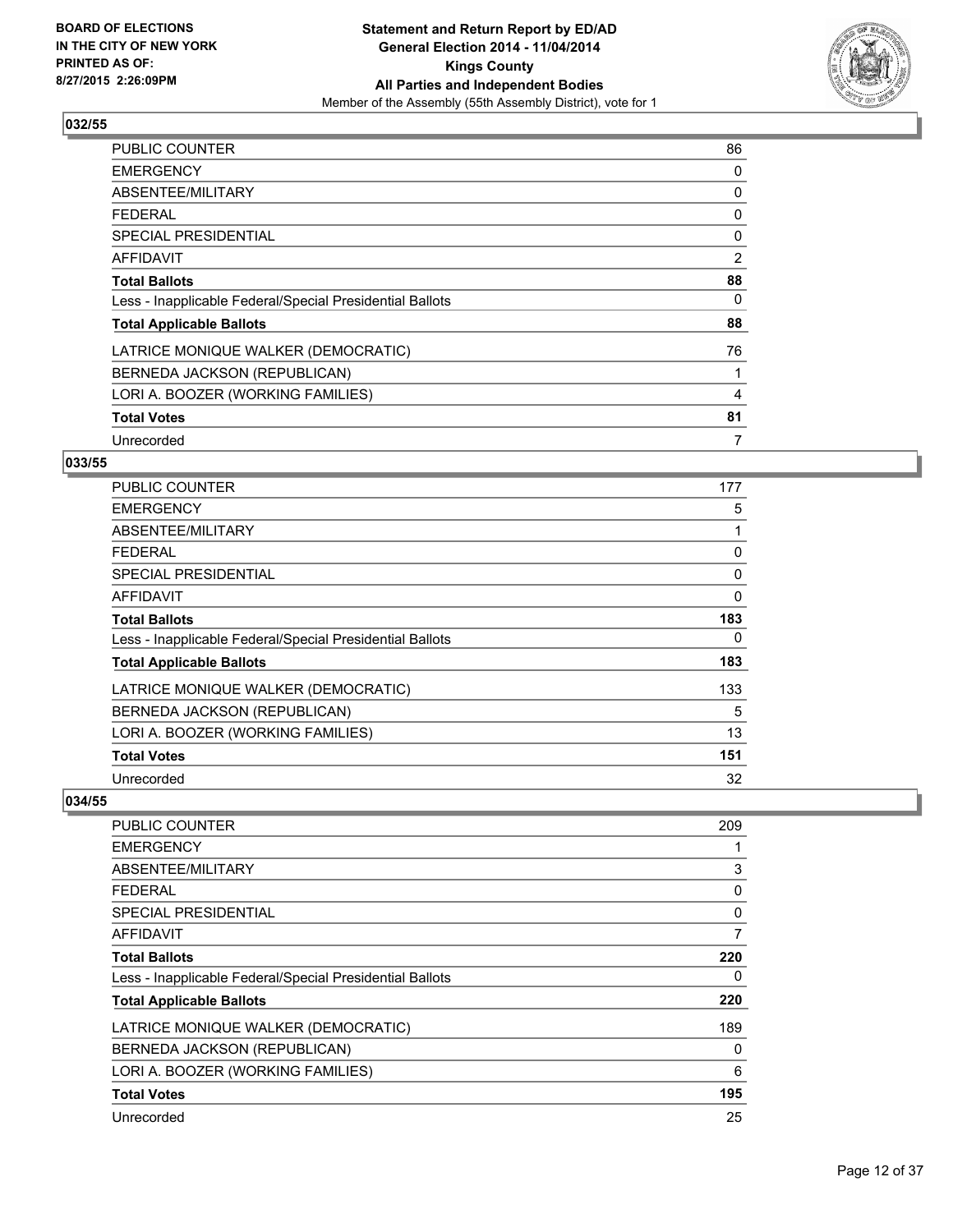

| <b>PUBLIC COUNTER</b>                                    | 150 |
|----------------------------------------------------------|-----|
| <b>EMERGENCY</b>                                         | 0   |
| ABSENTEE/MILITARY                                        | 3   |
| FFDFRAI                                                  | 0   |
| SPECIAL PRESIDENTIAL                                     | 0   |
| <b>AFFIDAVIT</b>                                         | 4   |
| <b>Total Ballots</b>                                     | 157 |
| Less - Inapplicable Federal/Special Presidential Ballots | 0   |
| <b>Total Applicable Ballots</b>                          | 157 |
| LATRICE MONIQUE WALKER (DEMOCRATIC)                      | 133 |
| BERNEDA JACKSON (REPUBLICAN)                             | 2   |
| LORI A. BOOZER (WORKING FAMILIES)                        | 3   |
| <b>Total Votes</b>                                       | 138 |
| Unrecorded                                               | 19  |

# **036/55**

| <b>PUBLIC COUNTER</b>                                    | 14 |
|----------------------------------------------------------|----|
| <b>EMERGENCY</b>                                         | 0  |
| ABSENTEE/MILITARY                                        | 0  |
| <b>FEDERAL</b>                                           | 0  |
| SPECIAL PRESIDENTIAL                                     | 0  |
| <b>AFFIDAVIT</b>                                         | 3  |
| <b>Total Ballots</b>                                     | 17 |
| Less - Inapplicable Federal/Special Presidential Ballots | 0  |
| <b>Total Applicable Ballots</b>                          | 17 |
| LATRICE MONIQUE WALKER (DEMOCRATIC)                      | 16 |
| BERNEDA JACKSON (REPUBLICAN)                             | 0  |
| LORI A. BOOZER (WORKING FAMILIES)                        | 1  |
| <b>Total Votes</b>                                       | 17 |

| PUBLIC COUNTER                                           | 56 |
|----------------------------------------------------------|----|
| <b>EMERGENCY</b>                                         | 0  |
| ABSENTEE/MILITARY                                        | 0  |
| <b>FEDERAL</b>                                           | 0  |
| <b>SPECIAL PRESIDENTIAL</b>                              | 0  |
| <b>AFFIDAVIT</b>                                         | 2  |
| <b>Total Ballots</b>                                     | 58 |
| Less - Inapplicable Federal/Special Presidential Ballots | 0  |
| <b>Total Applicable Ballots</b>                          | 58 |
| LATRICE MONIQUE WALKER (DEMOCRATIC)                      | 43 |
| BERNEDA JACKSON (REPUBLICAN)                             | 2  |
| LORI A. BOOZER (WORKING FAMILIES)                        | 7  |
| <b>Total Votes</b>                                       | 52 |
| Unrecorded                                               | 6  |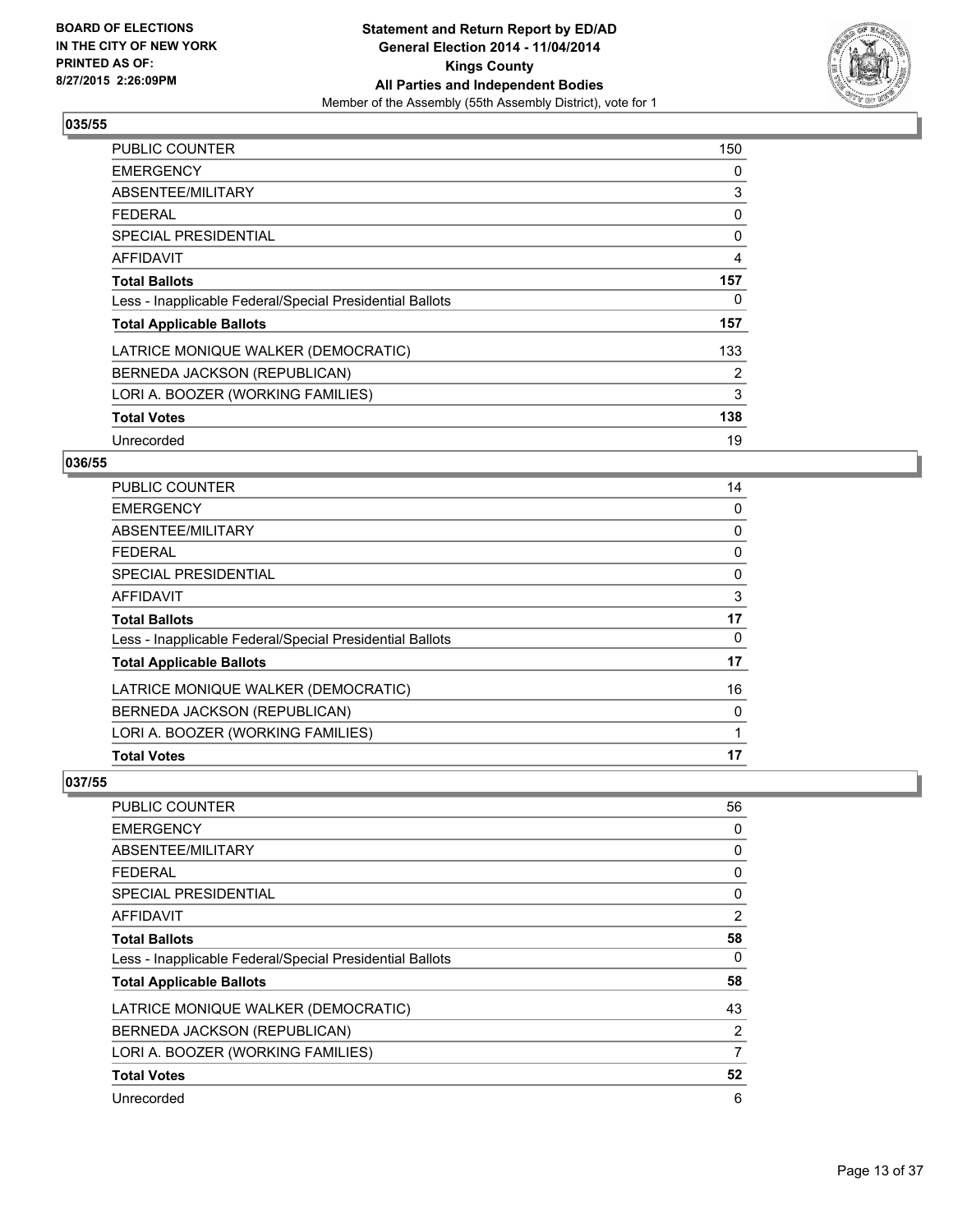

| <b>PUBLIC COUNTER</b>                                    | 21 |
|----------------------------------------------------------|----|
| <b>EMERGENCY</b>                                         | 0  |
| ABSENTEE/MILITARY                                        |    |
| <b>FEDERAL</b>                                           | 0  |
| SPECIAL PRESIDENTIAL                                     | 0  |
| AFFIDAVIT                                                | 1  |
| <b>Total Ballots</b>                                     | 23 |
| Less - Inapplicable Federal/Special Presidential Ballots | 0  |
| <b>Total Applicable Ballots</b>                          | 23 |
| LATRICE MONIQUE WALKER (DEMOCRATIC)                      | 22 |
| BERNEDA JACKSON (REPUBLICAN)                             | 0  |
| LORI A. BOOZER (WORKING FAMILIES)                        | 0  |
| <b>Total Votes</b>                                       | 22 |
| Unrecorded                                               | 1  |

# **039/55**

| <b>Total Votes</b>                                       | 0 |
|----------------------------------------------------------|---|
| LORI A. BOOZER (WORKING FAMILIES)                        | 0 |
| BERNEDA JACKSON (REPUBLICAN)                             | 0 |
| LATRICE MONIQUE WALKER (DEMOCRATIC)                      | 0 |
| <b>Total Applicable Ballots</b>                          | 0 |
| Less - Inapplicable Federal/Special Presidential Ballots | 0 |
| <b>Total Ballots</b>                                     | 0 |
| <b>AFFIDAVIT</b>                                         | 0 |
| <b>SPECIAL PRESIDENTIAL</b>                              | 0 |
| <b>FEDERAL</b>                                           | 0 |
| <b>ABSENTEE/MILITARY</b>                                 | 0 |
| <b>EMERGENCY</b>                                         | 0 |
| <b>PUBLIC COUNTER</b>                                    | 0 |

| <b>PUBLIC COUNTER</b>                                    | 22 |
|----------------------------------------------------------|----|
| <b>EMERGENCY</b>                                         | 0  |
| ABSENTEE/MILITARY                                        | 19 |
| <b>FEDERAL</b>                                           | 0  |
| SPECIAL PRESIDENTIAL                                     | 0  |
| <b>AFFIDAVIT</b>                                         | 0  |
| <b>Total Ballots</b>                                     | 41 |
| Less - Inapplicable Federal/Special Presidential Ballots | 0  |
| <b>Total Applicable Ballots</b>                          | 41 |
| LATRICE MONIQUE WALKER (DEMOCRATIC)                      | 35 |
| BERNEDA JACKSON (REPUBLICAN)                             | 2  |
| LORI A. BOOZER (WORKING FAMILIES)                        | 3  |
| <b>Total Votes</b>                                       | 40 |
| Unrecorded                                               | 1  |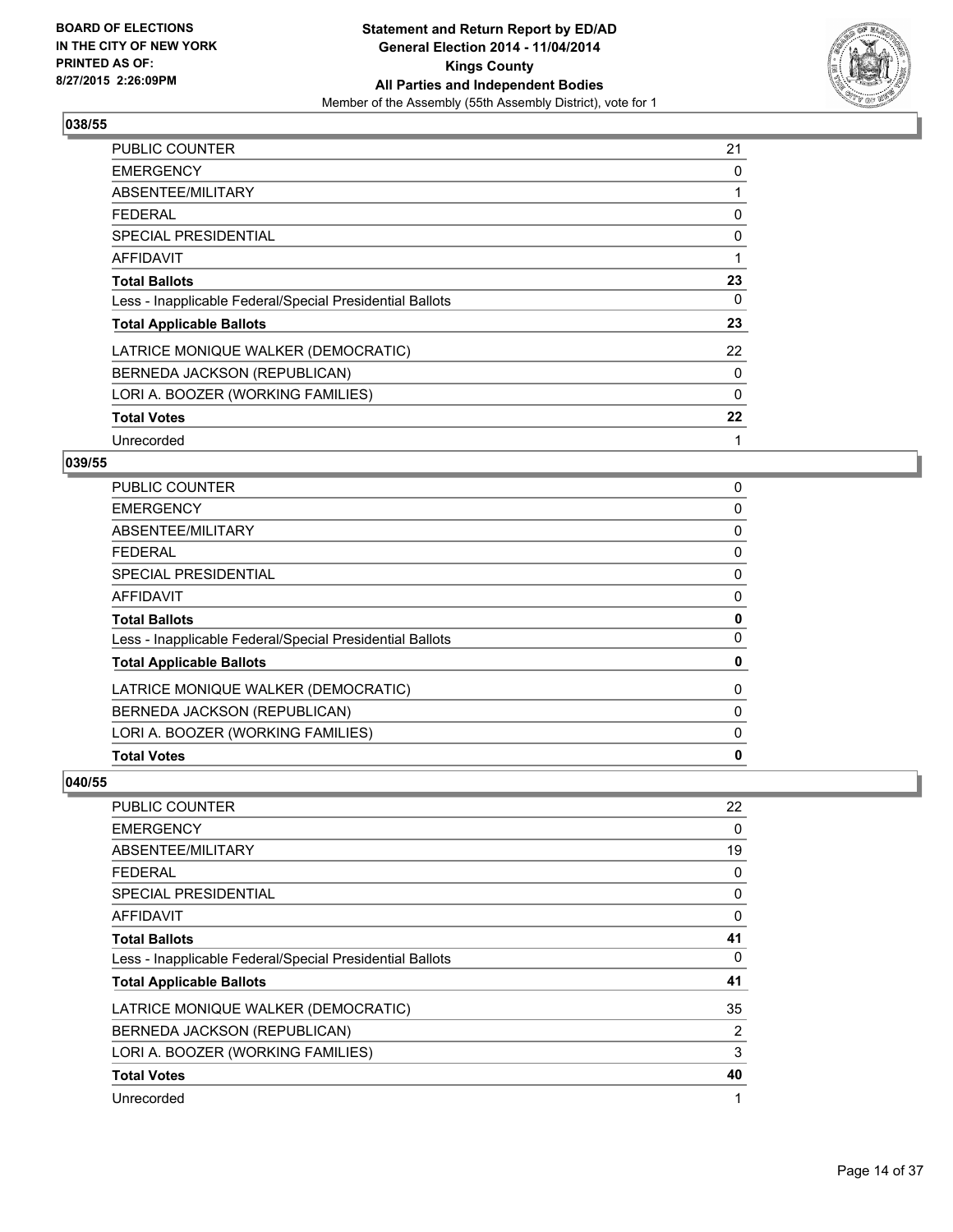

| <b>PUBLIC COUNTER</b>                                    | 67 |
|----------------------------------------------------------|----|
| <b>EMERGENCY</b>                                         | 0  |
| ABSENTEE/MILITARY                                        | 0  |
| <b>FEDERAL</b>                                           | 0  |
| <b>SPECIAL PRESIDENTIAL</b>                              | 0  |
| <b>AFFIDAVIT</b>                                         | 1  |
| <b>Total Ballots</b>                                     | 68 |
| Less - Inapplicable Federal/Special Presidential Ballots | 0  |
| <b>Total Applicable Ballots</b>                          | 68 |
| LATRICE MONIQUE WALKER (DEMOCRATIC)                      | 55 |
| BERNEDA JACKSON (REPUBLICAN)                             | 1  |
| LORI A. BOOZER (WORKING FAMILIES)                        | 3  |
| <b>Total Votes</b>                                       | 59 |
| Unrecorded                                               | 9  |
|                                                          |    |

**042/55 COMBINED into: 040/55**

**043/55 COMBINED into: 041/55**

| <b>PUBLIC COUNTER</b>                                    |              |
|----------------------------------------------------------|--------------|
| <b>EMERGENCY</b>                                         | 0            |
| ABSENTEE/MILITARY                                        | 0            |
| <b>FEDERAL</b>                                           | 0            |
| <b>SPECIAL PRESIDENTIAL</b>                              | 0            |
| AFFIDAVIT                                                | 2            |
| <b>Total Ballots</b>                                     | 3            |
| Less - Inapplicable Federal/Special Presidential Ballots | 0            |
| <b>Total Applicable Ballots</b>                          | 3            |
| LATRICE MONIQUE WALKER (DEMOCRATIC)                      |              |
| BERNEDA JACKSON (REPUBLICAN)                             |              |
| LORI A. BOOZER (WORKING FAMILIES)                        | 0            |
| <b>Total Votes</b>                                       | $\mathbf{2}$ |
| Unrecorded                                               |              |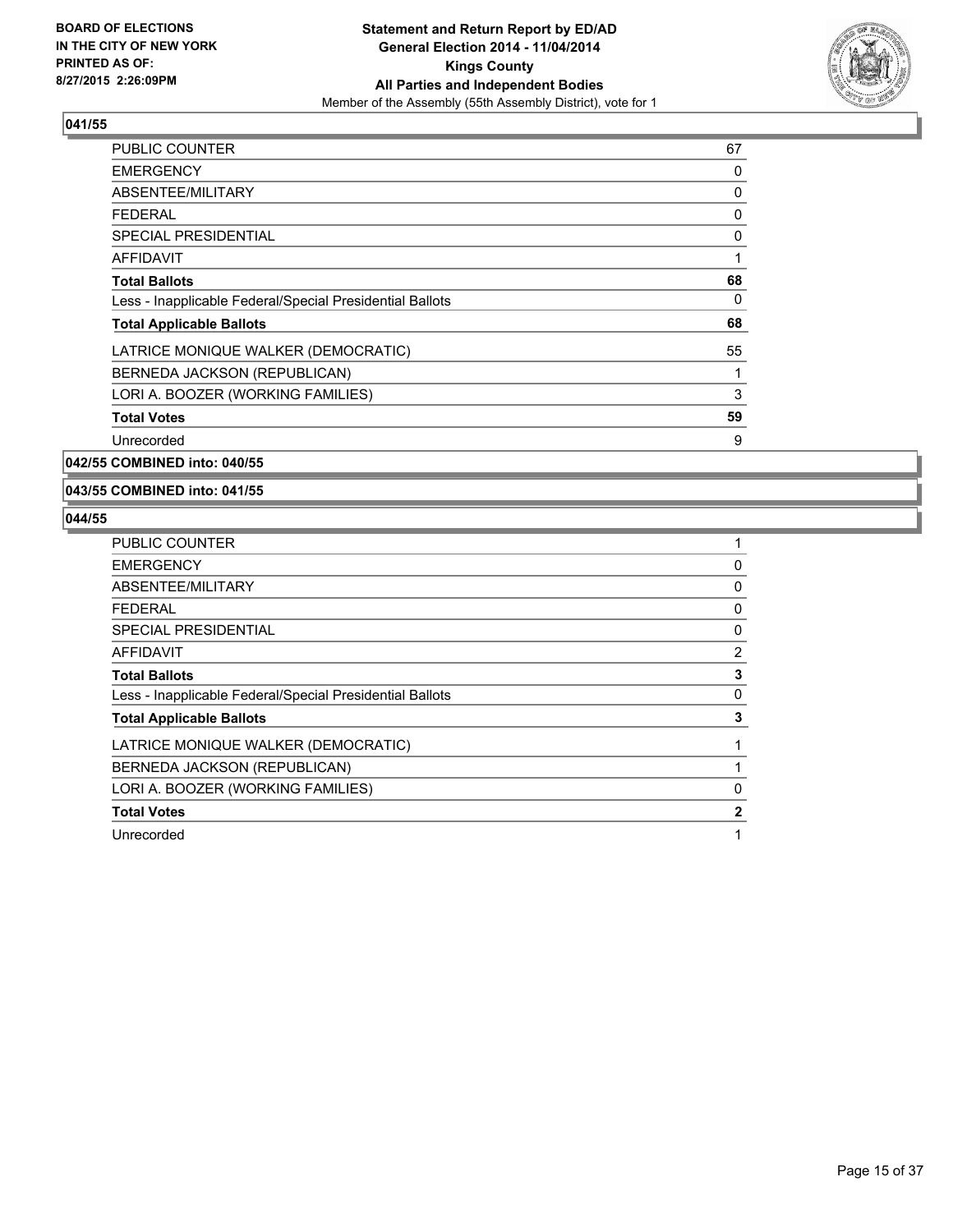

| PUBLIC COUNTER                                           | 125 |
|----------------------------------------------------------|-----|
| <b>EMERGENCY</b>                                         | 0   |
| ABSENTEE/MILITARY                                        | 0   |
| <b>FEDERAL</b>                                           | 0   |
| <b>SPECIAL PRESIDENTIAL</b>                              | 0   |
| AFFIDAVIT                                                | 3   |
| <b>Total Ballots</b>                                     | 128 |
| Less - Inapplicable Federal/Special Presidential Ballots | 0   |
| <b>Total Applicable Ballots</b>                          | 128 |
| LATRICE MONIQUE WALKER (DEMOCRATIC)                      | 104 |
| BERNEDA JACKSON (REPUBLICAN)                             | 5   |
| LORI A. BOOZER (WORKING FAMILIES)                        | 7   |
| <b>JAMES TILLMAN (WRITE-IN)</b>                          | 1   |
| <b>Total Votes</b>                                       | 117 |
| Unrecorded                                               | 11  |

#### **046/55**

| <b>PUBLIC COUNTER</b>                                    | 153            |
|----------------------------------------------------------|----------------|
| <b>EMERGENCY</b>                                         | 0              |
| ABSENTEE/MILITARY                                        | $\overline{2}$ |
| <b>FEDERAL</b>                                           | 0              |
| <b>SPECIAL PRESIDENTIAL</b>                              | 0              |
| <b>AFFIDAVIT</b>                                         | 1              |
| <b>Total Ballots</b>                                     | 156            |
| Less - Inapplicable Federal/Special Presidential Ballots | 0              |
| <b>Total Applicable Ballots</b>                          | 156            |
| LATRICE MONIQUE WALKER (DEMOCRATIC)                      | 130            |
| BERNEDA JACKSON (REPUBLICAN)                             | 8              |
| LORI A. BOOZER (WORKING FAMILIES)                        | 6              |
| <b>Total Votes</b>                                       | 144            |
| Unrecorded                                               | 12             |

| PUBLIC COUNTER                                           | 69 |
|----------------------------------------------------------|----|
| <b>EMERGENCY</b>                                         | 0  |
| ABSENTEE/MILITARY                                        | 0  |
| <b>FEDERAL</b>                                           | 0  |
| <b>SPECIAL PRESIDENTIAL</b>                              | 0  |
| AFFIDAVIT                                                | 2  |
| <b>Total Ballots</b>                                     | 71 |
| Less - Inapplicable Federal/Special Presidential Ballots | 0  |
| <b>Total Applicable Ballots</b>                          | 71 |
| LATRICE MONIQUE WALKER (DEMOCRATIC)                      | 57 |
| BERNEDA JACKSON (REPUBLICAN)                             |    |
| LORI A. BOOZER (WORKING FAMILIES)                        | 3  |
| <b>Total Votes</b>                                       | 61 |
| Unrecorded                                               | 10 |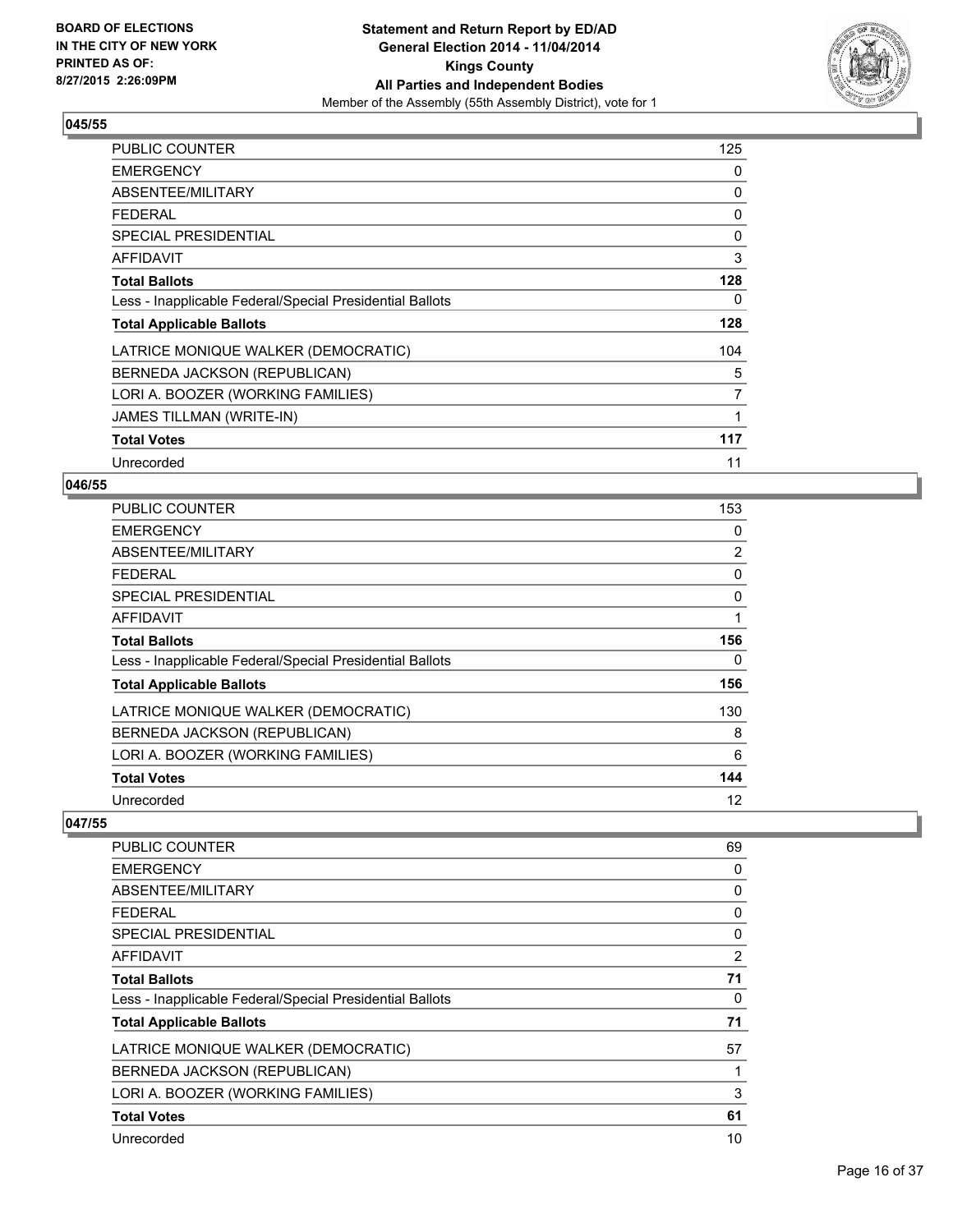

| <b>PUBLIC COUNTER</b>                                    | 173 |
|----------------------------------------------------------|-----|
| <b>EMERGENCY</b>                                         | 0   |
| ABSENTEE/MILITARY                                        | 1   |
| <b>FEDERAL</b>                                           | 0   |
| <b>SPECIAL PRESIDENTIAL</b>                              | 0   |
| AFFIDAVIT                                                | 0   |
| <b>Total Ballots</b>                                     | 174 |
| Less - Inapplicable Federal/Special Presidential Ballots | 0   |
| <b>Total Applicable Ballots</b>                          | 174 |
| LATRICE MONIQUE WALKER (DEMOCRATIC)                      | 142 |
| BERNEDA JACKSON (REPUBLICAN)                             | 3   |
| LORI A. BOOZER (WORKING FAMILIES)                        | 8   |
| ALTON H. MADDOX JR. (WRITE-IN)                           | 1   |
| <b>Total Votes</b>                                       | 154 |
| Unrecorded                                               | 20  |

#### **049/55**

| <b>PUBLIC COUNTER</b>                                    | 106 |
|----------------------------------------------------------|-----|
| <b>EMERGENCY</b>                                         | 0   |
| ABSENTEE/MILITARY                                        | 0   |
| <b>FEDERAL</b>                                           | 0   |
| SPECIAL PRESIDENTIAL                                     | 0   |
| <b>AFFIDAVIT</b>                                         |     |
| <b>Total Ballots</b>                                     | 107 |
| Less - Inapplicable Federal/Special Presidential Ballots | 0   |
| <b>Total Applicable Ballots</b>                          | 107 |
| LATRICE MONIQUE WALKER (DEMOCRATIC)                      | 77  |
| BERNEDA JACKSON (REPUBLICAN)                             | 6   |
| LORI A. BOOZER (WORKING FAMILIES)                        | 4   |
| <b>Total Votes</b>                                       | 87  |
| Unrecorded                                               | 20  |

| PUBLIC COUNTER                                           | 36             |
|----------------------------------------------------------|----------------|
| <b>EMERGENCY</b>                                         | 0              |
| ABSENTEE/MILITARY                                        | 0              |
| <b>FEDERAL</b>                                           | 0              |
| <b>SPECIAL PRESIDENTIAL</b>                              | 0              |
| <b>AFFIDAVIT</b>                                         | $\overline{2}$ |
| <b>Total Ballots</b>                                     | 38             |
| Less - Inapplicable Federal/Special Presidential Ballots | 0              |
| <b>Total Applicable Ballots</b>                          | 38             |
| LATRICE MONIQUE WALKER (DEMOCRATIC)                      | 24             |
| BERNEDA JACKSON (REPUBLICAN)                             | 4              |
| LORI A. BOOZER (WORKING FAMILIES)                        | 4              |
| <b>Total Votes</b>                                       | 32             |
| Unrecorded                                               | 6              |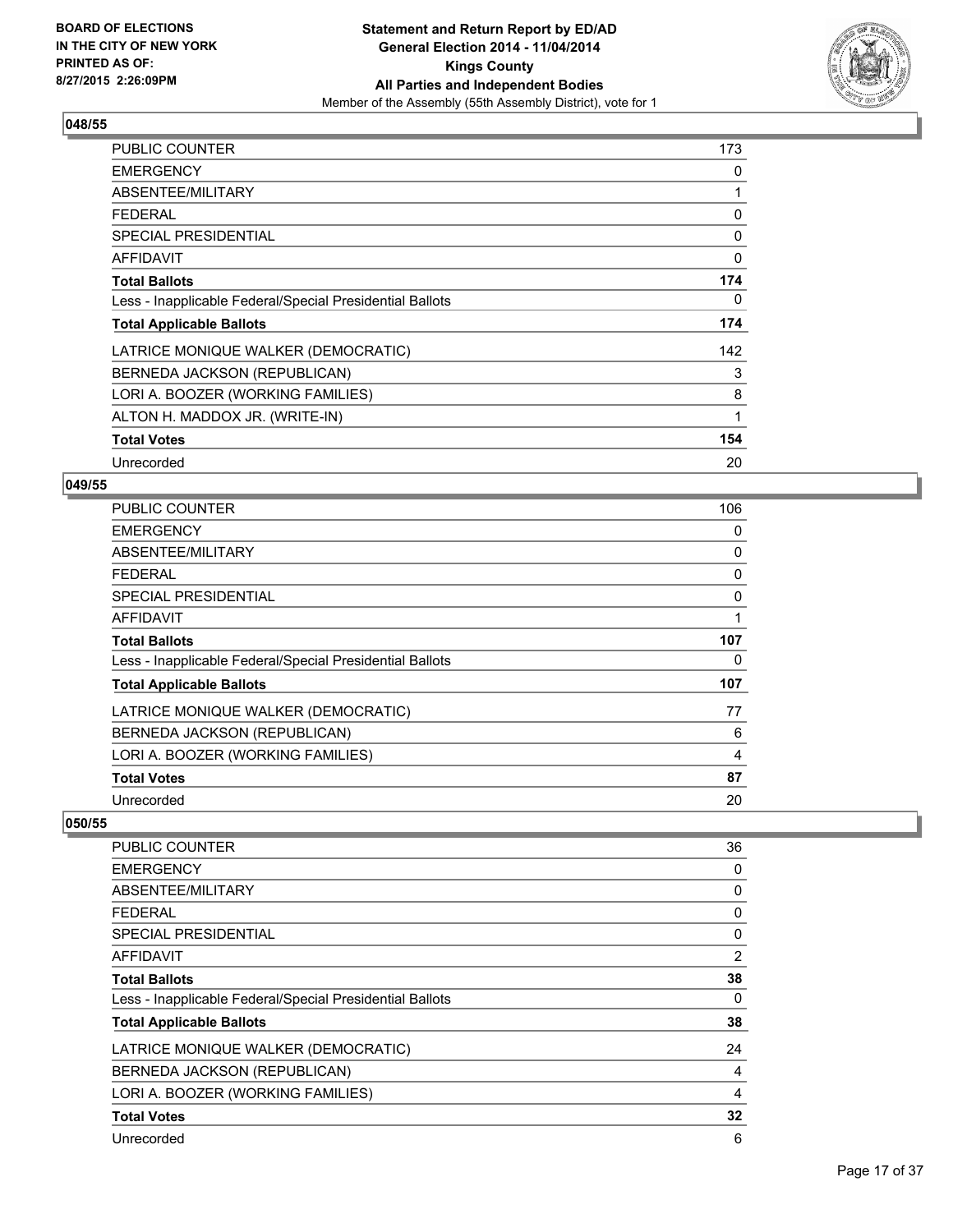

| <b>PUBLIC COUNTER</b>                                    | 11 |
|----------------------------------------------------------|----|
| <b>EMERGENCY</b>                                         | 0  |
| ABSENTEE/MILITARY                                        | 0  |
| <b>FEDERAL</b>                                           | 0  |
| <b>SPECIAL PRESIDENTIAL</b>                              | 0  |
| AFFIDAVIT                                                | 0  |
| <b>Total Ballots</b>                                     | 11 |
| Less - Inapplicable Federal/Special Presidential Ballots | 0  |
| <b>Total Applicable Ballots</b>                          | 11 |
| LATRICE MONIQUE WALKER (DEMOCRATIC)                      | 9  |
| BERNEDA JACKSON (REPUBLICAN)                             | 0  |
| LORI A. BOOZER (WORKING FAMILIES)                        | 0  |
| <b>Total Votes</b>                                       | 9  |
| Unrecorded                                               | 2  |

# **052/55**

| <b>PUBLIC COUNTER</b>                                    | 58 |
|----------------------------------------------------------|----|
| <b>EMERGENCY</b>                                         | 0  |
| ABSENTEE/MILITARY                                        | 0  |
| <b>FEDERAL</b>                                           | 0  |
| SPECIAL PRESIDENTIAL                                     | 0  |
| AFFIDAVIT                                                | 2  |
| <b>Total Ballots</b>                                     | 60 |
| Less - Inapplicable Federal/Special Presidential Ballots | 0  |
| <b>Total Applicable Ballots</b>                          | 60 |
| LATRICE MONIQUE WALKER (DEMOCRATIC)                      | 49 |
| BERNEDA JACKSON (REPUBLICAN)                             | 0  |
| LORI A. BOOZER (WORKING FAMILIES)                        | 2  |
| <b>Total Votes</b>                                       | 51 |
| Unrecorded                                               | 9  |

| <b>PUBLIC COUNTER</b>                                    | 49 |
|----------------------------------------------------------|----|
| <b>EMERGENCY</b>                                         | 0  |
| ABSENTEE/MILITARY                                        | 0  |
| <b>FEDERAL</b>                                           | 0  |
| <b>SPECIAL PRESIDENTIAL</b>                              | 0  |
| AFFIDAVIT                                                | 2  |
| <b>Total Ballots</b>                                     | 51 |
| Less - Inapplicable Federal/Special Presidential Ballots | 0  |
| <b>Total Applicable Ballots</b>                          | 51 |
| LATRICE MONIQUE WALKER (DEMOCRATIC)                      | 45 |
| BERNEDA JACKSON (REPUBLICAN)                             | 0  |
| LORI A. BOOZER (WORKING FAMILIES)                        | 2  |
| <b>Total Votes</b>                                       | 47 |
| Unrecorded                                               | 4  |
| 054/55 COMBINED into: 052/55                             |    |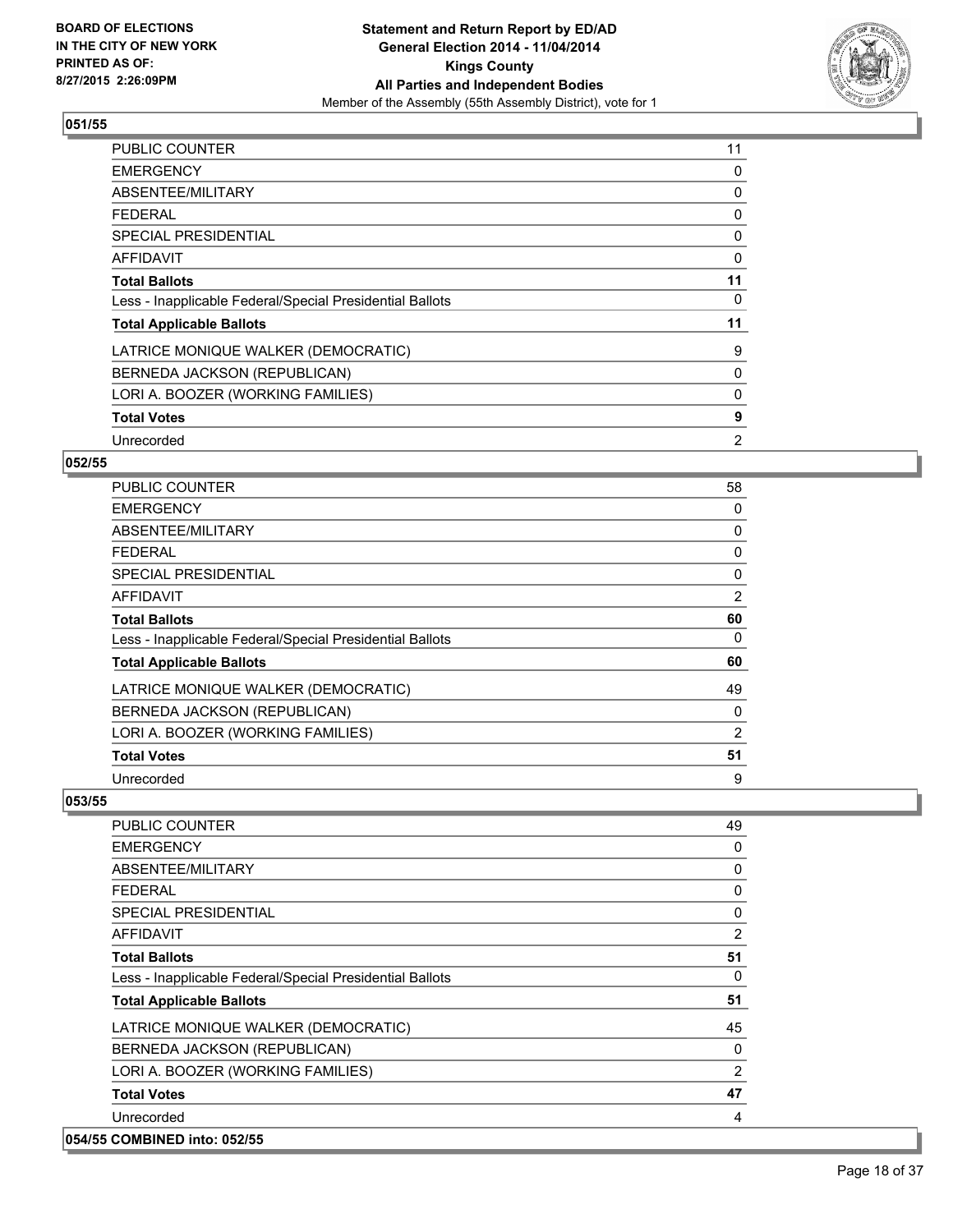

| <b>PUBLIC COUNTER</b>                                    | 179 |
|----------------------------------------------------------|-----|
| <b>EMERGENCY</b>                                         | 0   |
| ABSENTEE/MILITARY                                        | 2   |
| FFDFRAI                                                  | 0   |
| SPECIAL PRESIDENTIAL                                     | 0   |
| <b>AFFIDAVIT</b>                                         | 1   |
| <b>Total Ballots</b>                                     | 182 |
| Less - Inapplicable Federal/Special Presidential Ballots | 0   |
| <b>Total Applicable Ballots</b>                          | 182 |
| LATRICE MONIQUE WALKER (DEMOCRATIC)                      | 144 |
| BERNEDA JACKSON (REPUBLICAN)                             | 5   |
| LORI A. BOOZER (WORKING FAMILIES)                        | 10  |
| <b>Total Votes</b>                                       | 159 |
| Unrecorded                                               | 23  |

# **056/55**

| PUBLIC COUNTER                                           | 21 |
|----------------------------------------------------------|----|
| <b>EMERGENCY</b>                                         | 0  |
| ABSENTEE/MILITARY                                        | 0  |
| <b>FEDERAL</b>                                           | 0  |
| <b>SPECIAL PRESIDENTIAL</b>                              | 0  |
| <b>AFFIDAVIT</b>                                         | 0  |
| <b>Total Ballots</b>                                     | 21 |
| Less - Inapplicable Federal/Special Presidential Ballots | 0  |
| <b>Total Applicable Ballots</b>                          | 21 |
| LATRICE MONIQUE WALKER (DEMOCRATIC)                      | 16 |
| BERNEDA JACKSON (REPUBLICAN)                             | 0  |
| LORI A. BOOZER (WORKING FAMILIES)                        |    |
| <b>Total Votes</b>                                       | 17 |
| Unrecorded                                               | 4  |

| <b>PUBLIC COUNTER</b>                                    | 149 |
|----------------------------------------------------------|-----|
| <b>EMERGENCY</b>                                         | 0   |
| ABSENTEE/MILITARY                                        | 2   |
| <b>FEDERAL</b>                                           | 0   |
| SPECIAL PRESIDENTIAL                                     | 0   |
| AFFIDAVIT                                                | 3   |
| <b>Total Ballots</b>                                     | 154 |
| Less - Inapplicable Federal/Special Presidential Ballots | 0   |
| <b>Total Applicable Ballots</b>                          | 154 |
| LATRICE MONIQUE WALKER (DEMOCRATIC)                      | 127 |
| BERNEDA JACKSON (REPUBLICAN)                             | 5   |
| LORI A. BOOZER (WORKING FAMILIES)                        | 7   |
| <b>Total Votes</b>                                       | 139 |
| Unrecorded                                               | 15  |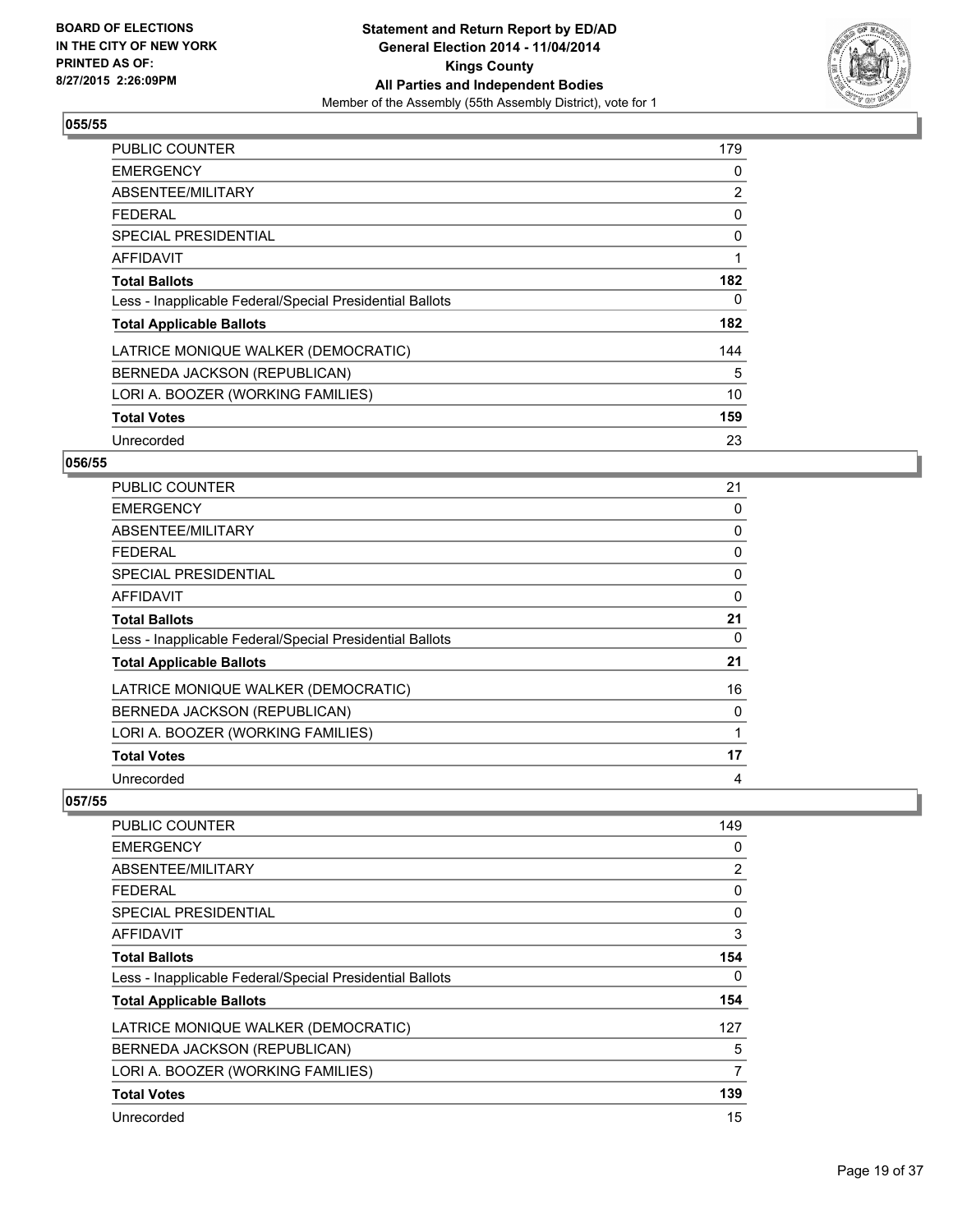

| <b>PUBLIC COUNTER</b>                                    | 76           |
|----------------------------------------------------------|--------------|
| <b>EMERGENCY</b>                                         | 0            |
| ABSENTEE/MILITARY                                        | 1            |
| <b>FEDERAL</b>                                           | 0            |
| SPECIAL PRESIDENTIAL                                     | 0            |
| AFFIDAVIT                                                | $\mathbf{0}$ |
| <b>Total Ballots</b>                                     | 77           |
| Less - Inapplicable Federal/Special Presidential Ballots | 0            |
| <b>Total Applicable Ballots</b>                          | 77           |
| LATRICE MONIQUE WALKER (DEMOCRATIC)                      | 62           |
| BERNEDA JACKSON (REPUBLICAN)                             | 2            |
| LORI A. BOOZER (WORKING FAMILIES)                        | 0            |
| <b>Total Votes</b>                                       | 64           |
| Unrecorded                                               | 13           |

# **059/55**

| <b>PUBLIC COUNTER</b>                                    | 158      |
|----------------------------------------------------------|----------|
| <b>EMERGENCY</b>                                         | 0        |
| ABSENTEE/MILITARY                                        |          |
| <b>FEDERAL</b>                                           | 0        |
| <b>SPECIAL PRESIDENTIAL</b>                              | $\Omega$ |
| <b>AFFIDAVIT</b>                                         |          |
| <b>Total Ballots</b>                                     | 160      |
| Less - Inapplicable Federal/Special Presidential Ballots | 0        |
| <b>Total Applicable Ballots</b>                          | 160      |
| LATRICE MONIQUE WALKER (DEMOCRATIC)                      | 120      |
| BERNEDA JACKSON (REPUBLICAN)                             | 3        |
| LORI A. BOOZER (WORKING FAMILIES)                        | 7        |
| <b>Total Votes</b>                                       | 130      |
| Unrecorded                                               | 30       |

| <b>PUBLIC COUNTER</b>                                    | 39       |
|----------------------------------------------------------|----------|
| <b>EMERGENCY</b>                                         | 0        |
| ABSENTEE/MILITARY                                        |          |
| <b>FEDERAL</b>                                           | 0        |
| <b>SPECIAL PRESIDENTIAL</b>                              | $\Omega$ |
| AFFIDAVIT                                                | 2        |
| <b>Total Ballots</b>                                     | 42       |
| Less - Inapplicable Federal/Special Presidential Ballots | 0        |
| <b>Total Applicable Ballots</b>                          | 42       |
| LATRICE MONIQUE WALKER (DEMOCRATIC)                      | 37       |
| BERNEDA JACKSON (REPUBLICAN)                             | 0        |
| LORI A. BOOZER (WORKING FAMILIES)                        | 1        |
| <b>Total Votes</b>                                       | 38       |
| Unrecorded                                               | 4        |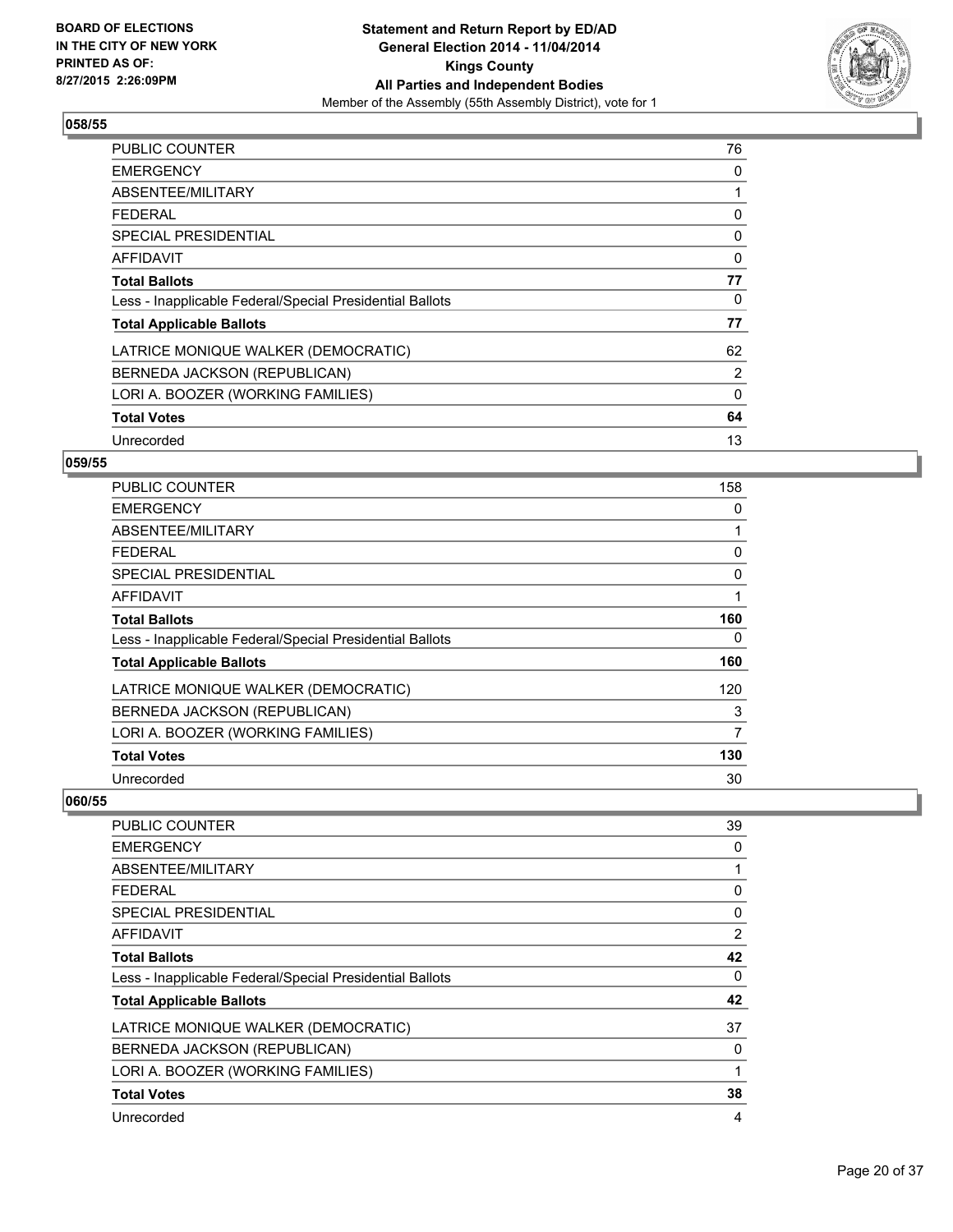

| 0 |
|---|
| 0 |
| 0 |
| 0 |
| 0 |
| 0 |
| 0 |
| 0 |
| 0 |
| 0 |
| 0 |
| 0 |
| 0 |
|   |

## **062/55**

| PUBLIC COUNTER                                           | 162 |
|----------------------------------------------------------|-----|
| <b>EMERGENCY</b>                                         | 0   |
| ABSENTEE/MILITARY                                        | 4   |
| <b>FEDERAL</b>                                           | 1   |
| <b>SPECIAL PRESIDENTIAL</b>                              | 0   |
| <b>AFFIDAVIT</b>                                         | 0   |
| <b>Total Ballots</b>                                     | 167 |
| Less - Inapplicable Federal/Special Presidential Ballots | (1) |
| <b>Total Applicable Ballots</b>                          | 166 |
| LATRICE MONIQUE WALKER (DEMOCRATIC)                      | 148 |
| BERNEDA JACKSON (REPUBLICAN)                             |     |
| LORI A. BOOZER (WORKING FAMILIES)                        | 2   |
| <b>Total Votes</b>                                       | 151 |
| Unrecorded                                               | 15  |

| <b>PUBLIC COUNTER</b>                                    | 70 |
|----------------------------------------------------------|----|
| <b>EMERGENCY</b>                                         | 0  |
| ABSENTEE/MILITARY                                        | 0  |
| <b>FEDERAL</b>                                           | 0  |
| SPECIAL PRESIDENTIAL                                     | 0  |
| AFFIDAVIT                                                |    |
| <b>Total Ballots</b>                                     | 71 |
| Less - Inapplicable Federal/Special Presidential Ballots | 0  |
| <b>Total Applicable Ballots</b>                          | 71 |
| LATRICE MONIQUE WALKER (DEMOCRATIC)                      | 60 |
| BERNEDA JACKSON (REPUBLICAN)                             | 0  |
| LORI A. BOOZER (WORKING FAMILIES)                        | 6  |
| <b>Total Votes</b>                                       | 66 |
| Unrecorded                                               | 5  |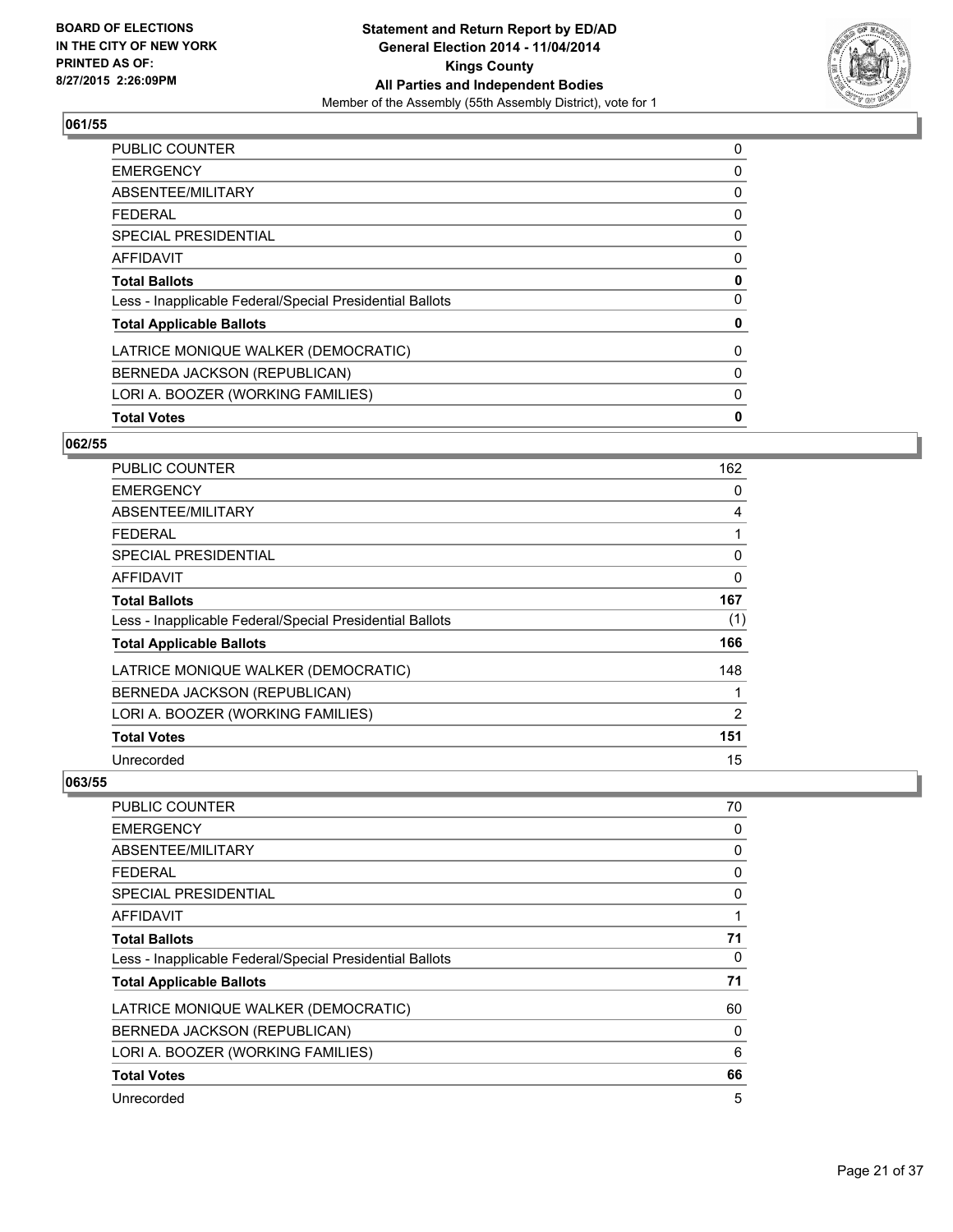

| <b>PUBLIC COUNTER</b>                                    | 187 |
|----------------------------------------------------------|-----|
| <b>EMERGENCY</b>                                         | 0   |
| ABSENTEE/MILITARY                                        | 3   |
| <b>FEDERAL</b>                                           | 0   |
| SPECIAL PRESIDENTIAL                                     | 0   |
| AFFIDAVIT                                                | 3   |
| <b>Total Ballots</b>                                     | 193 |
| Less - Inapplicable Federal/Special Presidential Ballots | 0   |
| <b>Total Applicable Ballots</b>                          | 193 |
| LATRICE MONIQUE WALKER (DEMOCRATIC)                      | 157 |
| BERNEDA JACKSON (REPUBLICAN)                             | 5   |
| LORI A. BOOZER (WORKING FAMILIES)                        | 7   |
| <b>Total Votes</b>                                       | 169 |
| Unrecorded                                               | 24  |

#### **065/55**

| <b>PUBLIC COUNTER</b>                                    | 104      |
|----------------------------------------------------------|----------|
| <b>EMERGENCY</b>                                         | 0        |
| ABSENTEE/MILITARY                                        | 0        |
| <b>FEDERAL</b>                                           | 0        |
| <b>SPECIAL PRESIDENTIAL</b>                              | $\Omega$ |
| <b>AFFIDAVIT</b>                                         |          |
| <b>Total Ballots</b>                                     | 105      |
| Less - Inapplicable Federal/Special Presidential Ballots | 0        |
| <b>Total Applicable Ballots</b>                          | 105      |
| LATRICE MONIQUE WALKER (DEMOCRATIC)                      | 81       |
| BERNEDA JACKSON (REPUBLICAN)                             | 2        |
| LORI A. BOOZER (WORKING FAMILIES)                        | 8        |
| <b>Total Votes</b>                                       | 91       |
| Unrecorded                                               | 14       |

| <b>PUBLIC COUNTER</b>                                    | 162 |
|----------------------------------------------------------|-----|
| <b>EMERGENCY</b>                                         | 0   |
| ABSENTEE/MILITARY                                        | 1   |
| <b>FEDERAL</b>                                           | 0   |
| SPECIAL PRESIDENTIAL                                     | 0   |
| <b>AFFIDAVIT</b>                                         |     |
| <b>Total Ballots</b>                                     | 164 |
| Less - Inapplicable Federal/Special Presidential Ballots | 0   |
| <b>Total Applicable Ballots</b>                          | 164 |
| LATRICE MONIQUE WALKER (DEMOCRATIC)                      | 129 |
| BERNEDA JACKSON (REPUBLICAN)                             | 3   |
| LORI A. BOOZER (WORKING FAMILIES)                        | 15  |
| <b>Total Votes</b>                                       | 147 |
| Unrecorded                                               | 17  |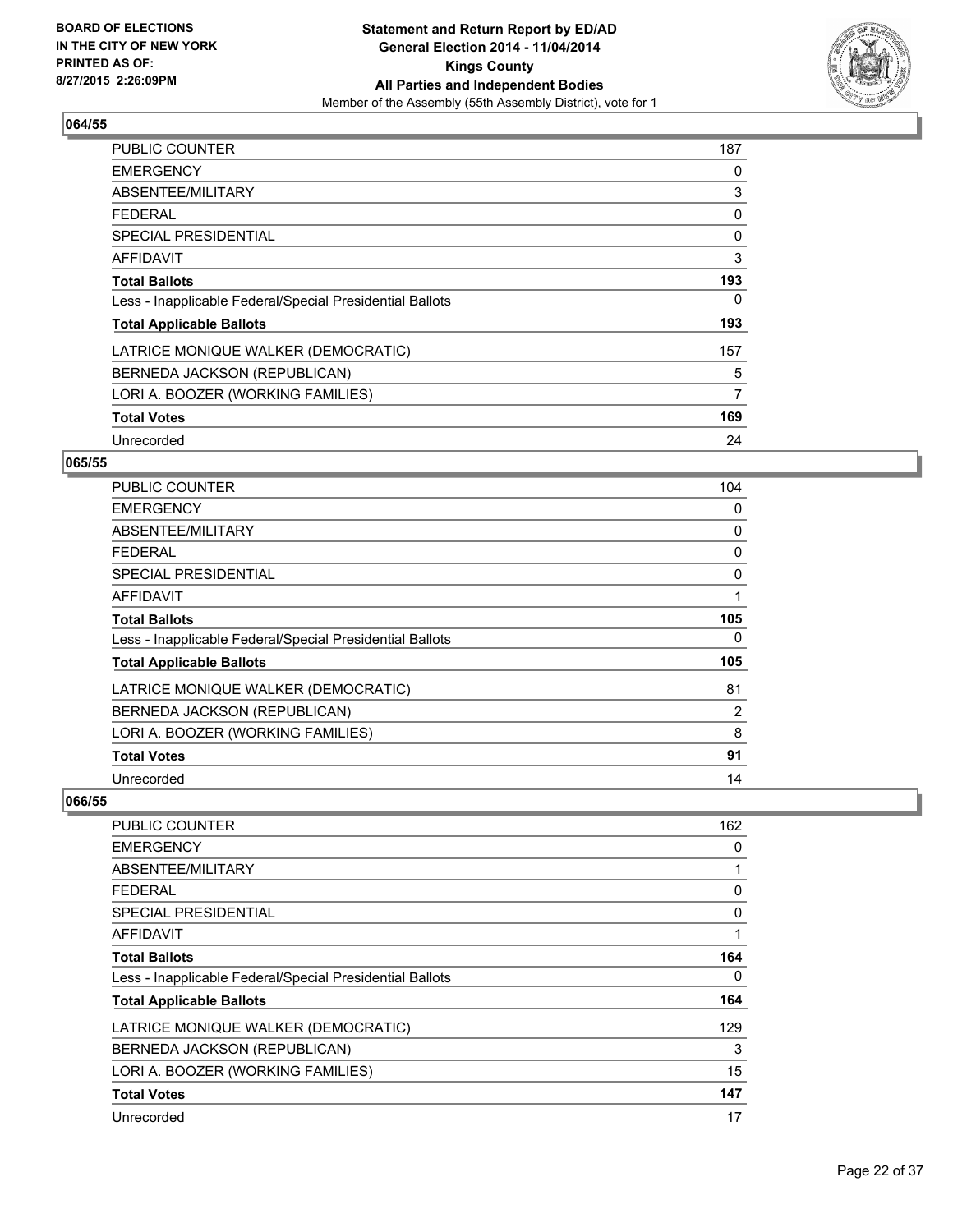

| <b>PUBLIC COUNTER</b>                                    | 115 |
|----------------------------------------------------------|-----|
| <b>EMERGENCY</b>                                         | 0   |
| ABSENTEE/MILITARY                                        | 0   |
| <b>FEDERAL</b>                                           | 0   |
| SPECIAL PRESIDENTIAL                                     | 0   |
| <b>AFFIDAVIT</b>                                         | 2   |
| <b>Total Ballots</b>                                     | 117 |
| Less - Inapplicable Federal/Special Presidential Ballots | 0   |
| <b>Total Applicable Ballots</b>                          | 117 |
| LATRICE MONIQUE WALKER (DEMOCRATIC)                      | 89  |
| BERNEDA JACKSON (REPUBLICAN)                             | 2   |
| LORI A. BOOZER (WORKING FAMILIES)                        | 9   |
| <b>Total Votes</b>                                       | 100 |
| Unrecorded                                               | 17  |

# **068/55**

| PUBLIC COUNTER                                           | 134            |
|----------------------------------------------------------|----------------|
| <b>EMERGENCY</b>                                         | 0              |
| ABSENTEE/MILITARY                                        | $\overline{2}$ |
| <b>FEDERAL</b>                                           | 0              |
| <b>SPECIAL PRESIDENTIAL</b>                              | $\Omega$       |
| <b>AFFIDAVIT</b>                                         | 5              |
| <b>Total Ballots</b>                                     | 141            |
| Less - Inapplicable Federal/Special Presidential Ballots | 0              |
| <b>Total Applicable Ballots</b>                          | 141            |
| LATRICE MONIQUE WALKER (DEMOCRATIC)                      | 109            |
| BERNEDA JACKSON (REPUBLICAN)                             | 5              |
| LORI A. BOOZER (WORKING FAMILIES)                        | 8              |
| <b>Total Votes</b>                                       | 122            |
| Unrecorded                                               | 19             |

| <b>PUBLIC COUNTER</b>                                    | 147 |
|----------------------------------------------------------|-----|
| <b>EMERGENCY</b>                                         | 0   |
| ABSENTEE/MILITARY                                        |     |
| <b>FEDERAL</b>                                           | 0   |
| SPECIAL PRESIDENTIAL                                     | 0   |
| AFFIDAVIT                                                | 5   |
| <b>Total Ballots</b>                                     | 153 |
| Less - Inapplicable Federal/Special Presidential Ballots | 0   |
| <b>Total Applicable Ballots</b>                          | 153 |
| LATRICE MONIQUE WALKER (DEMOCRATIC)                      | 136 |
| BERNEDA JACKSON (REPUBLICAN)                             | 0   |
| LORI A. BOOZER (WORKING FAMILIES)                        | 4   |
| <b>Total Votes</b>                                       | 140 |
| Unrecorded                                               | 13  |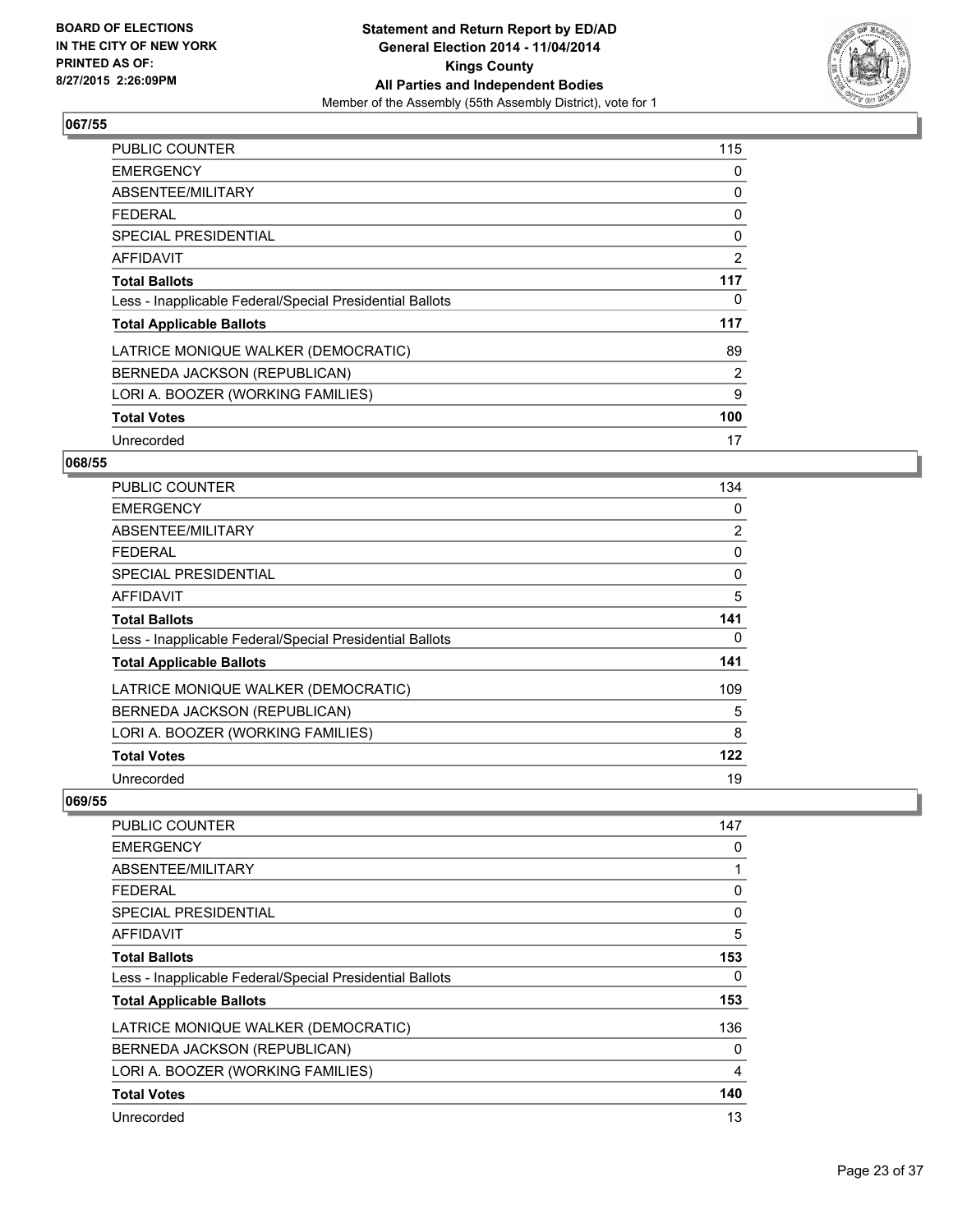

| <b>PUBLIC COUNTER</b>                                    | 71 |
|----------------------------------------------------------|----|
| <b>EMERGENCY</b>                                         | 0  |
| ABSENTEE/MILITARY                                        | 0  |
| <b>FEDERAL</b>                                           | 0  |
| SPECIAL PRESIDENTIAL                                     | 0  |
| <b>AFFIDAVIT</b>                                         | 3  |
| <b>Total Ballots</b>                                     | 74 |
| Less - Inapplicable Federal/Special Presidential Ballots | 0  |
| <b>Total Applicable Ballots</b>                          | 74 |
| LATRICE MONIQUE WALKER (DEMOCRATIC)                      | 63 |
| BERNEDA JACKSON (REPUBLICAN)                             | 1  |
| LORI A. BOOZER (WORKING FAMILIES)                        |    |
| <b>Total Votes</b>                                       | 65 |
| Unrecorded                                               | 9  |

# **071/55**

| PUBLIC COUNTER                                           | 99 |
|----------------------------------------------------------|----|
| <b>EMERGENCY</b>                                         | 0  |
| ABSENTEE/MILITARY                                        | 0  |
| <b>FEDERAL</b>                                           | 0  |
| <b>SPECIAL PRESIDENTIAL</b>                              | 0  |
| AFFIDAVIT                                                | 0  |
| <b>Total Ballots</b>                                     | 99 |
| Less - Inapplicable Federal/Special Presidential Ballots | 0  |
| <b>Total Applicable Ballots</b>                          | 99 |
| LATRICE MONIQUE WALKER (DEMOCRATIC)                      | 83 |
| BERNEDA JACKSON (REPUBLICAN)                             | 0  |
| LORI A. BOOZER (WORKING FAMILIES)                        | 5  |
| RICK PERRY (WRITE-IN)                                    | 1  |
| <b>Total Votes</b>                                       | 89 |
| Unrecorded                                               | 10 |

| PUBLIC COUNTER                                           | 191 |
|----------------------------------------------------------|-----|
| <b>EMERGENCY</b>                                         | 0   |
| ABSENTEE/MILITARY                                        | 1   |
| <b>FEDERAL</b>                                           | 1   |
| SPECIAL PRESIDENTIAL                                     | 0   |
| AFFIDAVIT                                                | 3   |
| <b>Total Ballots</b>                                     | 196 |
| Less - Inapplicable Federal/Special Presidential Ballots | (1) |
| <b>Total Applicable Ballots</b>                          | 195 |
| LATRICE MONIQUE WALKER (DEMOCRATIC)                      | 163 |
| BERNEDA JACKSON (REPUBLICAN)                             | 6   |
| LORI A. BOOZER (WORKING FAMILIES)                        | 1   |
| <b>Total Votes</b>                                       | 170 |
| Unrecorded                                               | 25  |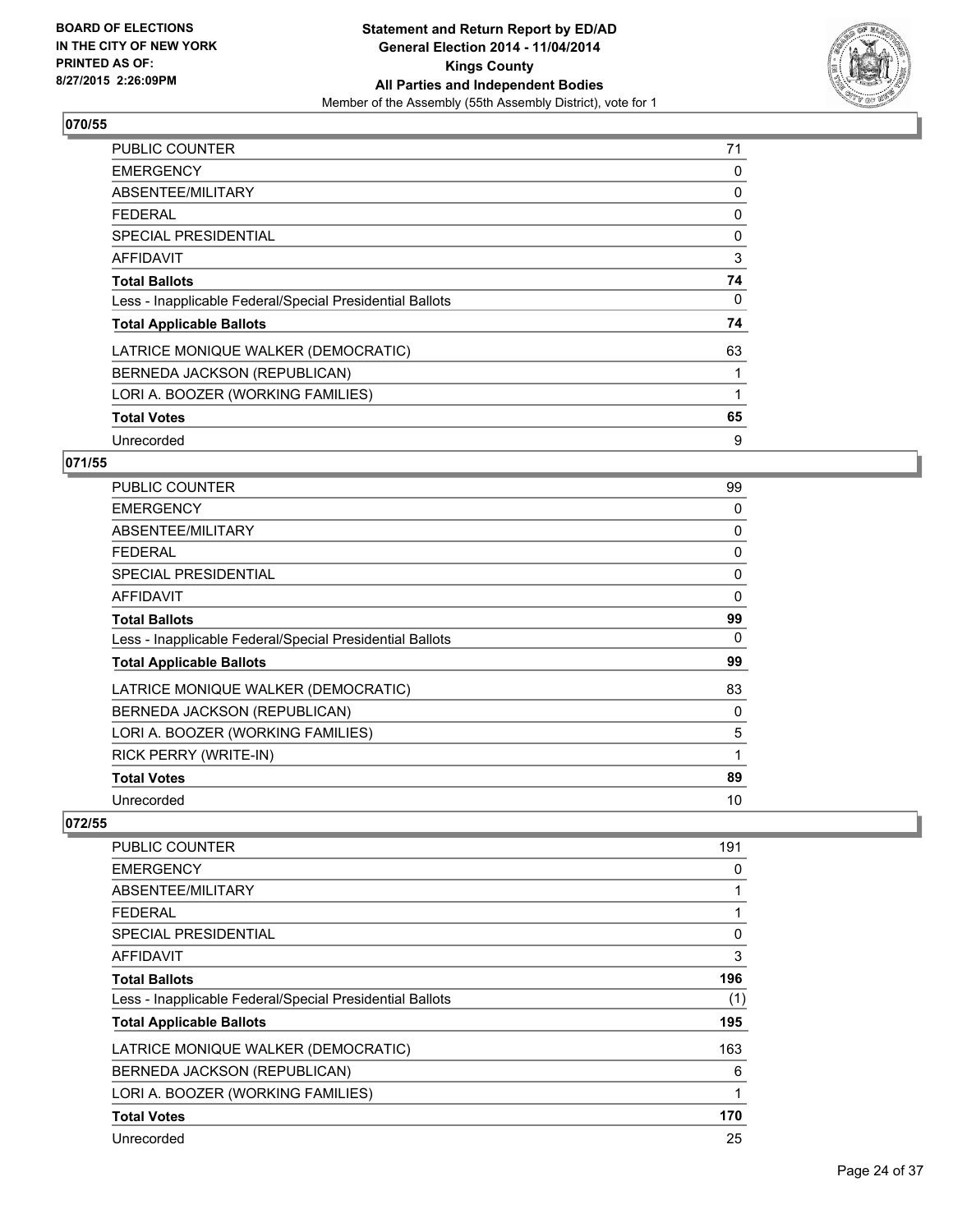

| 3 |
|---|
| 0 |
| 0 |
| 0 |
| 0 |
| 0 |
| 3 |
| 0 |
| 3 |
| 3 |
| 0 |
| 0 |
| 3 |
|   |

# **074/55**

| <b>PUBLIC COUNTER</b>                                    | 149            |
|----------------------------------------------------------|----------------|
| <b>EMERGENCY</b>                                         | 0              |
| ABSENTEE/MILITARY                                        | 1              |
| <b>FEDERAL</b>                                           | 0              |
| <b>SPECIAL PRESIDENTIAL</b>                              | 0              |
| <b>AFFIDAVIT</b>                                         | $\overline{2}$ |
| <b>Total Ballots</b>                                     | 152            |
| Less - Inapplicable Federal/Special Presidential Ballots | 0              |
| <b>Total Applicable Ballots</b>                          | 152            |
| LATRICE MONIQUE WALKER (DEMOCRATIC)                      | 122            |
| BERNEDA JACKSON (REPUBLICAN)                             | 2              |
| LORI A. BOOZER (WORKING FAMILIES)                        | 4              |
| UNATTRIBUTABLE WRITE-IN (WRITE-IN)                       | 1              |
| <b>Total Votes</b>                                       | 129            |
| Unrecorded                                               | 23             |

| PUBLIC COUNTER                                           | 141 |
|----------------------------------------------------------|-----|
| <b>EMERGENCY</b>                                         | 0   |
| ABSENTEE/MILITARY                                        | 1   |
| <b>FEDERAL</b>                                           | 0   |
| SPECIAL PRESIDENTIAL                                     | 0   |
| AFFIDAVIT                                                | 1   |
| <b>Total Ballots</b>                                     | 143 |
| Less - Inapplicable Federal/Special Presidential Ballots | 0   |
| <b>Total Applicable Ballots</b>                          | 143 |
| LATRICE MONIQUE WALKER (DEMOCRATIC)                      | 126 |
| BERNEDA JACKSON (REPUBLICAN)                             | 0   |
| LORI A. BOOZER (WORKING FAMILIES)                        | 10  |
| <b>Total Votes</b>                                       | 136 |
| Unrecorded                                               | 7   |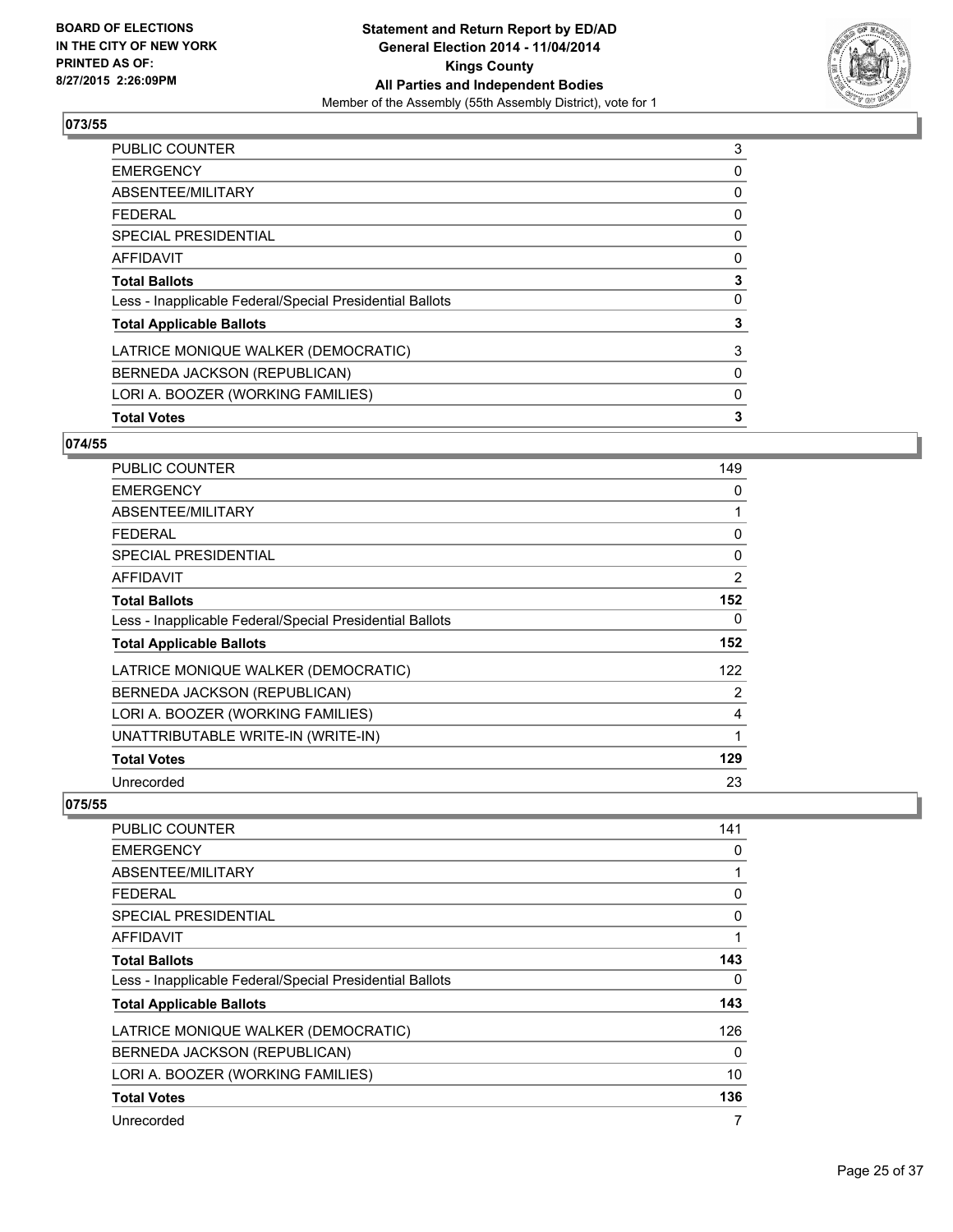

| <b>PUBLIC COUNTER</b>                                    | 144 |
|----------------------------------------------------------|-----|
| <b>EMERGENCY</b>                                         | 0   |
| ABSENTEE/MILITARY                                        | 1   |
| <b>FEDERAL</b>                                           | 0   |
| <b>SPECIAL PRESIDENTIAL</b>                              | 0   |
| <b>AFFIDAVIT</b>                                         | 2   |
| <b>Total Ballots</b>                                     | 147 |
| Less - Inapplicable Federal/Special Presidential Ballots | 0   |
| <b>Total Applicable Ballots</b>                          | 147 |
| LATRICE MONIQUE WALKER (DEMOCRATIC)                      | 119 |
| BERNEDA JACKSON (REPUBLICAN)                             | 3   |
| LORI A. BOOZER (WORKING FAMILIES)                        | 8   |
| UNATTRIBUTABLE WRITE-IN (WRITE-IN)                       | 2   |
| <b>Total Votes</b>                                       | 132 |
| Unrecorded                                               | 15  |

#### **077/55**

| <b>PUBLIC COUNTER</b>                                    | 35 |
|----------------------------------------------------------|----|
| <b>EMERGENCY</b>                                         | 0  |
| ABSENTEE/MILITARY                                        |    |
| <b>FEDERAL</b>                                           | 0  |
| <b>SPECIAL PRESIDENTIAL</b>                              | 0  |
| <b>AFFIDAVIT</b>                                         |    |
| <b>Total Ballots</b>                                     | 37 |
| Less - Inapplicable Federal/Special Presidential Ballots | 0  |
| <b>Total Applicable Ballots</b>                          | 37 |
| LATRICE MONIQUE WALKER (DEMOCRATIC)                      | 33 |
| BERNEDA JACKSON (REPUBLICAN)                             | 0  |
| LORI A. BOOZER (WORKING FAMILIES)                        | 3  |
| <b>Total Votes</b>                                       | 36 |
| Unrecorded                                               |    |

| PUBLIC COUNTER                                           | 216 |
|----------------------------------------------------------|-----|
| <b>EMERGENCY</b>                                         | 0   |
| ABSENTEE/MILITARY                                        | 2   |
| <b>FEDERAL</b>                                           | 1   |
| <b>SPECIAL PRESIDENTIAL</b>                              | 0   |
| AFFIDAVIT                                                |     |
| <b>Total Ballots</b>                                     | 220 |
| Less - Inapplicable Federal/Special Presidential Ballots | (1) |
| <b>Total Applicable Ballots</b>                          | 219 |
| LATRICE MONIQUE WALKER (DEMOCRATIC)                      | 199 |
| BERNEDA JACKSON (REPUBLICAN)                             | 0   |
| LORI A. BOOZER (WORKING FAMILIES)                        | 5   |
| <b>Total Votes</b>                                       | 204 |
| Unrecorded                                               | 15  |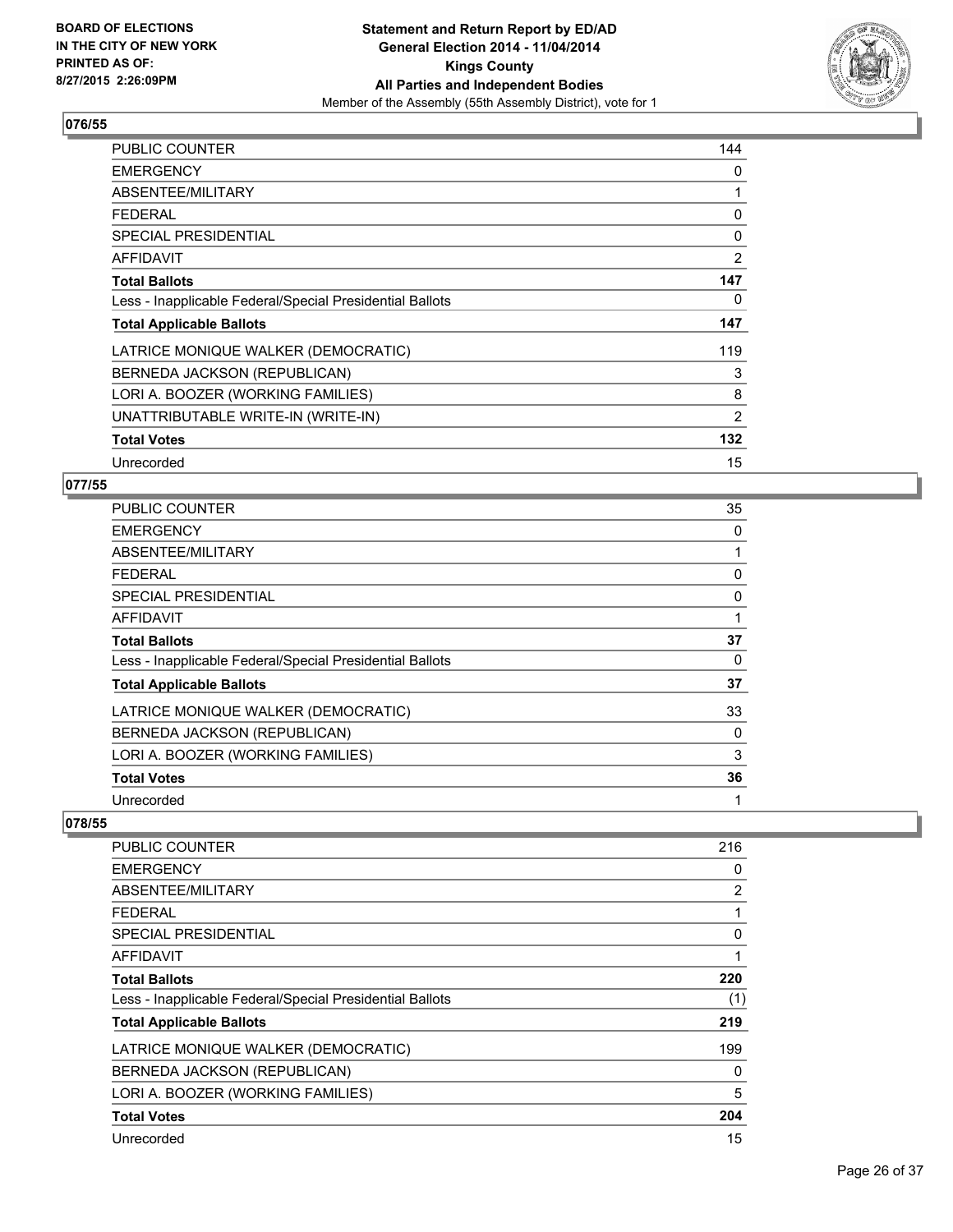

| <b>PUBLIC COUNTER</b>                                    | 88  |
|----------------------------------------------------------|-----|
| <b>EMERGENCY</b>                                         | 0   |
| ABSENTEE/MILITARY                                        | 15  |
| <b>FEDERAL</b>                                           | 0   |
| SPECIAL PRESIDENTIAL                                     | 0   |
| <b>AFFIDAVIT</b>                                         | 3   |
| <b>Total Ballots</b>                                     | 106 |
| Less - Inapplicable Federal/Special Presidential Ballots | 0   |
| <b>Total Applicable Ballots</b>                          | 106 |
| LATRICE MONIQUE WALKER (DEMOCRATIC)                      | 89  |
| BERNEDA JACKSON (REPUBLICAN)                             | 3   |
| LORI A. BOOZER (WORKING FAMILIES)                        | 3   |
| <b>Total Votes</b>                                       | 95  |
| Unrecorded                                               | 11  |

# **080/55**

| <b>PUBLIC COUNTER</b>                                    | 127            |
|----------------------------------------------------------|----------------|
| <b>EMERGENCY</b>                                         | 0              |
| ABSENTEE/MILITARY                                        | $\overline{2}$ |
| <b>FEDERAL</b>                                           | 0              |
| <b>SPECIAL PRESIDENTIAL</b>                              | $\Omega$       |
| <b>AFFIDAVIT</b>                                         | 4              |
| <b>Total Ballots</b>                                     | 133            |
| Less - Inapplicable Federal/Special Presidential Ballots | 0              |
| <b>Total Applicable Ballots</b>                          | 133            |
| LATRICE MONIQUE WALKER (DEMOCRATIC)                      | 114            |
| BERNEDA JACKSON (REPUBLICAN)                             |                |
| LORI A. BOOZER (WORKING FAMILIES)                        | 4              |
| <b>Total Votes</b>                                       | 119            |
| Unrecorded                                               | 14             |

| <b>PUBLIC COUNTER</b>                                    | 142      |
|----------------------------------------------------------|----------|
| <b>EMERGENCY</b>                                         | 0        |
| ABSENTEE/MILITARY                                        | 5        |
| <b>FEDERAL</b>                                           | 0        |
| SPECIAL PRESIDENTIAL                                     | $\Omega$ |
| AFFIDAVIT                                                | 5        |
| <b>Total Ballots</b>                                     | 152      |
| Less - Inapplicable Federal/Special Presidential Ballots | 0        |
| <b>Total Applicable Ballots</b>                          | 152      |
| LATRICE MONIQUE WALKER (DEMOCRATIC)                      | 128      |
| BERNEDA JACKSON (REPUBLICAN)                             | 4        |
| LORI A. BOOZER (WORKING FAMILIES)                        | 8        |
| <b>Total Votes</b>                                       | 140      |
| Unrecorded                                               | 12       |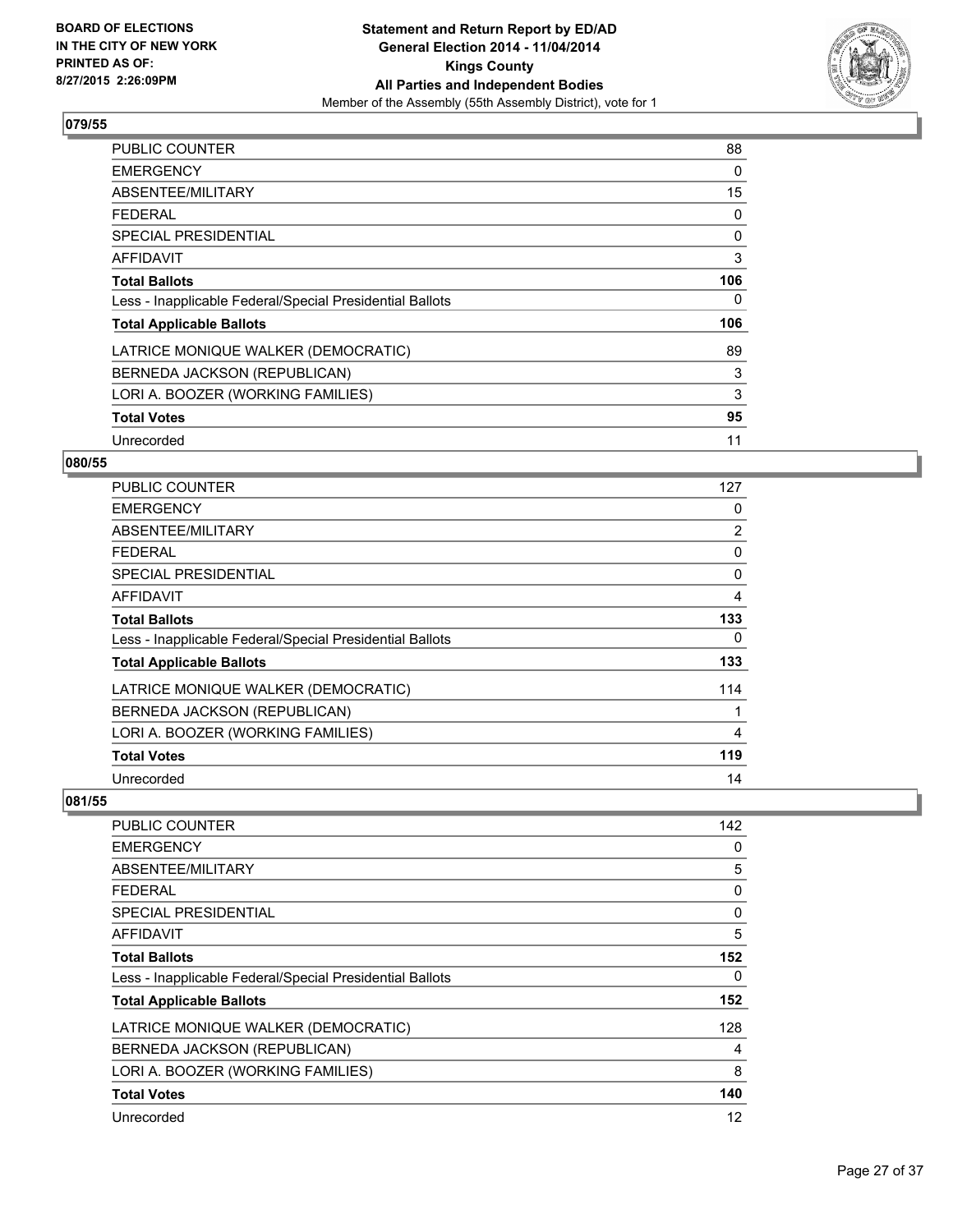

| <b>PUBLIC COUNTER</b>                                    | 127 |
|----------------------------------------------------------|-----|
| <b>EMERGENCY</b>                                         | 0   |
| ABSENTEE/MILITARY                                        | 7   |
| FFDFRAI                                                  | 2   |
| SPECIAL PRESIDENTIAL                                     | 0   |
| <b>AFFIDAVIT</b>                                         | 2   |
| <b>Total Ballots</b>                                     | 138 |
| Less - Inapplicable Federal/Special Presidential Ballots | (2) |
| <b>Total Applicable Ballots</b>                          | 136 |
| LATRICE MONIQUE WALKER (DEMOCRATIC)                      | 120 |
| BERNEDA JACKSON (REPUBLICAN)                             | 2   |
| LORI A. BOOZER (WORKING FAMILIES)                        | 5   |
| <b>Total Votes</b>                                       | 127 |
| Unrecorded                                               | 9   |

# **083/55**

| <b>PUBLIC COUNTER</b>                                    | 109 |
|----------------------------------------------------------|-----|
| <b>EMERGENCY</b>                                         | 0   |
| ABSENTEE/MILITARY                                        | 4   |
| <b>FEDERAL</b>                                           | 0   |
| <b>SPECIAL PRESIDENTIAL</b>                              | 0   |
| AFFIDAVIT                                                | 0   |
| <b>Total Ballots</b>                                     | 113 |
| Less - Inapplicable Federal/Special Presidential Ballots | 0   |
| <b>Total Applicable Ballots</b>                          | 113 |
| LATRICE MONIQUE WALKER (DEMOCRATIC)                      | 101 |
| BERNEDA JACKSON (REPUBLICAN)                             | 0   |
| LORI A. BOOZER (WORKING FAMILIES)                        | 3   |
| <b>Total Votes</b>                                       | 104 |
| Unrecorded                                               | 9   |

| PUBLIC COUNTER                                           | 220 |
|----------------------------------------------------------|-----|
| <b>EMERGENCY</b>                                         | 0   |
| ABSENTEE/MILITARY                                        | 4   |
| <b>FEDERAL</b>                                           | 2   |
| <b>SPECIAL PRESIDENTIAL</b>                              | 0   |
| AFFIDAVIT                                                | 2   |
| <b>Total Ballots</b>                                     | 228 |
| Less - Inapplicable Federal/Special Presidential Ballots | (2) |
| <b>Total Applicable Ballots</b>                          | 226 |
| LATRICE MONIQUE WALKER (DEMOCRATIC)                      | 177 |
| BERNEDA JACKSON (REPUBLICAN)                             | 5   |
| LORI A. BOOZER (WORKING FAMILIES)                        | 11  |
| UNATTRIBUTABLE WRITE-IN (WRITE-IN)                       | 1   |
| <b>Total Votes</b>                                       | 194 |
| Unrecorded                                               | 32  |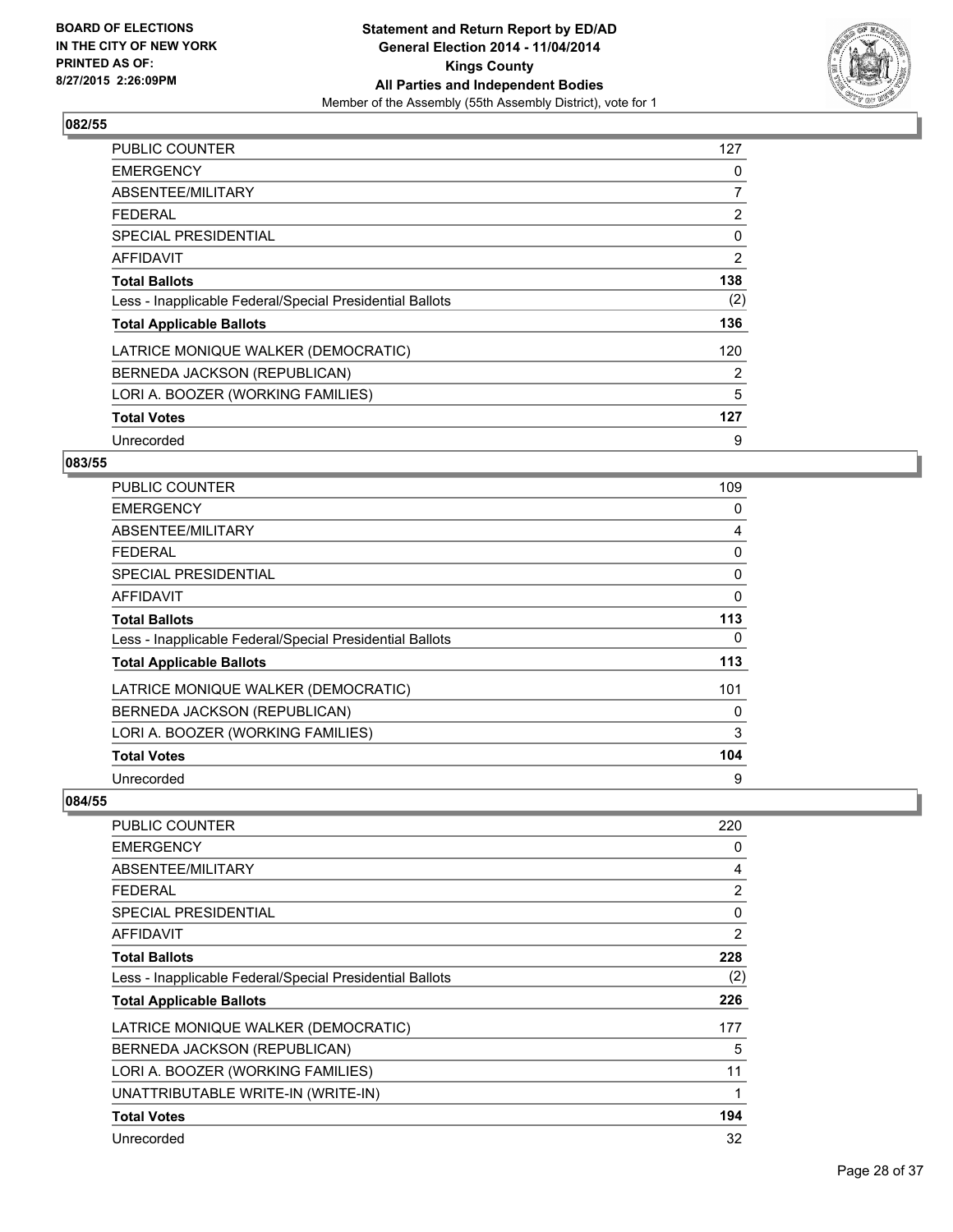

| <b>PUBLIC COUNTER</b>                                    | 218            |
|----------------------------------------------------------|----------------|
| <b>EMERGENCY</b>                                         | 0              |
| ABSENTEE/MILITARY                                        | 1              |
| <b>FEDERAL</b>                                           | 0              |
| <b>SPECIAL PRESIDENTIAL</b>                              | 0              |
| <b>AFFIDAVIT</b>                                         | 1              |
| <b>Total Ballots</b>                                     | 220            |
| Less - Inapplicable Federal/Special Presidential Ballots | 0              |
| <b>Total Applicable Ballots</b>                          | 220            |
| LATRICE MONIQUE WALKER (DEMOCRATIC)                      | 193            |
| BERNEDA JACKSON (REPUBLICAN)                             | 8              |
| LORI A. BOOZER (WORKING FAMILIES)                        | $\overline{4}$ |
| <b>Total Votes</b>                                       | 205            |
| Unrecorded                                               | 15             |

# **086/55**

| PUBLIC COUNTER                                           | 66  |
|----------------------------------------------------------|-----|
| <b>EMERGENCY</b>                                         | 0   |
| ABSENTEE/MILITARY                                        | 0   |
| <b>FEDERAL</b>                                           |     |
| <b>SPECIAL PRESIDENTIAL</b>                              | 0   |
| AFFIDAVIT                                                | 2   |
| <b>Total Ballots</b>                                     | 69  |
| Less - Inapplicable Federal/Special Presidential Ballots | (1) |
| <b>Total Applicable Ballots</b>                          | 68  |
| LATRICE MONIQUE WALKER (DEMOCRATIC)                      | 61  |
| BERNEDA JACKSON (REPUBLICAN)                             |     |
| LORI A. BOOZER (WORKING FAMILIES)                        |     |
| <b>Total Votes</b>                                       | 63  |
| Unrecorded                                               | 5   |

| <b>PUBLIC COUNTER</b>                                    | 214 |
|----------------------------------------------------------|-----|
| <b>EMERGENCY</b>                                         | 0   |
| ABSENTEE/MILITARY                                        | 3   |
| FEDERAL                                                  | 1   |
| SPECIAL PRESIDENTIAL                                     | 0   |
| AFFIDAVIT                                                | 6   |
| <b>Total Ballots</b>                                     | 224 |
| Less - Inapplicable Federal/Special Presidential Ballots | (1) |
| <b>Total Applicable Ballots</b>                          | 223 |
| LATRICE MONIQUE WALKER (DEMOCRATIC)                      | 197 |
| BERNEDA JACKSON (REPUBLICAN)                             | 5   |
| LORI A. BOOZER (WORKING FAMILIES)                        | 7   |
| <b>Total Votes</b>                                       | 209 |
| Unrecorded                                               | 14  |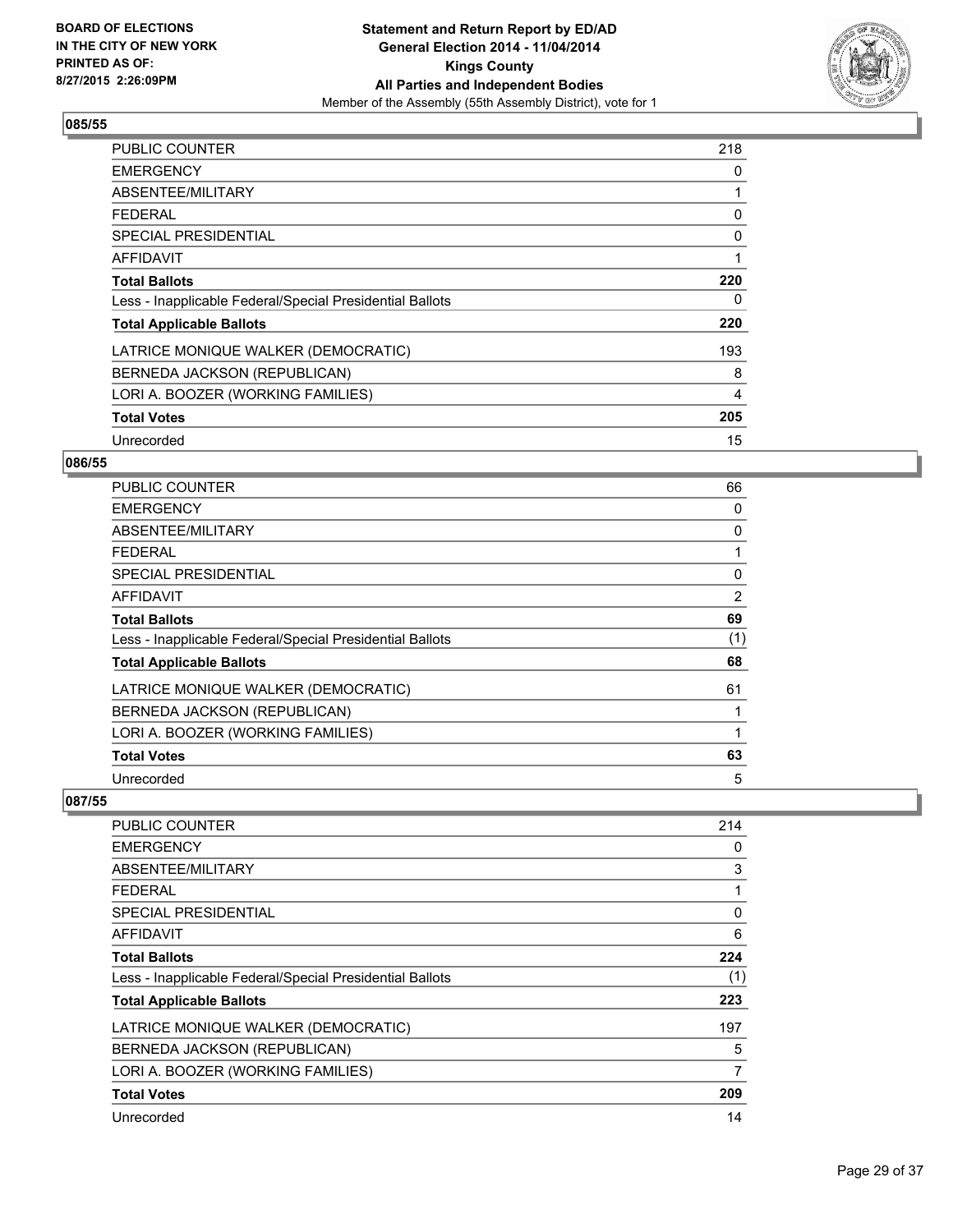

| PUBLIC COUNTER                                           | 193            |
|----------------------------------------------------------|----------------|
| <b>EMERGENCY</b>                                         | 0              |
| ABSENTEE/MILITARY                                        | 2              |
| FFDFRAL                                                  | 0              |
| <b>SPECIAL PRESIDENTIAL</b>                              | 0              |
| <b>AFFIDAVIT</b>                                         | $\overline{4}$ |
| <b>Total Ballots</b>                                     | 199            |
| Less - Inapplicable Federal/Special Presidential Ballots | 0              |
| <b>Total Applicable Ballots</b>                          | 199            |
| LATRICE MONIQUE WALKER (DEMOCRATIC)                      | 180            |
| BERNEDA JACKSON (REPUBLICAN)                             |                |
| LORI A. BOOZER (WORKING FAMILIES)                        | 4              |
| <b>Total Votes</b>                                       | 185            |
| Unrecorded                                               | 14             |

# **089/55**

| <b>PUBLIC COUNTER</b>                                    | 218            |
|----------------------------------------------------------|----------------|
| <b>EMERGENCY</b>                                         | 0              |
| ABSENTEE/MILITARY                                        | 1              |
| <b>FEDERAL</b>                                           | $\overline{2}$ |
| <b>SPECIAL PRESIDENTIAL</b>                              | 0              |
| AFFIDAVIT                                                | 2              |
| <b>Total Ballots</b>                                     | 223            |
| Less - Inapplicable Federal/Special Presidential Ballots | (2)            |
| <b>Total Applicable Ballots</b>                          | 221            |
| LATRICE MONIQUE WALKER (DEMOCRATIC)                      | 201            |
| BERNEDA JACKSON (REPUBLICAN)                             | 4              |
| LORI A. BOOZER (WORKING FAMILIES)                        | 5              |
| <b>Total Votes</b>                                       | 210            |
| Unrecorded                                               | 11             |

| <b>PUBLIC COUNTER</b>                                    | 121            |
|----------------------------------------------------------|----------------|
| <b>EMERGENCY</b>                                         | 0              |
| ABSENTEE/MILITARY                                        | 3              |
| <b>FEDERAL</b>                                           | 0              |
| SPECIAL PRESIDENTIAL                                     | $\Omega$       |
| <b>AFFIDAVIT</b>                                         | 3              |
| <b>Total Ballots</b>                                     | 127            |
| Less - Inapplicable Federal/Special Presidential Ballots | 0              |
| <b>Total Applicable Ballots</b>                          | 127            |
| LATRICE MONIQUE WALKER (DEMOCRATIC)                      | 113            |
| BERNEDA JACKSON (REPUBLICAN)                             | 0              |
| LORI A. BOOZER (WORKING FAMILIES)                        | $\overline{4}$ |
| <b>Total Votes</b>                                       | 117            |
| Unrecorded                                               | 10             |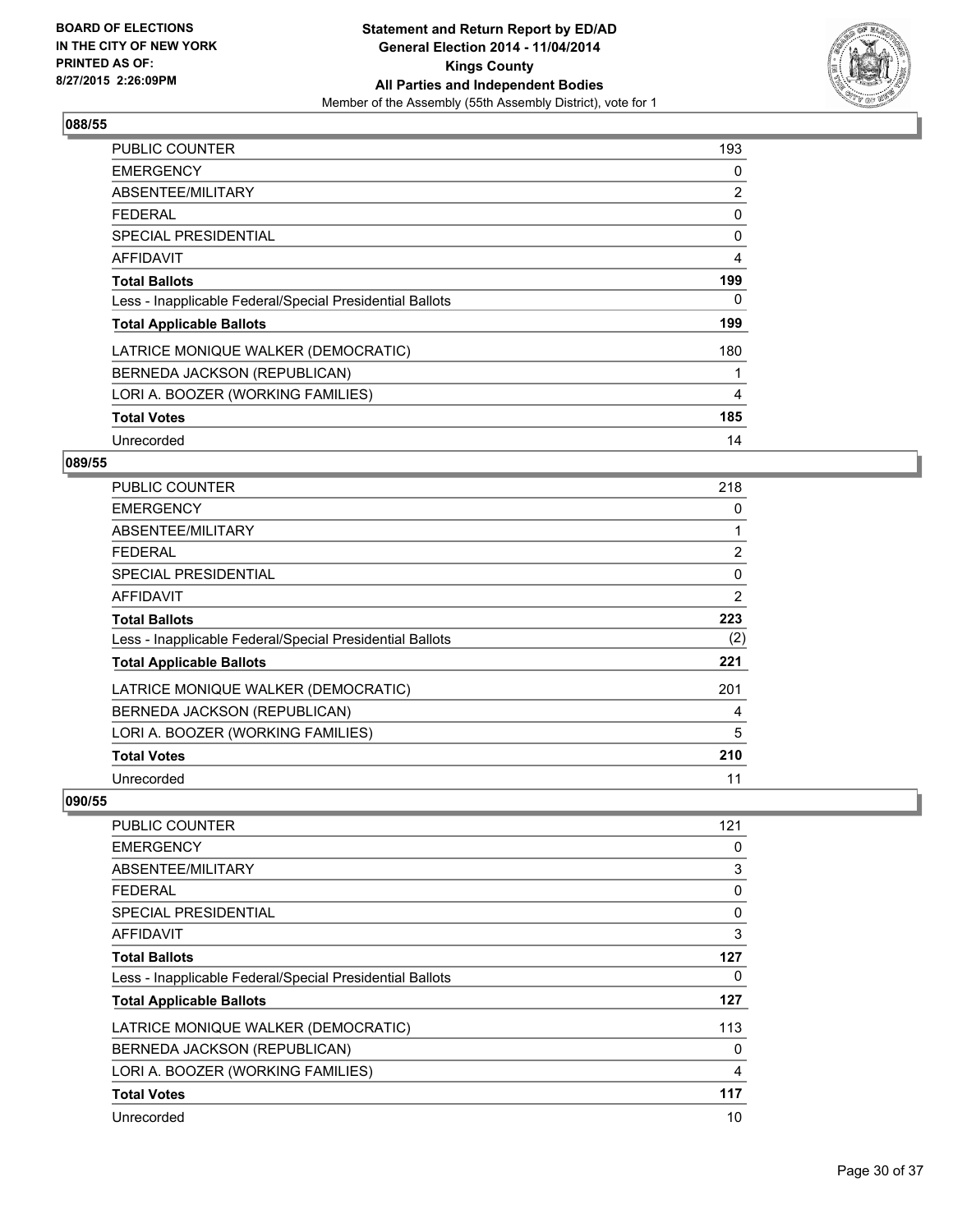

| <b>PUBLIC COUNTER</b>                                    | 206 |
|----------------------------------------------------------|-----|
| <b>EMERGENCY</b>                                         | 0   |
| ABSENTEE/MILITARY                                        | 4   |
| FFDFRAI                                                  | 0   |
| SPECIAL PRESIDENTIAL                                     | 0   |
| <b>AFFIDAVIT</b>                                         | 2   |
| <b>Total Ballots</b>                                     | 212 |
| Less - Inapplicable Federal/Special Presidential Ballots | 0   |
| <b>Total Applicable Ballots</b>                          | 212 |
| LATRICE MONIQUE WALKER (DEMOCRATIC)                      | 176 |
| BERNEDA JACKSON (REPUBLICAN)                             | 7   |
| LORI A. BOOZER (WORKING FAMILIES)                        | 7   |
| <b>Total Votes</b>                                       | 190 |
| Unrecorded                                               | 22  |

# **092/55**

| <b>PUBLIC COUNTER</b>                                    | 174 |
|----------------------------------------------------------|-----|
| <b>EMERGENCY</b>                                         | 0   |
| ABSENTEE/MILITARY                                        | 0   |
| <b>FEDERAL</b>                                           | 0   |
| <b>SPECIAL PRESIDENTIAL</b>                              | 0   |
| <b>AFFIDAVIT</b>                                         | 1   |
| <b>Total Ballots</b>                                     | 175 |
| Less - Inapplicable Federal/Special Presidential Ballots | 0   |
| <b>Total Applicable Ballots</b>                          | 175 |
| LATRICE MONIQUE WALKER (DEMOCRATIC)                      | 151 |
| BERNEDA JACKSON (REPUBLICAN)                             | 0   |
| LORI A. BOOZER (WORKING FAMILIES)                        | 11  |
| <b>Total Votes</b>                                       | 162 |
| Unrecorded                                               | 13  |

| <b>PUBLIC COUNTER</b>                                    | 182 |
|----------------------------------------------------------|-----|
| <b>EMERGENCY</b>                                         | 0   |
| ABSENTEE/MILITARY                                        | 4   |
| <b>FEDERAL</b>                                           | 0   |
| SPECIAL PRESIDENTIAL                                     | 0   |
| AFFIDAVIT                                                | 0   |
| <b>Total Ballots</b>                                     | 186 |
| Less - Inapplicable Federal/Special Presidential Ballots | 0   |
| <b>Total Applicable Ballots</b>                          | 186 |
| LATRICE MONIQUE WALKER (DEMOCRATIC)                      | 158 |
| BERNEDA JACKSON (REPUBLICAN)                             | 3   |
| LORI A. BOOZER (WORKING FAMILIES)                        | 7   |
| <b>Total Votes</b>                                       | 168 |
| Unrecorded                                               | 18  |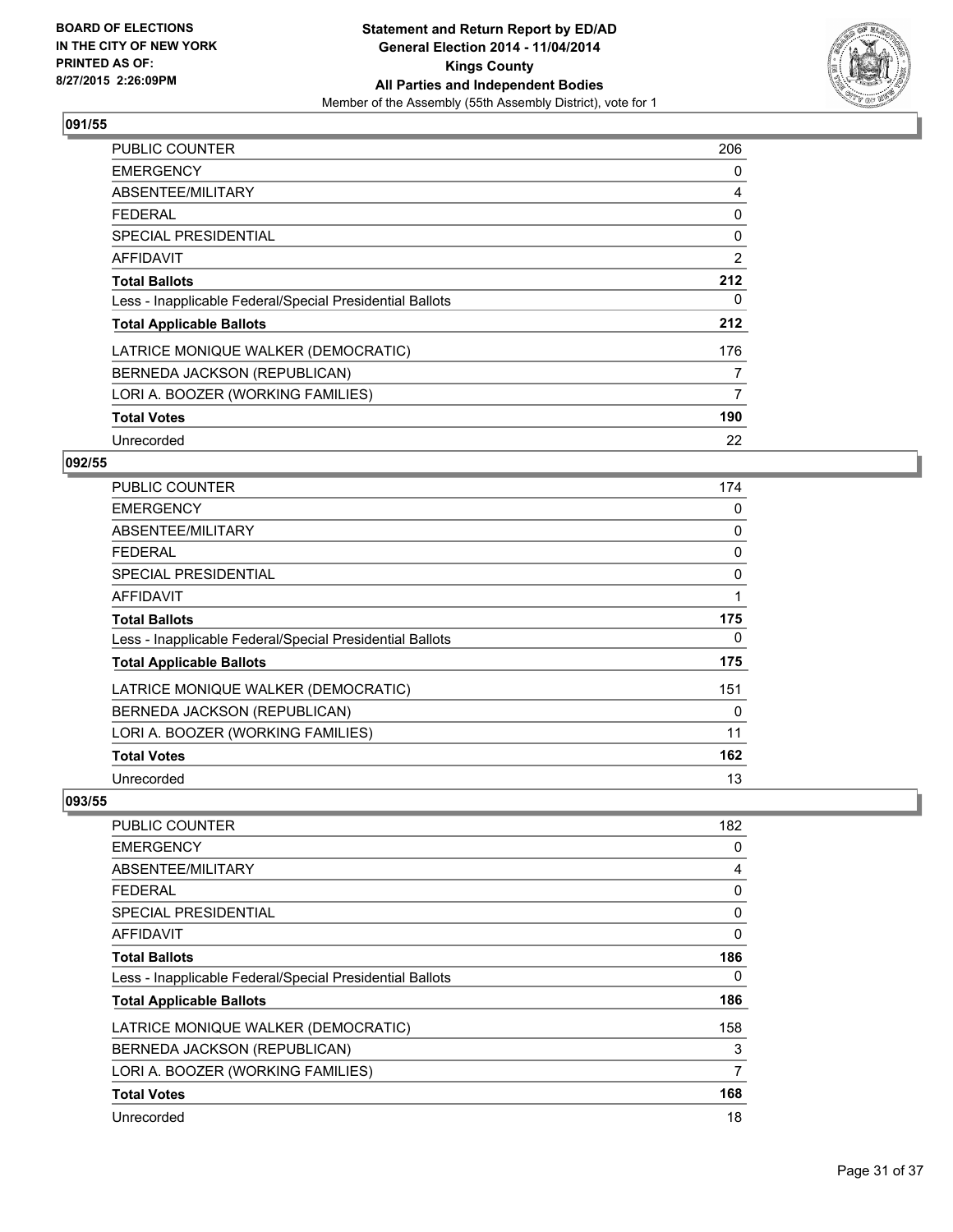

| <b>PUBLIC COUNTER</b>                                    | 192 |
|----------------------------------------------------------|-----|
| <b>EMERGENCY</b>                                         | 0   |
| ABSENTEE/MILITARY                                        | 1   |
| <b>FEDERAL</b>                                           | 1   |
| SPECIAL PRESIDENTIAL                                     | 0   |
| AFFIDAVIT                                                | 5   |
| <b>Total Ballots</b>                                     | 199 |
| Less - Inapplicable Federal/Special Presidential Ballots | (1) |
| <b>Total Applicable Ballots</b>                          | 198 |
| LATRICE MONIQUE WALKER (DEMOCRATIC)                      | 176 |
| BERNEDA JACKSON (REPUBLICAN)                             | 2   |
| LORI A. BOOZER (WORKING FAMILIES)                        | 7   |
| <b>Total Votes</b>                                       | 185 |
| Unrecorded                                               | 13  |

#### **095/55**

| <b>PUBLIC COUNTER</b>                                    | 58 |
|----------------------------------------------------------|----|
| <b>EMERGENCY</b>                                         | 0  |
| ABSENTEE/MILITARY                                        |    |
| <b>FEDERAL</b>                                           | 0  |
| <b>SPECIAL PRESIDENTIAL</b>                              | 0  |
| AFFIDAVIT                                                | 2  |
| <b>Total Ballots</b>                                     | 61 |
| Less - Inapplicable Federal/Special Presidential Ballots | 0  |
| <b>Total Applicable Ballots</b>                          | 61 |
| LATRICE MONIQUE WALKER (DEMOCRATIC)                      | 49 |
| BERNEDA JACKSON (REPUBLICAN)                             |    |
| LORI A. BOOZER (WORKING FAMILIES)                        | 5  |
| <b>Total Votes</b>                                       | 55 |
| Unrecorded                                               | 6  |

| <b>PUBLIC COUNTER</b>                                    | 63 |
|----------------------------------------------------------|----|
| <b>EMERGENCY</b>                                         | 0  |
| ABSENTEE/MILITARY                                        |    |
| <b>FEDERAL</b>                                           | 0  |
| <b>SPECIAL PRESIDENTIAL</b>                              | 0  |
| AFFIDAVIT                                                |    |
| <b>Total Ballots</b>                                     | 65 |
| Less - Inapplicable Federal/Special Presidential Ballots | 0  |
| <b>Total Applicable Ballots</b>                          | 65 |
| LATRICE MONIQUE WALKER (DEMOCRATIC)                      | 56 |
| BERNEDA JACKSON (REPUBLICAN)                             |    |
| LORI A. BOOZER (WORKING FAMILIES)                        | 5  |
| <b>Total Votes</b>                                       | 62 |
| Unrecorded                                               | 3  |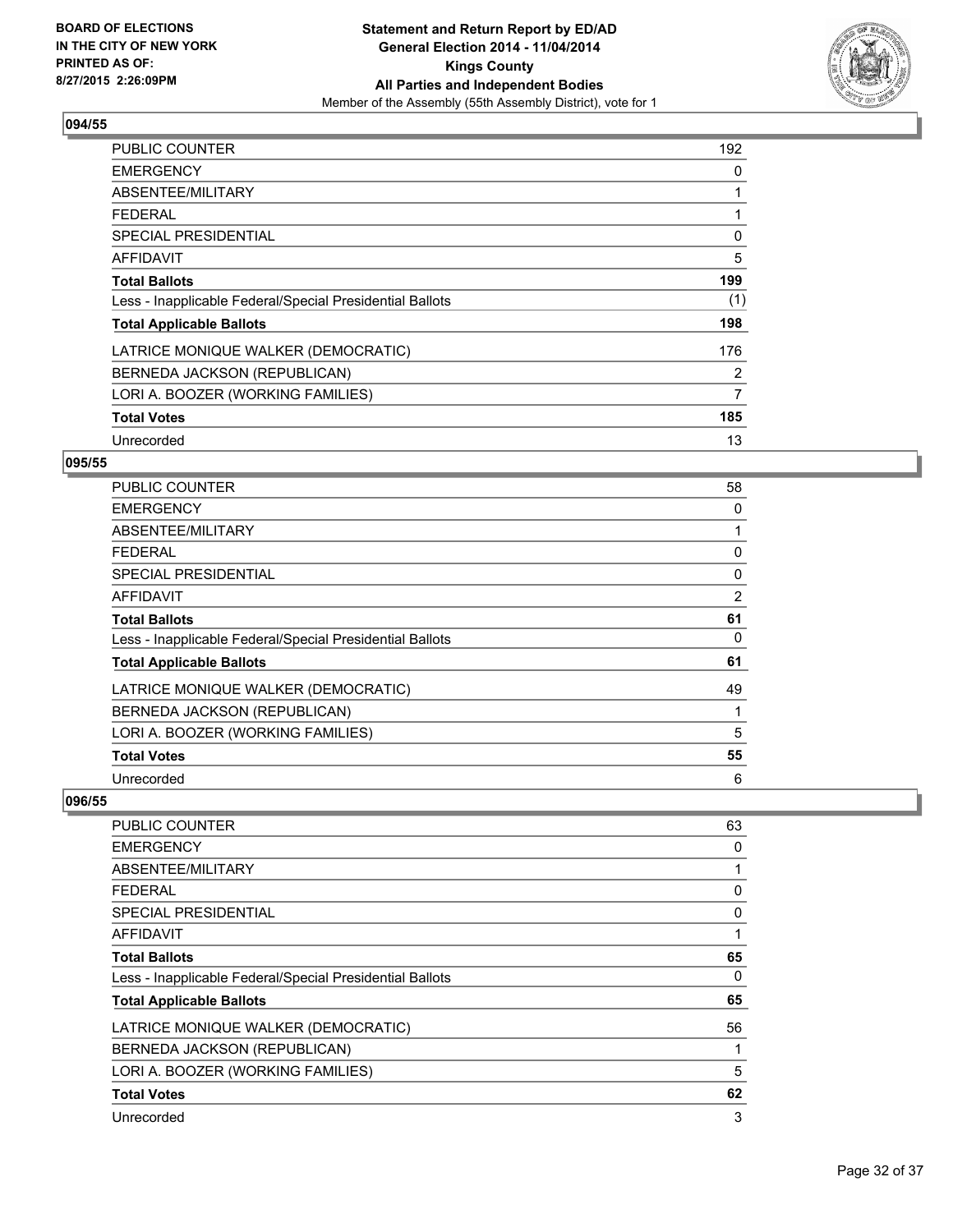

| PUBLIC COUNTER                                           | 174 |
|----------------------------------------------------------|-----|
| <b>EMERGENCY</b>                                         | 0   |
| ABSENTEE/MILITARY                                        | 3   |
| <b>FEDERAL</b>                                           | 1   |
| <b>SPECIAL PRESIDENTIAL</b>                              | 0   |
| AFFIDAVIT                                                | 1   |
| <b>Total Ballots</b>                                     | 179 |
| Less - Inapplicable Federal/Special Presidential Ballots | (1) |
| <b>Total Applicable Ballots</b>                          | 178 |
| LATRICE MONIQUE WALKER (DEMOCRATIC)                      | 168 |
| BERNEDA JACKSON (REPUBLICAN)                             | 3   |
| LORI A. BOOZER (WORKING FAMILIES)                        | 1   |
| <b>Total Votes</b>                                       | 172 |
| Unrecorded                                               | 6   |

#### **098/55**

| PUBLIC COUNTER                                           | 25       |
|----------------------------------------------------------|----------|
| <b>EMERGENCY</b>                                         | 0        |
| ABSENTEE/MILITARY                                        | 0        |
| <b>FEDERAL</b>                                           | 0        |
| <b>SPECIAL PRESIDENTIAL</b>                              | $\Omega$ |
| <b>AFFIDAVIT</b>                                         | 0        |
| <b>Total Ballots</b>                                     | 25       |
| Less - Inapplicable Federal/Special Presidential Ballots | 0        |
| <b>Total Applicable Ballots</b>                          | 25       |
| LATRICE MONIQUE WALKER (DEMOCRATIC)                      | 20       |
| BERNEDA JACKSON (REPUBLICAN)                             |          |
| LORI A. BOOZER (WORKING FAMILIES)                        | 0        |
| <b>Total Votes</b>                                       | 21       |
| Unrecorded                                               | 4        |

| PUBLIC COUNTER                                           | 191      |
|----------------------------------------------------------|----------|
| <b>EMERGENCY</b>                                         | 0        |
| ABSENTEE/MILITARY                                        |          |
| <b>FEDERAL</b>                                           | 0        |
| SPECIAL PRESIDENTIAL                                     | $\Omega$ |
| <b>AFFIDAVIT</b>                                         | 4        |
| <b>Total Ballots</b>                                     | 196      |
| Less - Inapplicable Federal/Special Presidential Ballots | 0        |
| <b>Total Applicable Ballots</b>                          | 196      |
| LATRICE MONIQUE WALKER (DEMOCRATIC)                      | 177      |
| BERNEDA JACKSON (REPUBLICAN)                             | 2        |
| LORI A. BOOZER (WORKING FAMILIES)                        | 7        |
| <b>Total Votes</b>                                       | 186      |
| Unrecorded                                               | 10       |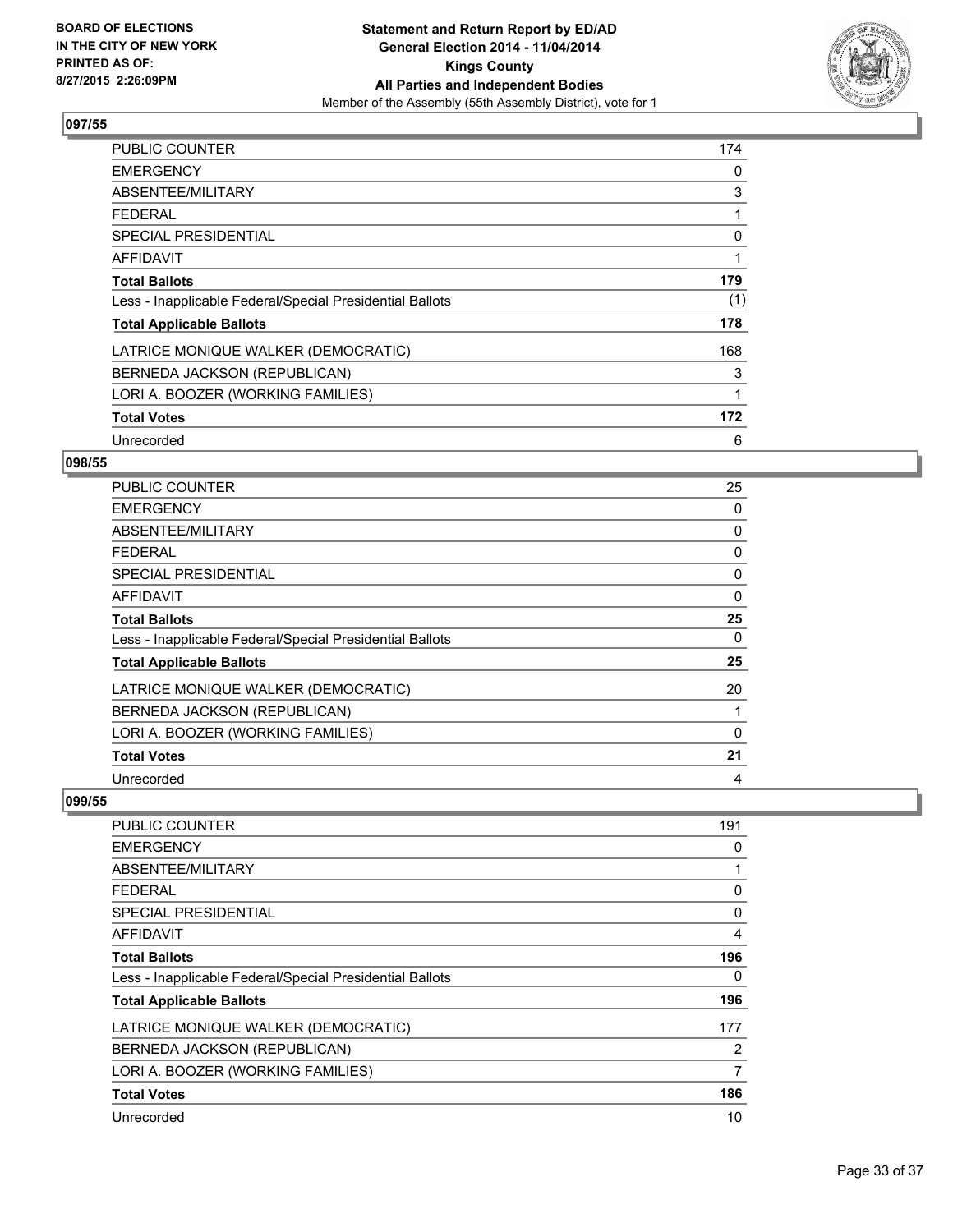

| <b>PUBLIC COUNTER</b>                                    | 97 |
|----------------------------------------------------------|----|
| <b>EMERGENCY</b>                                         | 0  |
| ABSENTEE/MILITARY                                        | 0  |
| FEDERAL                                                  | 0  |
| SPECIAL PRESIDENTIAL                                     | 0  |
| AFFIDAVIT                                                | 2  |
| <b>Total Ballots</b>                                     | 99 |
| Less - Inapplicable Federal/Special Presidential Ballots | 0  |
| <b>Total Applicable Ballots</b>                          | 99 |
| LATRICE MONIQUE WALKER (DEMOCRATIC)                      | 84 |
| BERNEDA JACKSON (REPUBLICAN)                             | 1  |
| LORI A. BOOZER (WORKING FAMILIES)                        | 4  |
| <b>Total Votes</b>                                       | 89 |
| Unrecorded                                               | 10 |

# **101/55**

| PUBLIC COUNTER                                           | 125 |
|----------------------------------------------------------|-----|
| <b>EMERGENCY</b>                                         | 0   |
| ABSENTEE/MILITARY                                        | 0   |
| <b>FEDERAL</b>                                           | 0   |
| <b>SPECIAL PRESIDENTIAL</b>                              | 0   |
| <b>AFFIDAVIT</b>                                         | 2   |
| <b>Total Ballots</b>                                     | 127 |
| Less - Inapplicable Federal/Special Presidential Ballots | 0   |
| <b>Total Applicable Ballots</b>                          | 127 |
| LATRICE MONIQUE WALKER (DEMOCRATIC)                      | 104 |
| BERNEDA JACKSON (REPUBLICAN)                             | 3   |
| LORI A. BOOZER (WORKING FAMILIES)                        | 8   |
| <b>Total Votes</b>                                       | 115 |
| Unrecorded                                               | 12  |

| <b>PUBLIC COUNTER</b>                                    | 133      |
|----------------------------------------------------------|----------|
| <b>EMERGENCY</b>                                         | 0        |
| ABSENTEE/MILITARY                                        | 0        |
| FEDERAL                                                  | 0        |
| SPECIAL PRESIDENTIAL                                     | $\Omega$ |
| AFFIDAVIT                                                | 8        |
| <b>Total Ballots</b>                                     | 141      |
| Less - Inapplicable Federal/Special Presidential Ballots | 0        |
| <b>Total Applicable Ballots</b>                          | 141      |
| LATRICE MONIQUE WALKER (DEMOCRATIC)                      | 115      |
| BERNEDA JACKSON (REPUBLICAN)                             | 2        |
| LORI A. BOOZER (WORKING FAMILIES)                        | 6        |
| <b>Total Votes</b>                                       | 123      |
| Unrecorded                                               | 18       |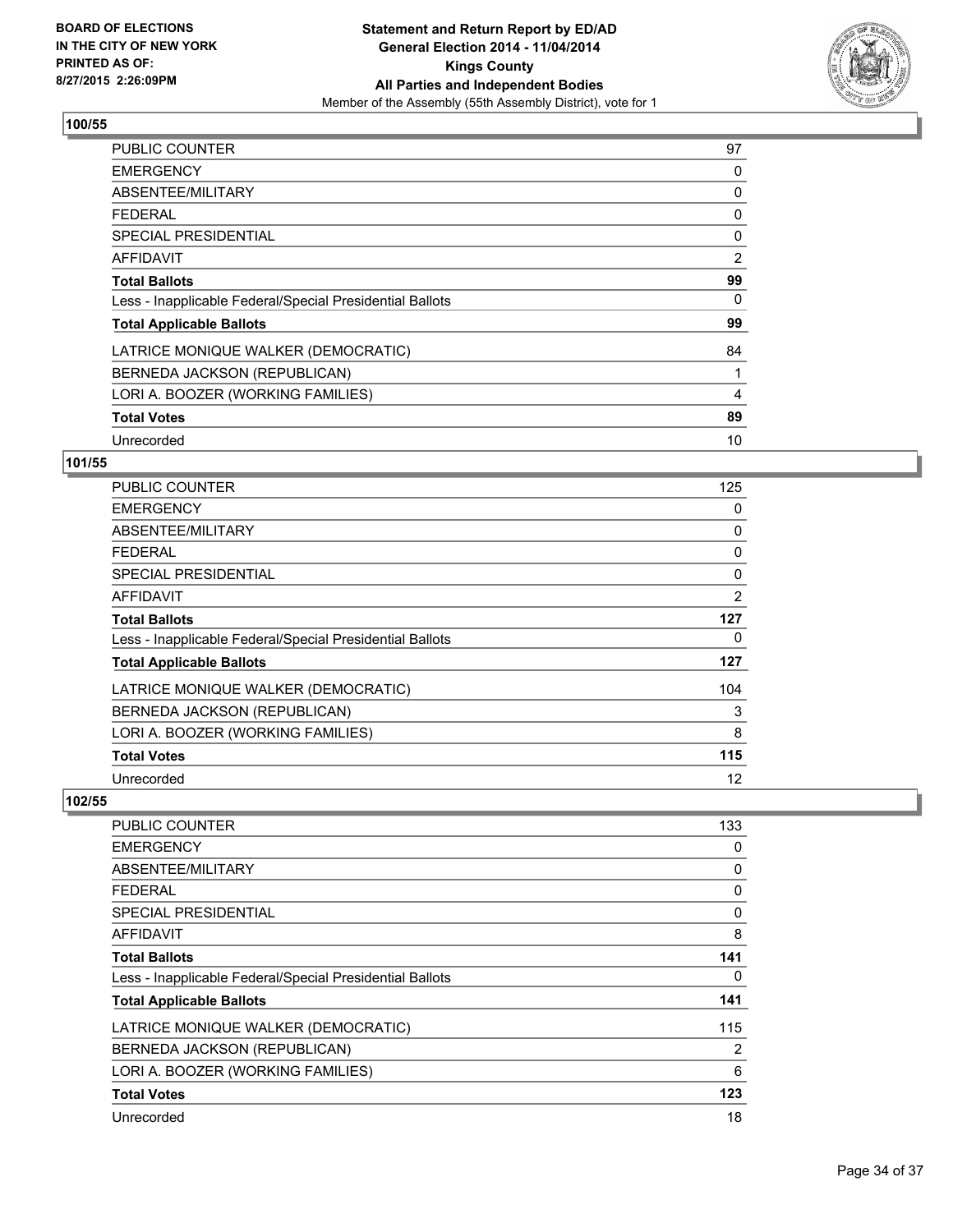

| <b>PUBLIC COUNTER</b>                                    | 195 |
|----------------------------------------------------------|-----|
| <b>EMERGENCY</b>                                         | 0   |
| ABSENTEE/MILITARY                                        | 1   |
| FFDFRAI                                                  | 0   |
| SPECIAL PRESIDENTIAL                                     | 0   |
| <b>AFFIDAVIT</b>                                         | 4   |
| <b>Total Ballots</b>                                     | 200 |
| Less - Inapplicable Federal/Special Presidential Ballots | 0   |
| <b>Total Applicable Ballots</b>                          | 200 |
| LATRICE MONIQUE WALKER (DEMOCRATIC)                      | 153 |
| BERNEDA JACKSON (REPUBLICAN)                             | 2   |
| LORI A. BOOZER (WORKING FAMILIES)                        | 10  |
| <b>Total Votes</b>                                       | 165 |
| Unrecorded                                               | 35  |

#### **104/55**

| <b>PUBLIC COUNTER</b>                                    | 201      |
|----------------------------------------------------------|----------|
| <b>EMERGENCY</b>                                         | 0        |
| ABSENTEE/MILITARY                                        | 4        |
| <b>FEDERAL</b>                                           | 0        |
| <b>SPECIAL PRESIDENTIAL</b>                              | $\Omega$ |
| <b>AFFIDAVIT</b>                                         | 3        |
| <b>Total Ballots</b>                                     | 208      |
| Less - Inapplicable Federal/Special Presidential Ballots | 0        |
| <b>Total Applicable Ballots</b>                          | 208      |
| LATRICE MONIQUE WALKER (DEMOCRATIC)                      | 182      |
| BERNEDA JACKSON (REPUBLICAN)                             | 2        |
| LORI A. BOOZER (WORKING FAMILIES)                        | 13       |
| <b>COSETLEY HAMPTON (WRITE-IN)</b>                       | 1        |
| <b>Total Votes</b>                                       | 198      |
| Unrecorded                                               | 10       |

| PUBLIC COUNTER                                           | 27 |
|----------------------------------------------------------|----|
| <b>EMERGENCY</b>                                         | 0  |
| ABSENTEE/MILITARY                                        | 0  |
| <b>FEDERAL</b>                                           | 0  |
| <b>SPECIAL PRESIDENTIAL</b>                              | 0  |
| <b>AFFIDAVIT</b>                                         | 0  |
| <b>Total Ballots</b>                                     | 27 |
| Less - Inapplicable Federal/Special Presidential Ballots | 0  |
| <b>Total Applicable Ballots</b>                          | 27 |
| LATRICE MONIQUE WALKER (DEMOCRATIC)                      | 22 |
| BERNEDA JACKSON (REPUBLICAN)                             | 0  |
| LORI A. BOOZER (WORKING FAMILIES)                        | 0  |
| <b>Total Votes</b>                                       | 22 |
| Unrecorded                                               | 5  |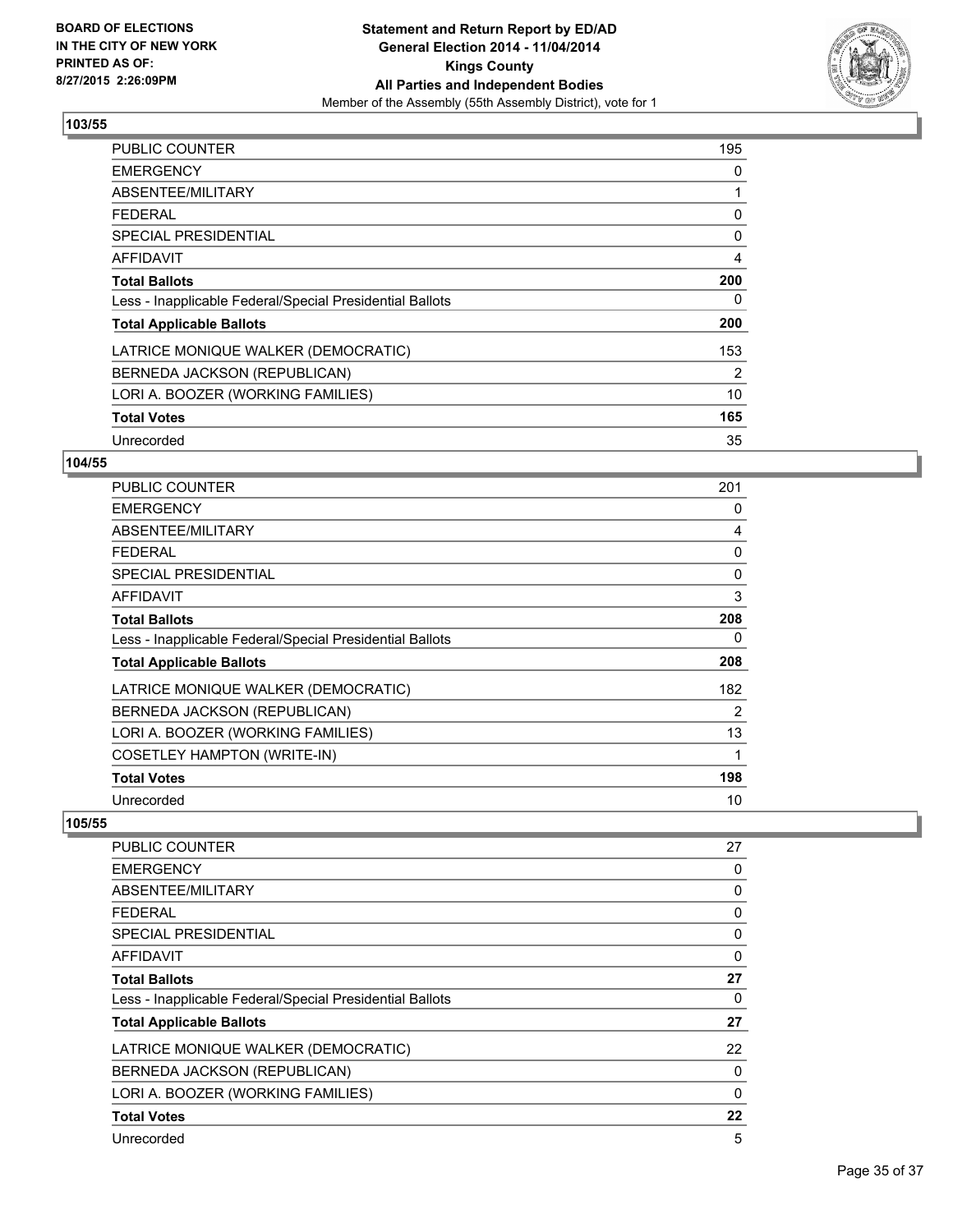

| <b>PUBLIC COUNTER</b>                                    | 0           |
|----------------------------------------------------------|-------------|
| <b>EMERGENCY</b>                                         | 0           |
| ABSENTEE/MILITARY                                        | 0           |
| <b>FEDERAL</b>                                           | 0           |
| <b>SPECIAL PRESIDENTIAL</b>                              | 0           |
| <b>AFFIDAVIT</b>                                         | 0           |
| <b>Total Ballots</b>                                     | 0           |
| Less - Inapplicable Federal/Special Presidential Ballots | 0           |
| <b>Total Applicable Ballots</b>                          | 0           |
| LATRICE MONIQUE WALKER (DEMOCRATIC)                      | 0           |
| BERNEDA JACKSON (REPUBLICAN)                             | 0           |
| LORI A. BOOZER (WORKING FAMILIES)                        | 0           |
| <b>Total Votes</b>                                       | $\mathbf 0$ |

# **107/55**

| 0            |
|--------------|
| 0            |
| 0            |
| 0            |
| 0            |
| 0            |
| 0            |
| $\mathbf{0}$ |
| 0            |
| 0            |
| 0            |
| 0            |
| 0            |
|              |

| PUBLIC COUNTER                                           | 0           |
|----------------------------------------------------------|-------------|
| EMERGENCY                                                | 0           |
| ABSENTEE/MILITARY                                        | 0           |
| FEDERAL                                                  | 0           |
| SPECIAL PRESIDENTIAL                                     | 0           |
| AFFIDAVIT                                                | 0           |
| <b>Total Ballots</b>                                     | 0           |
| Less - Inapplicable Federal/Special Presidential Ballots | $\mathbf 0$ |
| <b>Total Applicable Ballots</b>                          | 0           |
| LATRICE MONIQUE WALKER (DEMOCRATIC)                      | 0           |
| BERNEDA JACKSON (REPUBLICAN)                             | 0           |
| LORI A. BOOZER (WORKING FAMILIES)                        | 0           |
| <b>Total Votes</b>                                       | $\mathbf 0$ |
|                                                          |             |